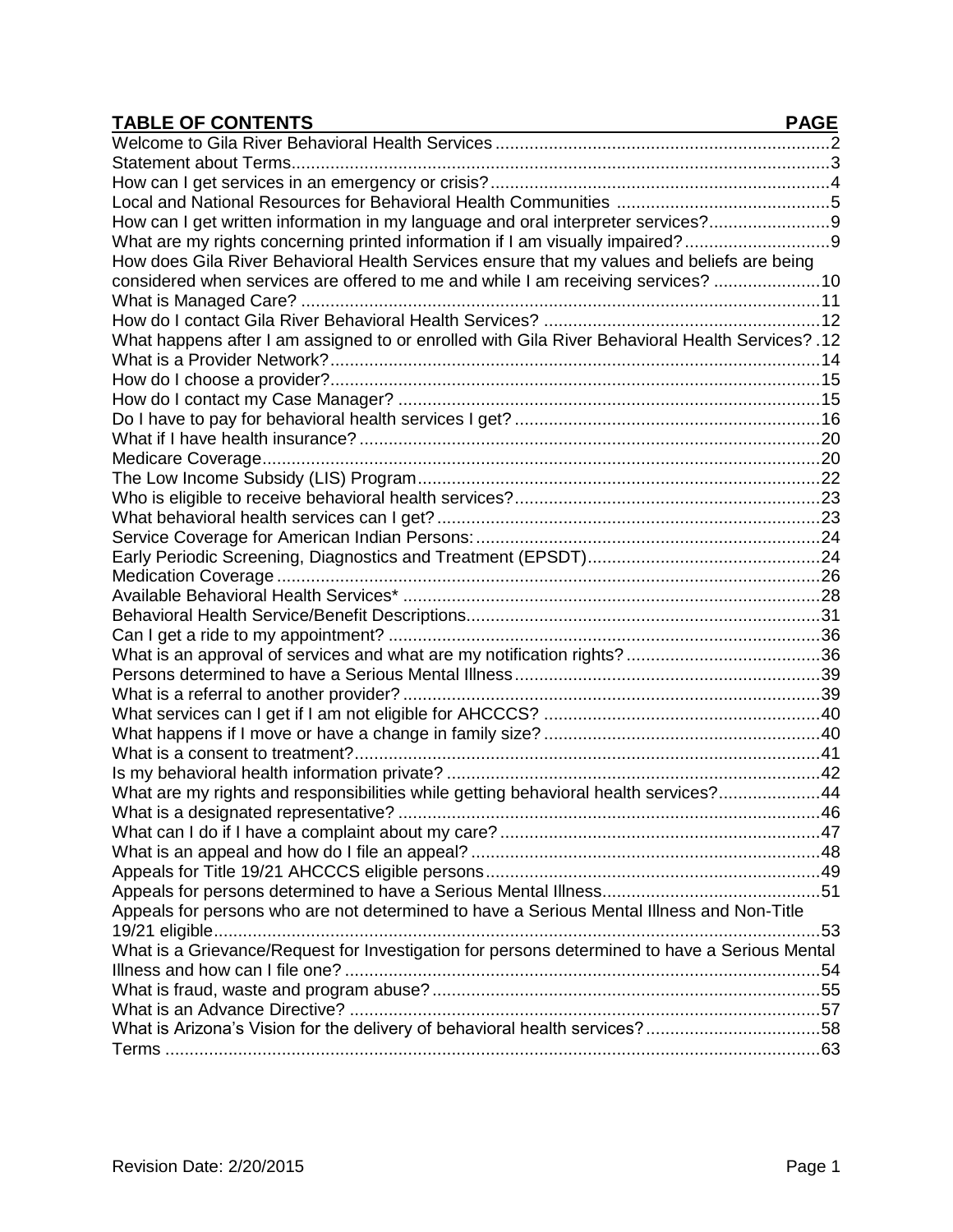### <span id="page-1-0"></span>**Welcome to Gila River Behavioral Health Services**

Gila River Behavioral Health Services provides behavioral health services to Native Americans and others who live on the Gila River Indian reservation. We also serve Gila River Indian Community members who live outside the reservation. The program provides mental health care. We also help people with drug and alcohol problems. Additional information about services provided through Gila River Behavioral Health Services is available on our Web site at [www.gilariverrbha.org.](http://www.gilariverrbha.org/) Gila River Behavioral Health Services is also known as a Tribal Regional Behavioral Health Authority (TRBHA). As such, we provide behavioral health services to a tribal geographic service area (GSA) – The Gila River Indian Community.

If you would like more information about the information in this Member Handbook, please call Gila River Behavioral Health Services at (602) 528-7100, (520) 562-3321 # 7010 or 1-888-484-8526, and for hearing impaired, also use TTY services at 711 or 1- 800-367-8939.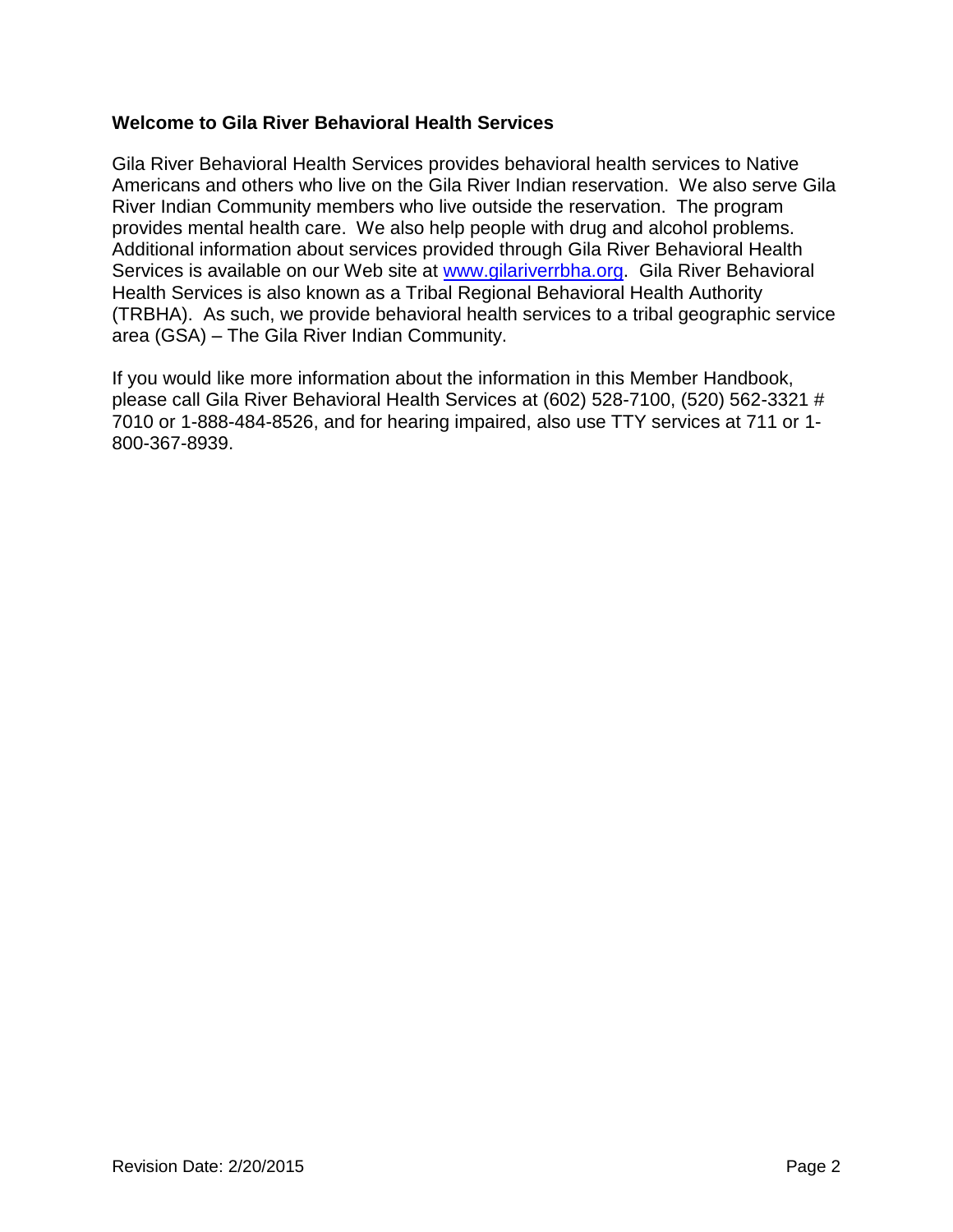### <span id="page-2-0"></span>**Statement about Terms**

The Member Handbook has some words that are not always easy to understand. The "Terms" section defines some of these words. You may want to refer to the "Terms" section while reading the Member Handbook to help you better understand each section.

The "Terms" section begins on page 63 of this handbook.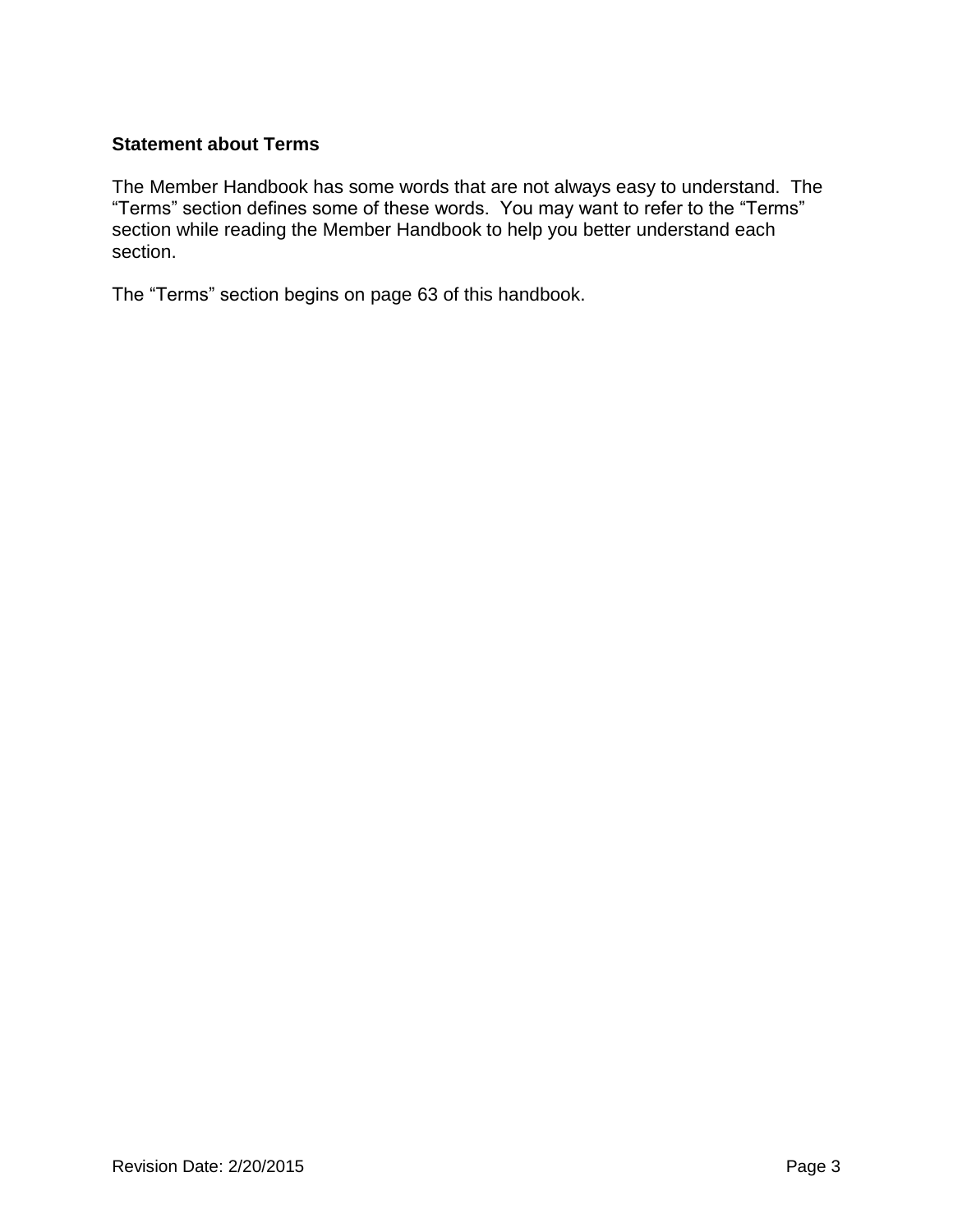### <span id="page-3-0"></span>**How can I get services in an emergency or crisis?**

For life threatening situations always call **911** or go to the nearest hospital emergency room.

For non-life threatening behavioral health situations, call the Gila River Indian Community Crisis Line at 1-800-259-3449. Emergency calls are answered 24 hours a day, 7 days a week, and for hearing impaired, also use TTY services at 711 or 1-800- 367-8939.

Transportation for a behavioral health emergency may be available by contacting the Gila River Indian Community Crisis Line at 1-800-259-3449, and for hearing impaired, also use TTY services at 711 or 1-800-367-8939.

If you have questions or need help getting behavioral health services, please call Gila River Behavioral Health Services at (602) 528-7100, (520) 562-3321 # 7010 or 1-888- 484-8526.

You may need behavioral health services while you are away from home and out of the Gila River Behavioral Health Services service area. This is called out of area care. Out of area care only includes emergency behavioral health services unless Gila River Behavioral Health Services approves other services. You have a right to use any hospital or other setting for emergency care. If you want to get non-emergency behavioral health services out of the Gila River Behavioral Health Services service area, please call (602) 528-7100, (520) 562-3321 # 7010 or 1-888-484-8526, and for hearing impaired, also use TTY services at 711 or 1-800-367-8939.

If you need out of area care:

- Go to a hospital or crisis center and ask for help
- Ask the hospital or crisis center to call Gila River Behavioral Health Services at (602) 528-7100, (520) 562-3321 # 7010 or 1-888-484-8526
- The hospital or crisis center will contact Gila River Behavioral Health Services for approval to continue behavioral health services.

#### **If you experience an emergency medical condition, emergency services are available to you. Emergency services do not require approval.**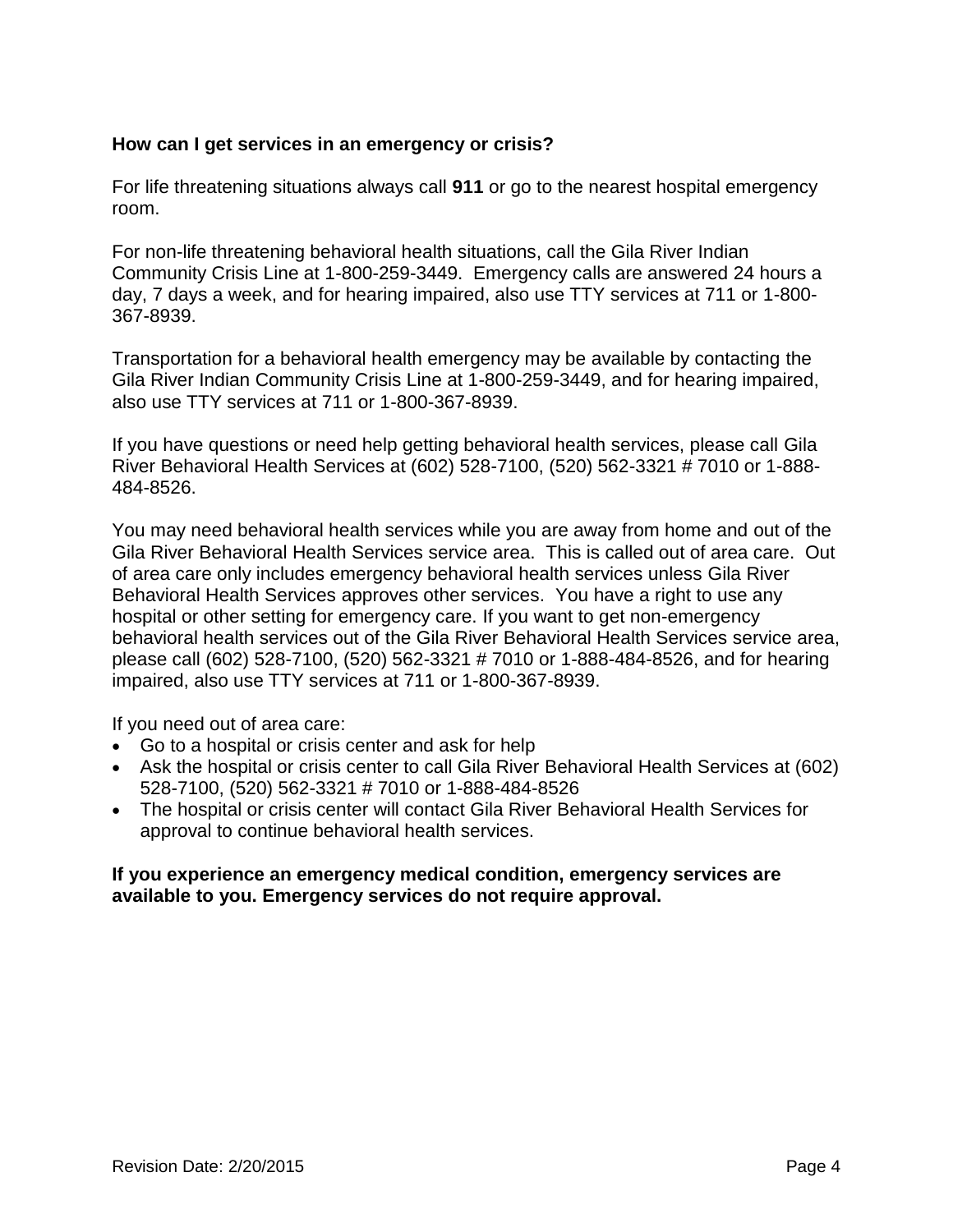### <span id="page-4-0"></span>**Local and National Resources for Behavioral Health Communities**

There are local and national organizations that provide resources for persons with behavioral health needs, family members, and caretakers of persons with behavioral health needs. Some of these are:

• The Purple Onions:

Support and Education group consisting of various Gila River Indian Community members with an interest in or experience with behavioral health services through Gila River Behavioral Health Services. Contact Gila River Behavioral Health Services at (602) 528-7100, (520) 562-3321 # 7010 or 1-888-484-8526, and for hearing impaired, also use TTY services at 711 or 1-800-367-8939.

- Family Service Agency (FSA) 1530 E. Flower Street, Phoenix, AZ 85014 (602)-264-9891 [www.fsaphoenix.org](http://www.fsaphoenix.org/)
- NAMI Arizona National Alliance on Mental Illness Phoenix Area Phone: (602) 244-8166 Tempe Area Phone: (480) 277-6628 Outside Phoenix Area: 1-800-626-5022 Web site: [http://www.namiaz.org](http://www.namiaz.org/)

NAMI Arizona has a HelpLine for information on mental illness, referrals to treatment and community services, and information on local consumer and family self-help groups throughout Arizona. NAMI Arizona provides emotional support, education, and advocacy to people of all ages who are affected by mental illness.

• NAZCARE (Northern Arizona Consumers Advancing Recovery by Empowerment) Phone: 928-224-4506 (Winslow); 928-213-0742 (Flagstaff); 928-793-4514 (Globe); 520-876-0004 (Casa Grande); 928-532-3108 (Show Low); 928-783-4253 (Yuma); 928-758-3665 (Bullhead); 928-753-1213 (Kingman); 928-442-9205 (Prescott); 928- 333-3036 (Eagar); 928-575-4132 (Parker); 928- 634-1168 (Cottonwood); 520-586- 8567 (Benson)

Website:<http://www.nazcare.org/>

NAZCARE is a peer-orientated agency that uses a holistic approach to recovery and wellness by addressing the whole person in mind, body and spirit. NAZCARE provides services in Wellness Planning with a Wellness Coach to assist you on your journey to better wellness.

 Wellness Connections Phone: 520-452-0080 Website:<http://wellness-connections.org/>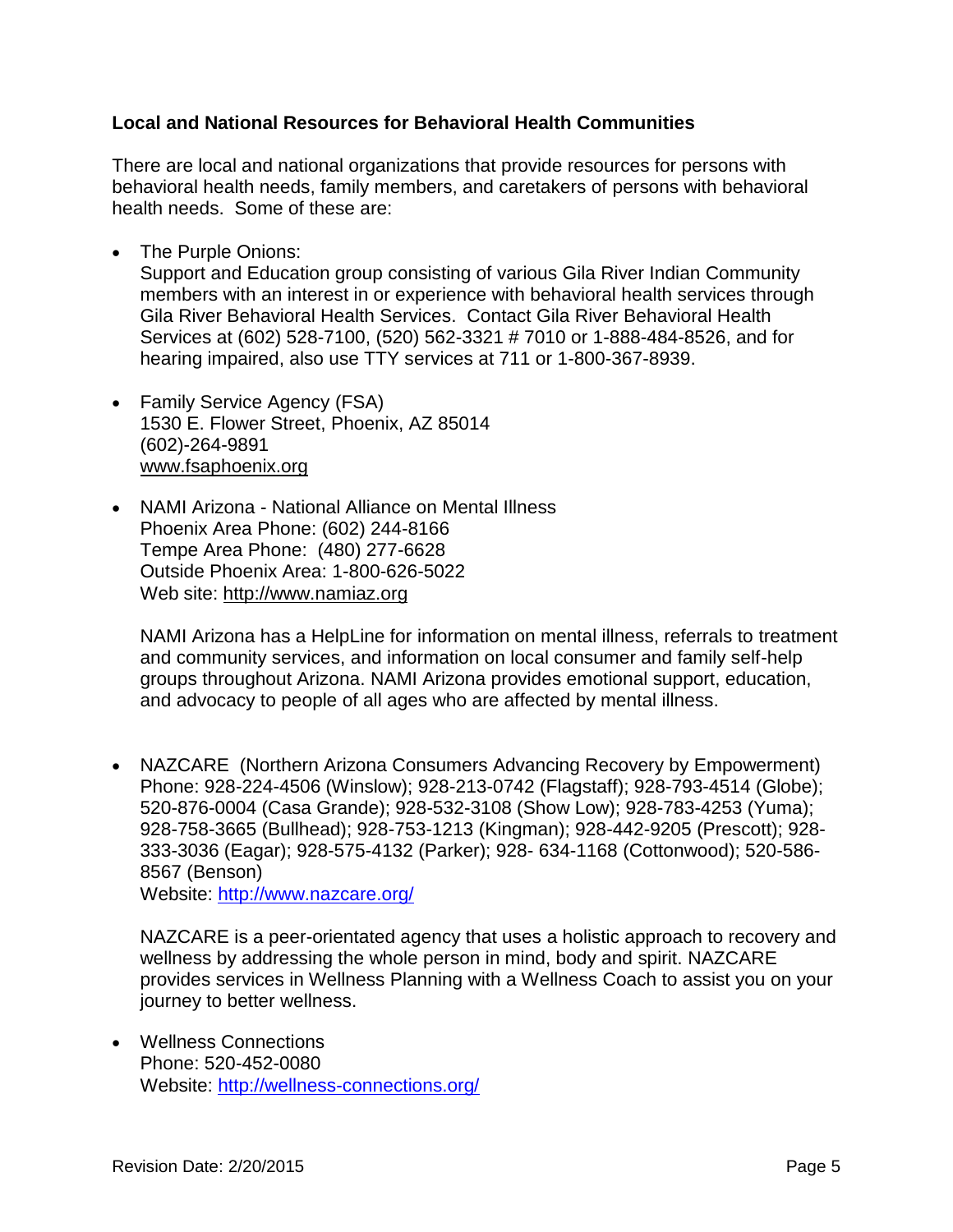Based in Southeast Arizona, Wellness Connections uses a peer-run model. Through a large number of programs, activities, training and rehabilitation services, Wellness Connections empowers its members to lead healthy and fulfilling lives.

 Arizona Center for Disability Law – Mental Health Phone: (602) 274-6287 (Phoenix/voice or TTY); 1-800-927-2260 (statewide except Phoenix) Web site:<http://www.acdl.com/mentalhealth.html>

The Arizona Center for Disability Law is a federally designated Protection and Advocacy System for the State of Arizona. Protection and Advocacy Systems throughout the United States assure that the human and civil rights of persons with disabilities are protected. Protection and Advocacy Systems can pursue legal and administrative remedies on behalf of persons with disabilities to insure the enforcement of their constitutional and statutory rights.

• Mentally III Kids In Distress (MIKID) Phone: (602) 253-1240 (Maricopa)(520) 882-0142 ( Pima); (928)-775-4448 (Yavapai); (928)-726- 1983 (Yuma); (928)-245-4955 (Navajo and Apache counties); Web site:<http://www.mikid.org/>

MIKID provides support and help to families in Arizona with behaviorally challenged children, youth, and young adults. MIKID offers information on children's issues, internet access for parents, referrals to resources, support groups, educational speakers, holiday and birthday support for children in out of home placement, and parent-to-parent volunteer mentors.

 Division of Behavioral Health Services (DBHS) 150 N. 18<sup>th</sup> Avenue, 2<sup>nd</sup> Floor Phoenix, AZ 85007 Phone: (602)-364-4558 Toll-free: 1-800-867-5808 Hearing impaired individuals may call the Arizona Relay Service at 711 or 1-800- 367-8939 for help contacting the Division of Behavioral Health Services. Web site: <http://www.azdhs.gov/bhs/> Email: dbhsinfo@azdhs.gov

The Department of Health Services, Division of Behavioral Health Services (ADHS/DBHS) is the state agency that oversees the use of federal and state funds to provide behavioral health services. Some offices within DBHS may be of additional help to you:

DBHS Member Services: (602)-364-4558 or 1-800-421-2124

Office of Human Rights\*:

Maricopa, Pinal, or Gila County: (602)-364-4585 or 1-800-421-2124.Pima, Santa Cruz, Cochise, Graham, Greenlee County, Yuma or La Paz County: (520)-770-3100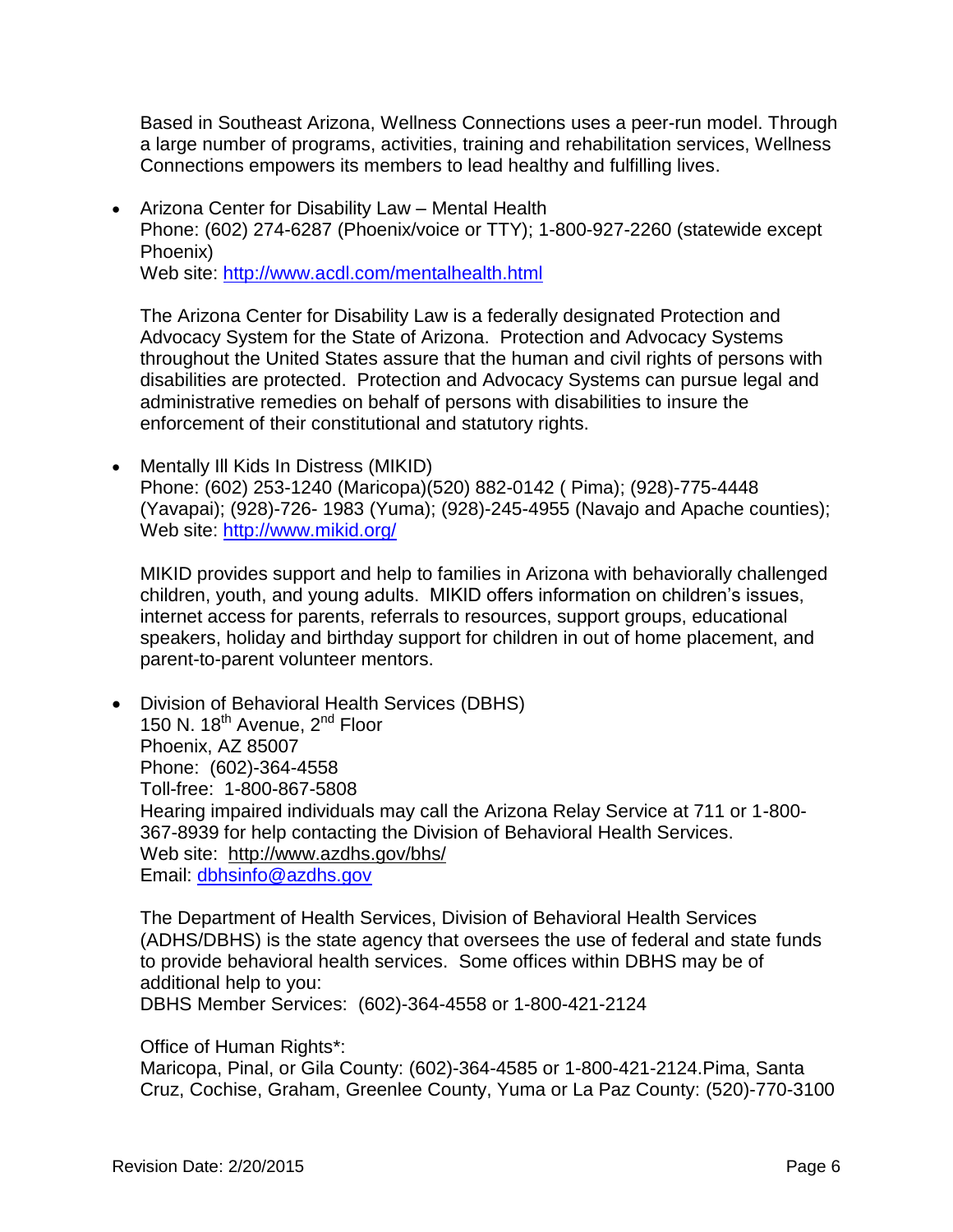or 1-877-524-6882 Mohave, Coconino, Yavapai, Navajo or Apache County: (928)- 214-8231 or 1-877-744-2250

Human Rights Committee Coordinator: (602)-364-4577 or 1-800-421-2124

\* NOTE: Tribal members should contact the Office of Human Rights location that provides services to their county of residence.

• Division of Licensing Services 150 N. 18<sup>th</sup> Avenue Phoenix, AZ 85007 Phone: (602)-364- 2536 Web site: <http://www.azdhs.gov/als/residential/index.htm>

Tucson Office 400 W. Congress, Suite 100 Tucson, AZ 85701 (520) 628-6965

The Division of Licensing Services licenses and monitors behavioral health facilities statewide. They investigate complaints against behavioral health facilities and conduct inspections of facilities.

 Adult Protective Services (APS) Department of Economic Security Aging and Adult Administration 1789 W. Jefferson Street Site Code 950A Phoenix, AZ 85007 Phone: (602)-542-4446 Web site: <https://www.azdes.gov/aaa/programs/aps/>

People can report abuse, neglect, and misuse of Arizona's vulnerable or incapacitated adults, 24 hours a day, 7 days a week at the state's hotline, 1-877- SOS-ADULT (1-877-767-2385); 1-877-815-8390 (TDD).

• AZ Links.gov Department of Economics Security Web site: [www.azlinks.gov](http://www.azlinks.gov/)

The website of Arizona's Aging and Disability Resource Consortium (ADRC). AZ Links helps Arizona seniors, people with disabilities, caregivers and family members locate resources and services.

Arizona Department of Child Safety (DCS) P.O. Box 44240 Phoenix, AZ 85064-4240 Hotline: 1-888-SOS-CHILD (1-888-767-2445); (602) 530-1831 (TDD)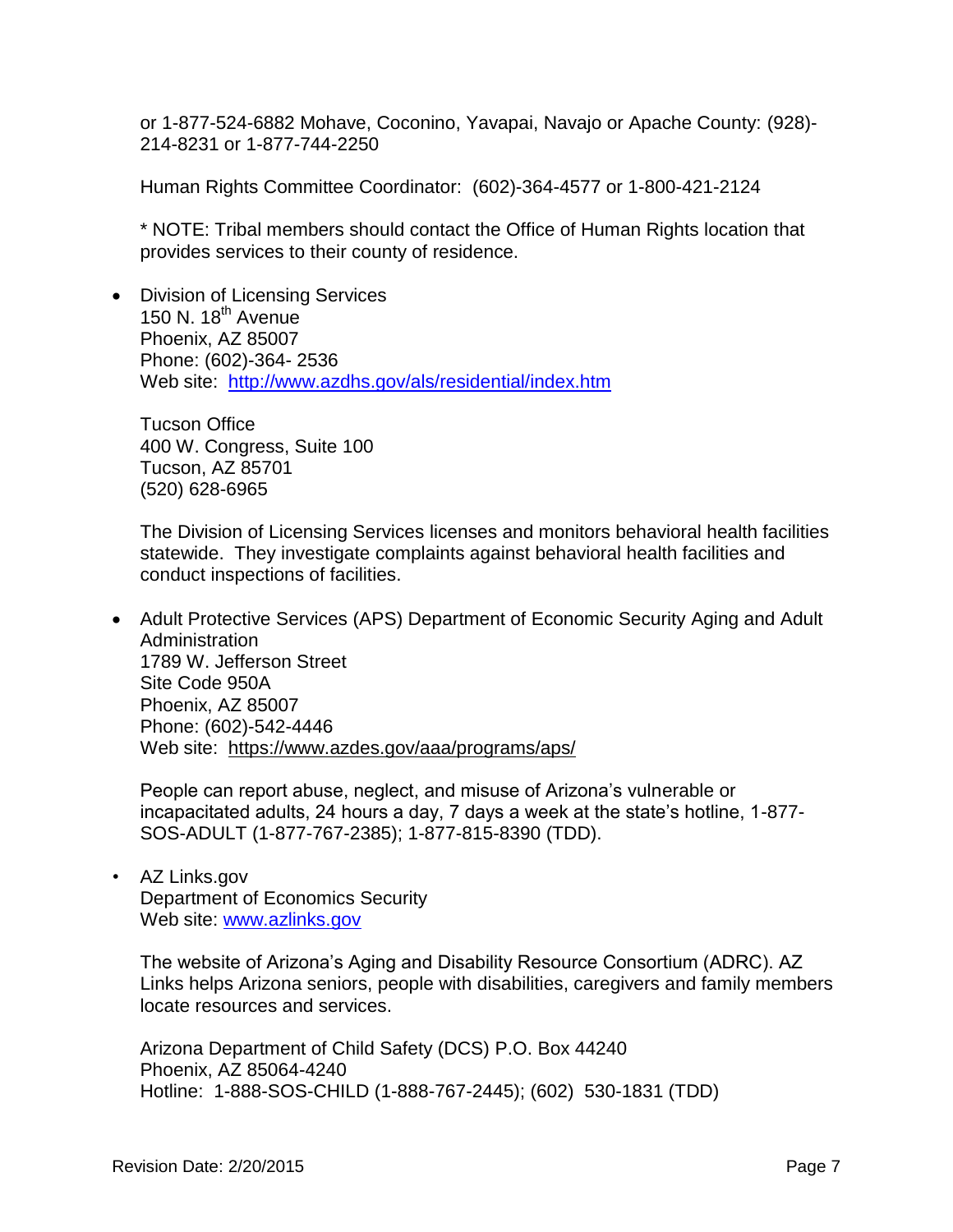Web sitehttps://dcs.az.gov/

The Arizona Department of Child Safety receives, screens, and investigates allegations of child abuse and neglect, performs assessments of child safety, assesses the imminent risk of harm to the children, and evaluates conditions that support or refute the alleged abuse or neglect and need for emergency intervention.

 The Arizona Health Care Cost Containment System (AHCCCS) 801 E. Jefferson, MD 3400 Phoenix, AZ 85034 Phone: (602) 417-7000 Web site to apply for AHCCCS coverage: Health-e-Arizona PLUS www.healthearizonaplus.gov

The Arizona Health Care Cost Containment System (written as AHCCCS and pronounced 'access') is Arizona's Medicaid program. AHCCCS oversees contracted health plans in the delivery of health care to individuals and families who qualify for Medicaid and other medical assistance programs. AHCCCS also contracts with the Division of Behavioral Health Services for behavioral health service coverage.

- Arizona Smokers Helpline (ASHLine) ASHLine: (800) 55-66-222 Web site: [www.ashline.org](http://www.ashline.org/) and [www.azdhs.gov](http://www.azdhs.gov/)
- Tobacco Free Arizona Web site: www.azdhs.gov/tobaccofreeaz

Many people have quit smoking through programs by the Arizona Smokers Helpline (ASHLine) andother resources available at Tobacco Free Arizona. The ASHLine has several valuable and no cost resources. If you want more information to help quit tobacco, please call the Arizona Smokers Helpline (ASHLine) at (800) 55-66-222, or visit www.ashline.org or talk to your PCP. ASHLine also offers information to help protect you and your loved ones from second hand smoke.

• Tribal Social Services (TSS) Phone: 520-562-3396

Tribal Social Services provides a variety of programs to the community designed for the care and protection of its members: children, adults, and elders.

If you would like to know more about these resources **including all residential placement options within the T/RBHA Geographic Service Area** that are available in your community, you can contact Gila River Behavioral Health Services at (602) 528- 7100, (520) 562-3321 ext. 7010 or 1-888-484-8526 or ADHS/DBHS Office of Human Rights at (602) 364-4585 or 1-800-421-2124 and for hearing impaired, also use TTY services at 711 or 1-800-367-8939.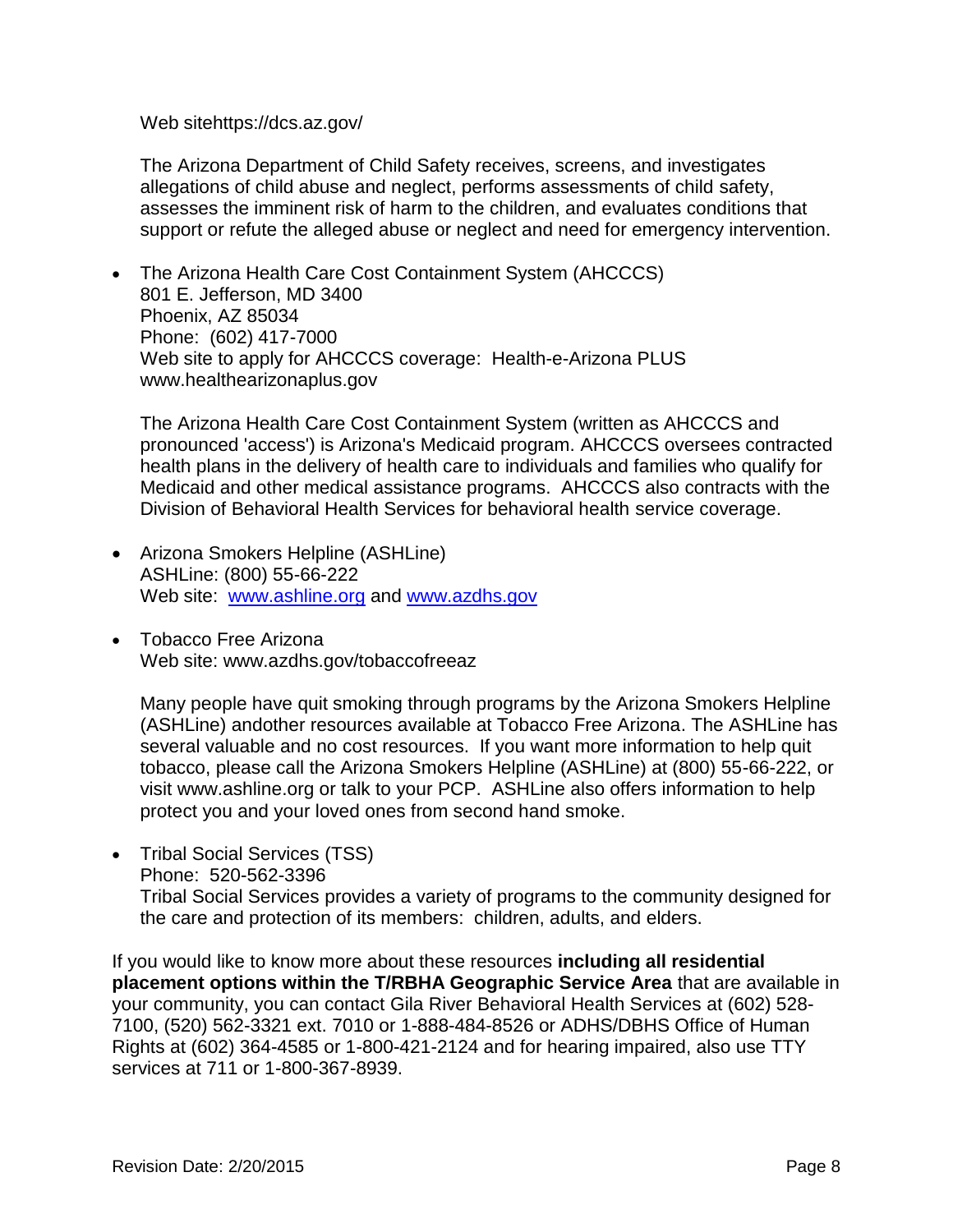### <span id="page-8-0"></span>**How can I get written information in my language and oral interpreter services?**

You may ask for help from Gila River Behavioral Health Services to make sure:

- Written information is either available in your language or can be translated so you can understand it
- You can find providers who speak your language; and
- If you are eligible for benefits under AHCCCS and/or you are a person determined to have a Serious Mental Illness (SMI), oral interpreter services are available at no cost to you.

Contact Gila River Behavioral Health Services at (602) 528-7100, (520) 562-3321 # 7010 or 1-888-484-8526 and for hearing impaired, use TTY services at 711 or 1-800- 367-8939, and www.gilariverrbha.org to ask for any of these options.

### What are my rights concerning Sign Language Interpreters and Auxiliary Aids if I am deaf or hard of hearing?

If you are deaf or hard of hearing, you may ask that your provider provide auxiliary aids or schedule a Sign Language Interpreter to meet your needs. Your provider has to provide these services.

Auxiliary aids include computer-aided transcriptions, written materials, assistive listening devices or systems, closed and open captioning, and other effective methods of making aurally delivered materials available to individuals with hearing loss.

Sign Language Interpreters are skilled professionals certified to provide interpretation, usually in American Sign Language, to the deaf. To find a listing of sign language interpreters and for the laws regarding the profession of interpreters in the State of Arizona, please visit the Arizona Commission for the Deaf and the Hard of Hearing at [www.acdhh.org](http://www.acdhh.org/) or call (602) 542-3323 (V); (602)-364-0990 (TTY); 1-800-352-8161 (V/TTY); (480) 559-9441 (Video Phone).

### <span id="page-8-1"></span>**What are my rights concerning printed information if I am visually impaired?**

If you have a visual impairment, you may ask that your provider make available to you this member handbook or other materials, such as notices and consent forms, in large print. Your provider and Gila River Behavioral Health Services has to provide these services.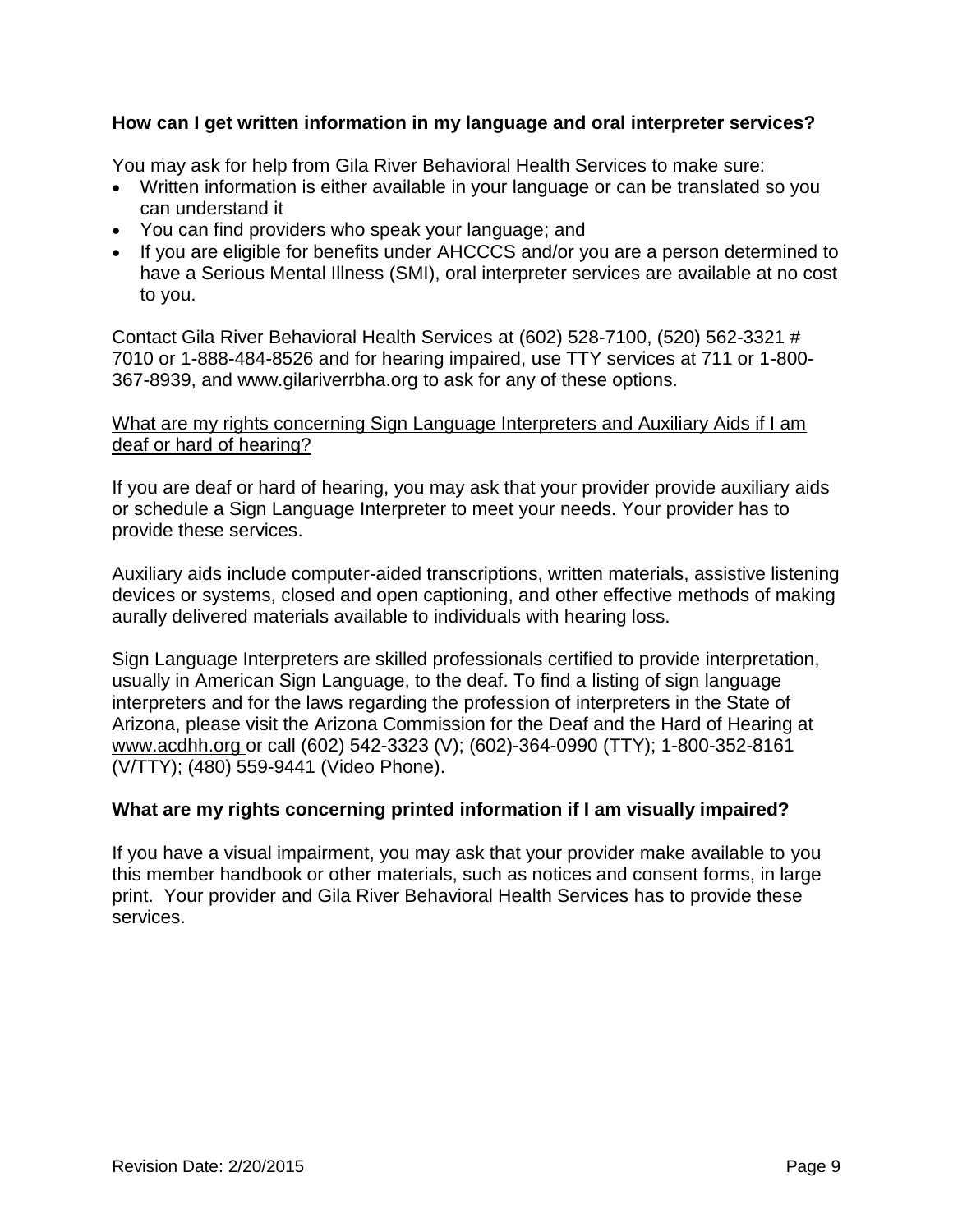### <span id="page-9-0"></span>**How does Gila River Behavioral Health Services ensure that my values and beliefs are being considered when services are offered to me and while I am receiving services?**

Your traditions, your heritage, religious/spiritual beliefs, language and other aspects of life that you and your family value most define who you are and are part of your "culture". Gila River Behavioral Health Services encourages its providers to understand the culture of each individual to better understand, communicate with, and treat the people Gila River Behavioral Health Services serves. Your provider will ask you to share cultural information with them so they can help you determine the best treatment plan for you or your family member. It is important that you help your provider understand what is important to you and your family, as this will help tailor services for your specific needs.

Be sure to discuss with your provider what you and your family believe is most important when determining your treatment and discussing your goals. If your provider understands what your goals are, your provider can better help you to reach those goals.

Gila River Behavioral Health Services works with its providers to better understand various cultures and to provide services in a culturally competent manner. You can view the Gila River Behavioral Health Services Cultural Competency Plan online at [http://www.gilariverrbha.org/resources.htm.](http://www.gilariverrbha.org/resources.htm)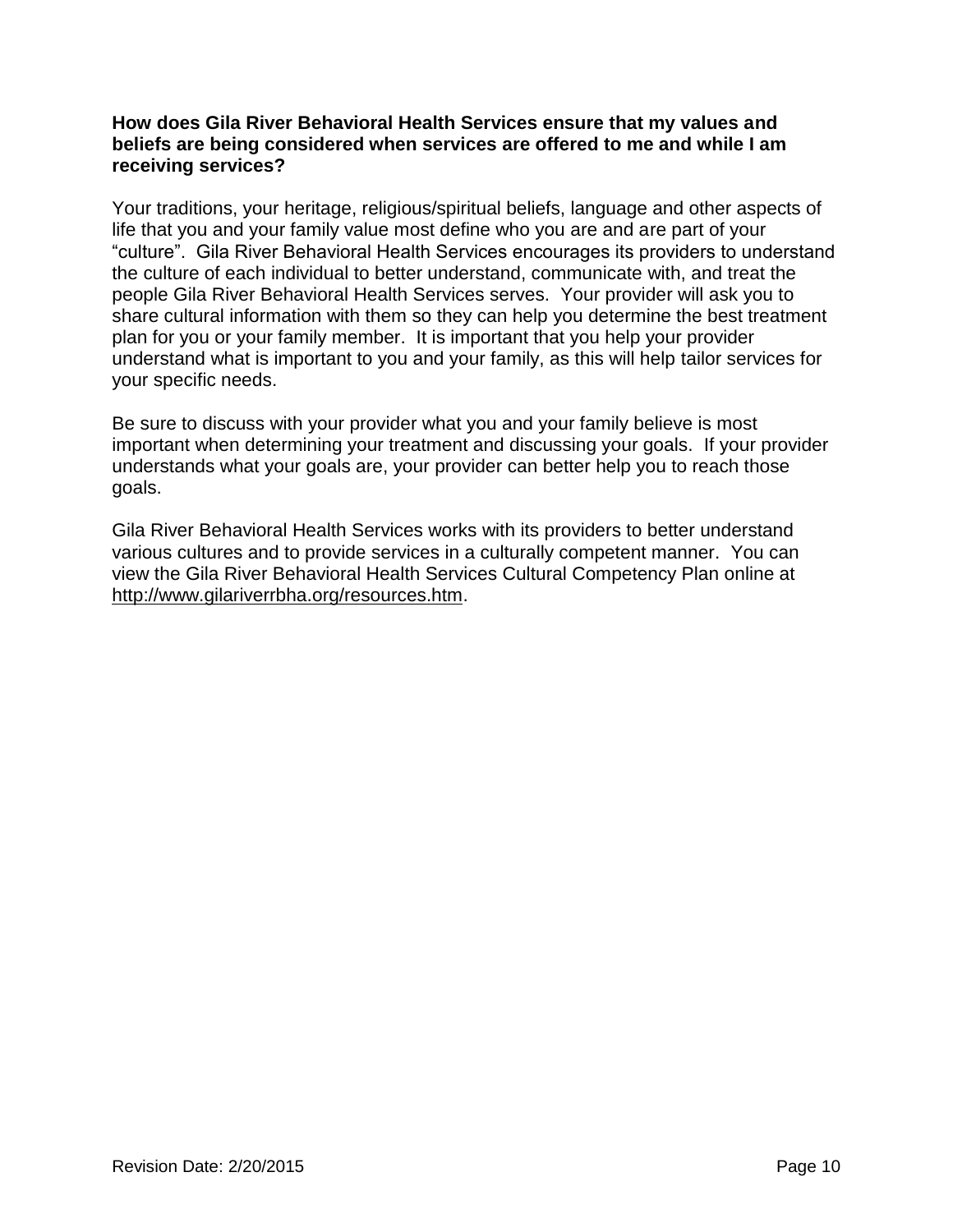### <span id="page-10-0"></span>**What is Managed Care?**

In Arizona, behavioral health services are provided through a Managed Care model. This means that persons getting behavioral health services choose a provider from within a network, which is a group of providers. Gila River Behavioral Health Services has to be sure that behavioral health services are available to their members. Members are persons enrolled with Gila River Behavioral Health Services.

In addition to making sure that services are available, Gila River Behavioral Health Services must oversee the quality of care given to members and manage the cost.

To find out more about Arizona's behavioral health service delivery system you can visit the Arizona Department of Health Services/Division of Behavioral Health Services web site at <http://www.azdhs.gov/bhs/>.

Contract services are funded in part under contract with the State of Arizona.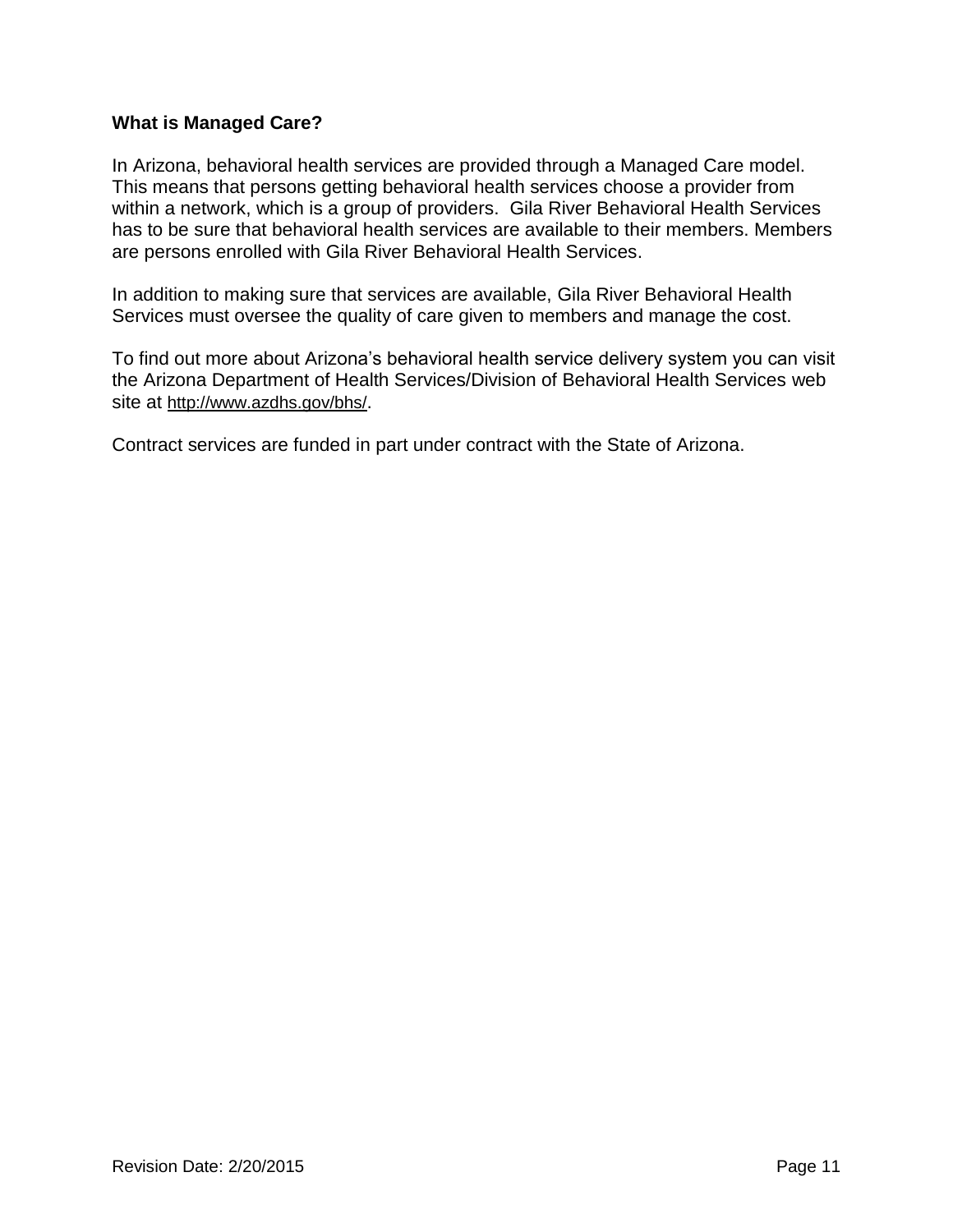### <span id="page-11-0"></span>**How do I contact Gila River Behavioral Health Services?**

Gila River Behavioral Health Services is available to help answer your questions. We can help you:

- Learn how to become a member and get behavioral health services
- Learn about the services you can get
- Find a provider, including providers that provide services after normal business hours;
- Get answers to your questions
- Make a complaint or give positive feedback about services.

To contact Gila River Behavioral Health Services, please call (602) 528-7100, (520) 562-3321 # 7010 or 1-888-484-8526, and for hearing impaired, also use TTY services at 711 or 1-800-367-8939. Calls are answered between 8:00 a.m. and 5:00 p.m. Monday-Friday, excluding holidays.

Gila River Behavioral Health Services office is located in the New Beginnings Building (building #4) located behind the Hu Hu Kam Memorial Hospital in Sacaton, Arizona at 483 W. Seed Farm Road, Sacaton, AZ 85147.

If you have questions or need help getting behavioral health services, please call Gila River Behavioral Health Services at (602) 528-7100, (520) 562-3321 # 7010 or 1-888- 484-8526.

### <span id="page-11-1"></span>**What happens after I am assigned to or enrolled with Gila River Behavioral Health Services?**

Individuals eligible for behavioral health services through AHCCCS are assigned to a T/RBHA based on where they live. American Indians, however, who are assigned to a TRBHA, have the option to choose to receive their services from a RBHA or TRBHA. You have been assigned to Gila River Behavioral Health Services because you live within the Gila River Behavioral Health Services service area. You will continue to receive services from Gila River Behavioral Health Services unless you move to another area of the state where Gila River Behavioral Health Services does not provide services. Individuals who are not AHCCCS eligible will be enrolled with a T/RBHA for behavioral health services. Enrollment with a T/RBHA is also based on where a person lives.

After the completion of an intake, you will be assigned a clinician who will assist with coordinating your behavioral health services as described above. Your assigned clinician will:

- Talk to you about your strengths and needs;
- Help you to decide the kinds of services and supports that would help you the most; and
- Work with you to make sure that the services and supports you receive continue to meet your needs.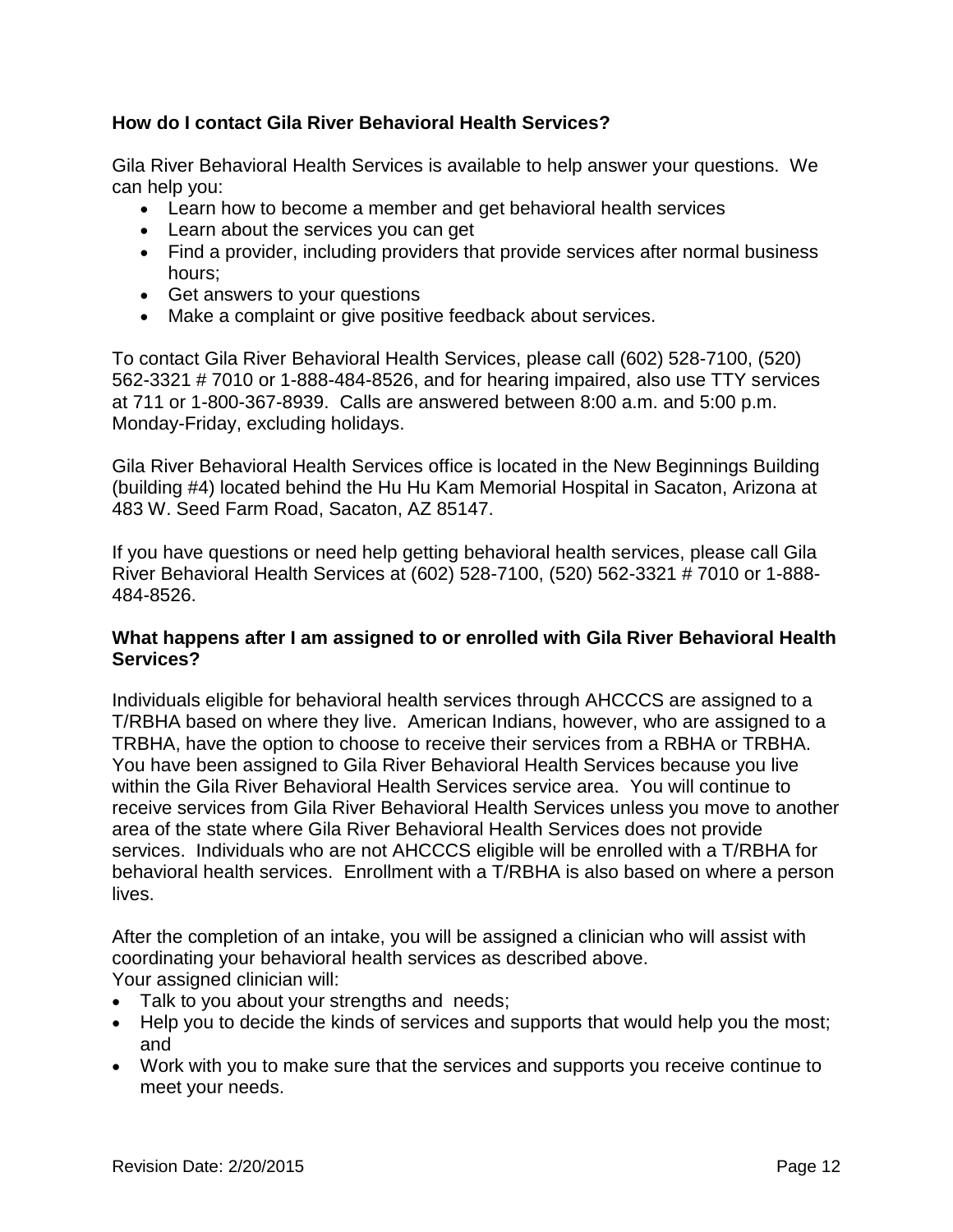After you are assigned to Gila River Behavioral Health Services, you will develop a "team" to help you with identifying your behavioral health needs and obtaining behavioral health services. These teams are referred to as Clinical Teams, or more specifically, Child and Family Teams or Adult Recovery Teams.

### What is a Child and Family Team?

The Child and Family Team (CFT) is a defined group of people that includes, at a minimum, the child and his/her family, a behavioral health representative, and any individuals important in the child's life who are identified and invited to participate by the child and family. This may include, for example, teachers, extended family members, friends, family support partners, healthcare providers, coaches, community resource providers, representatives from religious affiliations like churches, synagogues or mosques, or agents from other service systems like Arizona Department of Child Safety (DCS) or Division of Developmental Disabilities (DDD), etc. The size, scope and intensity of involvement of the team members are determined by the objectives established for the child, the needs of the family in providing for the child, and resources needed to develop an effective service plan. The Child and Family Team can expand and contract as necessary to be successful on behalf of the child.

### What is an Adult Recovery Team?

A group of individuals working together who are actively involved in a person's assessment, service planning and service delivery by following the nine Guiding Principles for Recovery-Oriented Adult Behavioral Health Services and Systems. At a minimum, the team consists of the person, their guardian (if applicable), advocates (if assigned) and a qualified behavioral health representative. The team may also include members of the enrolled person's family, physical health, mental health or social service providers, representatives or other agencies serving the person, professionals representing disciplines related to the person's needs, or other persons identified by the enrolled person.

You will be able to change your team, if you would like, to best support your needs and achieve the goals that you have set.

### What are "best practices" in behavioral health, and how do best practices affect the services I receive?

Both ADHS/DBHS and your T/RBHA create and support "best practices" in behavioral health care. Best practices are ways of delivering services to you that have been shown to be helpful, based on research and evaluation of these practices. You can learn more about these best practices by going to the ADHS/DBHS and T/RBHA Web sites. ADHS/DBHS has links to Clinical Practice Guidelines and Clinical Practice Protocols online at<http://www.azdhs.gov/bhs/guidance/index.htm> or [http://gilariverrbha.org/resources.htm.](http://gilariverrbha.org/resources.htm) If you would like to receive this information by mail, please contact Gila River Behavioral Health Services (602) 528-7100, (520) 562- 3321 # 7010 or 1-888-484-8526, and for hearing impaired, also use TTY services at 711 or 1-800-367-8939.Best practices change over time. Please refer to the ADHS/DBHS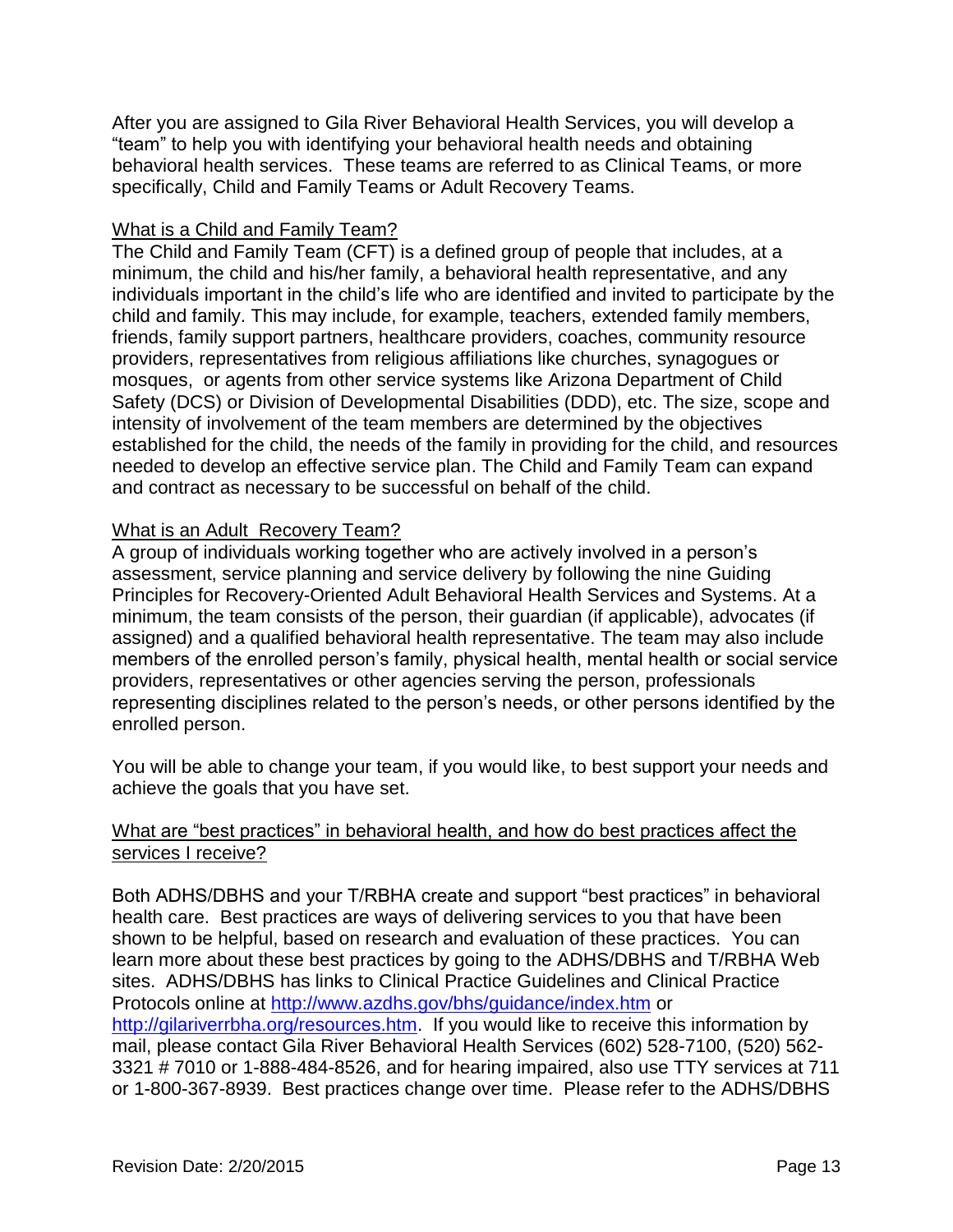and your T/RBHA's Web sites for updates, or contact your T/RBHA for additional information.

### <span id="page-13-0"></span>**What is a Provider Network?**

Gila River Behavioral Health Services works with many service providers including prevention programs, counselors, support staff, traditional healers, residential treatment programs, hospitals and other community resources. This group of providers is called a network.

A listing of service providers, their locations, telephone numbers, and languages spoken can be found online at [www.gilariverrbha.org.](http://www.gilariverrbha.org/) If you do not have access to the Internet at your home, no cost Internet service is usually available at libraries. You can also get a paper copy of the provider listing at no charge by calling Gila River Behavioral Health Services at (602) 528-7100, (520) 562-3321 # 7010 or 1-888-484-8526, and for hearing impaired, also use TTY services at 711 or 1-800-367-8939.

Some providers may not be taking new clients. To find out which providers in the Gila River Behavioral Health Services network are not accepting new clients, contact Gila River Behavioral Health Services at (602) 528-7100, (520) 562-3321 # 7010 or 1-888- 484-8526, and for hearing impaired, also use TTY services at 711 or 1-800-367-8939.

You can choose any hospital or other setting for emergency care. However, there are certain emergency settings within the Gila River Behavioral Health Services network that may be easier for you to use. These include:

- Aurora Behavioral Healthcare Tempe 6350 South Maple Avenue, Tempe, AZ 85283 (Children and Adults)
- Aurora Behavioral Healthcare Glendale 6015 West Peoria Avenue, Glendale, AZ 85302 (Children and Adults)
- OASIS Behavioral Health Hospital 2190 N. Grace Boulevard, Chandler, AZ 85225 (Children and Adults)
- Sonora Behavioral Health Hospital 6050 N. Corona Road, Tucson, AZ 85704 (Children and Adults)
- St. Luke's Behavioral Health Center-1800 E. Van Buren, Phoenix, AZ 85006 (Children and Adults)

You can also receive crisis behavioral health services by visiting the Hu Hu Kam Memorial Hospital Emergency Room in Sacaton, Arizona.

You can fill your prescriptions at any IHS facility such as the Hu Hu Kam Memorial Hospital in Sacaton, Arizona; the Komatke Health Center in Komatke, Arizona or Phoenix Indian Medical Center (PIMC) in Phoenix, Arizona. The Gila River Behavioral Health Services network also includes pharmacies where you can fill your prescriptions for medications. These include: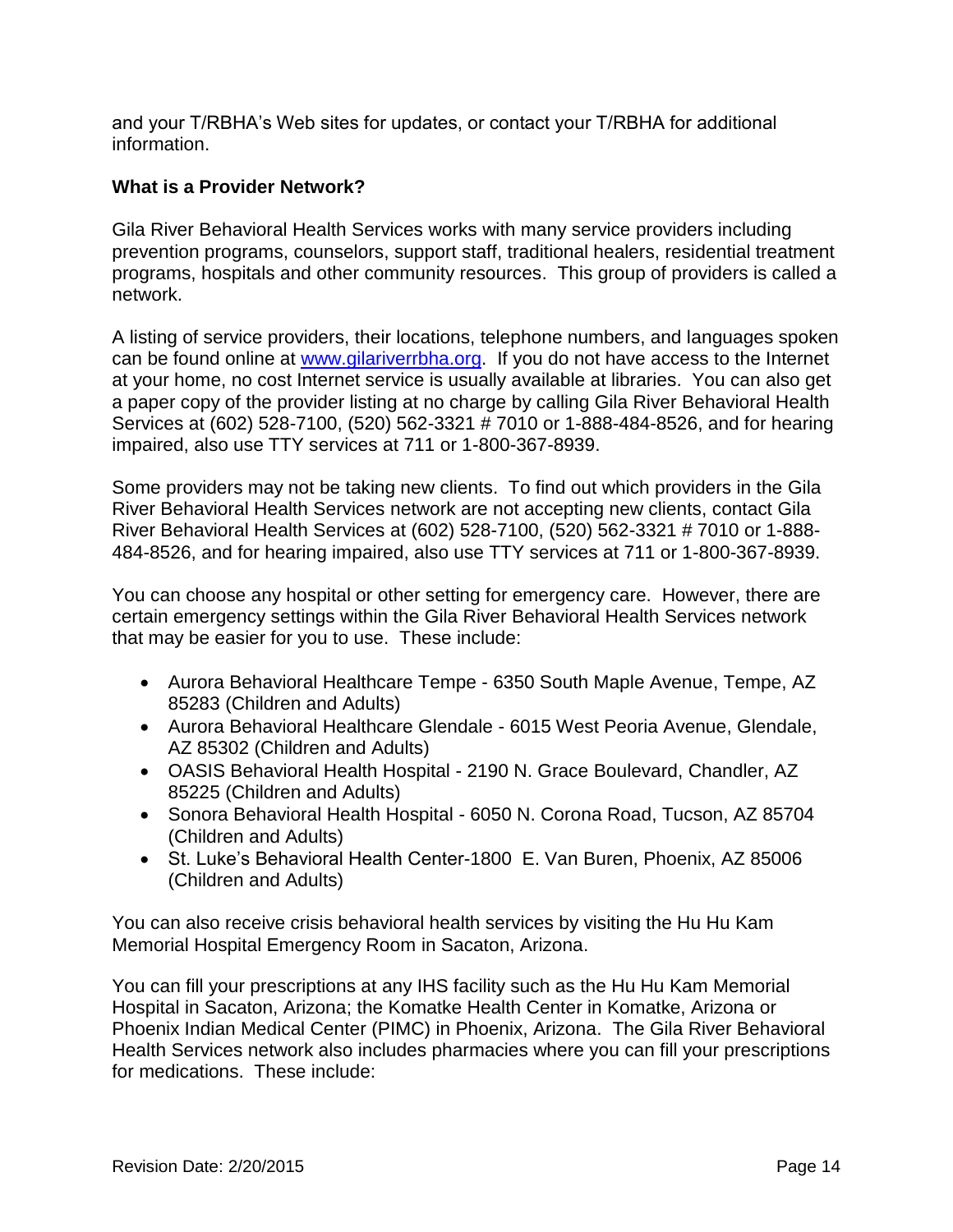- Bashas' United Drugs Mon – Fri 9AM – 9PM Sat 9AM – 6PM Sun 10AM – 5PM
- CVS Pharmacy Open 24 hours

If you go to a Pharmacy that is on the Gila River Behavioral Health Services list to fill a prescription but get turned away by the Pharmacy, contact Gila River Behavioral Health Services at (602) 528-7100, (520) 562-3321 # 7010 or 1-888-484-8526, and for hearing impaired, also use TTY services at 711 or 1-800-367-8939.

### <span id="page-14-0"></span>**How do I choose a provider?**

A provider network is a group of providers who work with Gila River Behavioral Health Services and are available to provide additional behavioral health services. Gila River Behavioral Health Services will help you choose a provider from within the provider network. If you would like to select a provider based on convenience, location, or cultural preference, please tell your assigned clinician with Gila River Behavioral Health Services**.** You will need to contact the provider to make, change or cancel your appointments. You may also contact Gila River Behavioral Health Services if you would like assistance with making, changing, or canceling your appointments. If you need help with scheduling your appointments, contact Gila River Behavioral Health Services at (602) 528-7100, (520) 562-3321 # 7010 or 1-888-484-8526, and for hearing impaired, also use TTY services at 711 or 1-800-367-8939.

If you are not happy with your current provider, please contact Gila River Behavioral Health Services to discuss other available options.

If you are getting substance abuse services that are funded by the Substance Abuse Block Grant ( SABG), you have the right to get services from a provider to whose religious character you do not object. If you object to the religious character of your substance abuse provider, you may ask for a referral to another provider of substance abuse treatment. You will get an appointment with the new provider within 7 days of your request for a referral, or earlier if your behavioral health condition requires. The new provider must be available to you and provide substance abuse services that are similar to the services that you were receiving at the first provider.

### <span id="page-14-1"></span>**How do I contact my Case Manager?**

Your needs will be assessed starting at your intake appointment and while you are receiving services. After your intake appointment, a Behavioral Health Professional (BHP) will be assigned to you to make sure you receive services according to your needs (Medication Management, Counseling, Case Management, etc.). Your BHP can assist you in understanding the benefits to which you are entitled.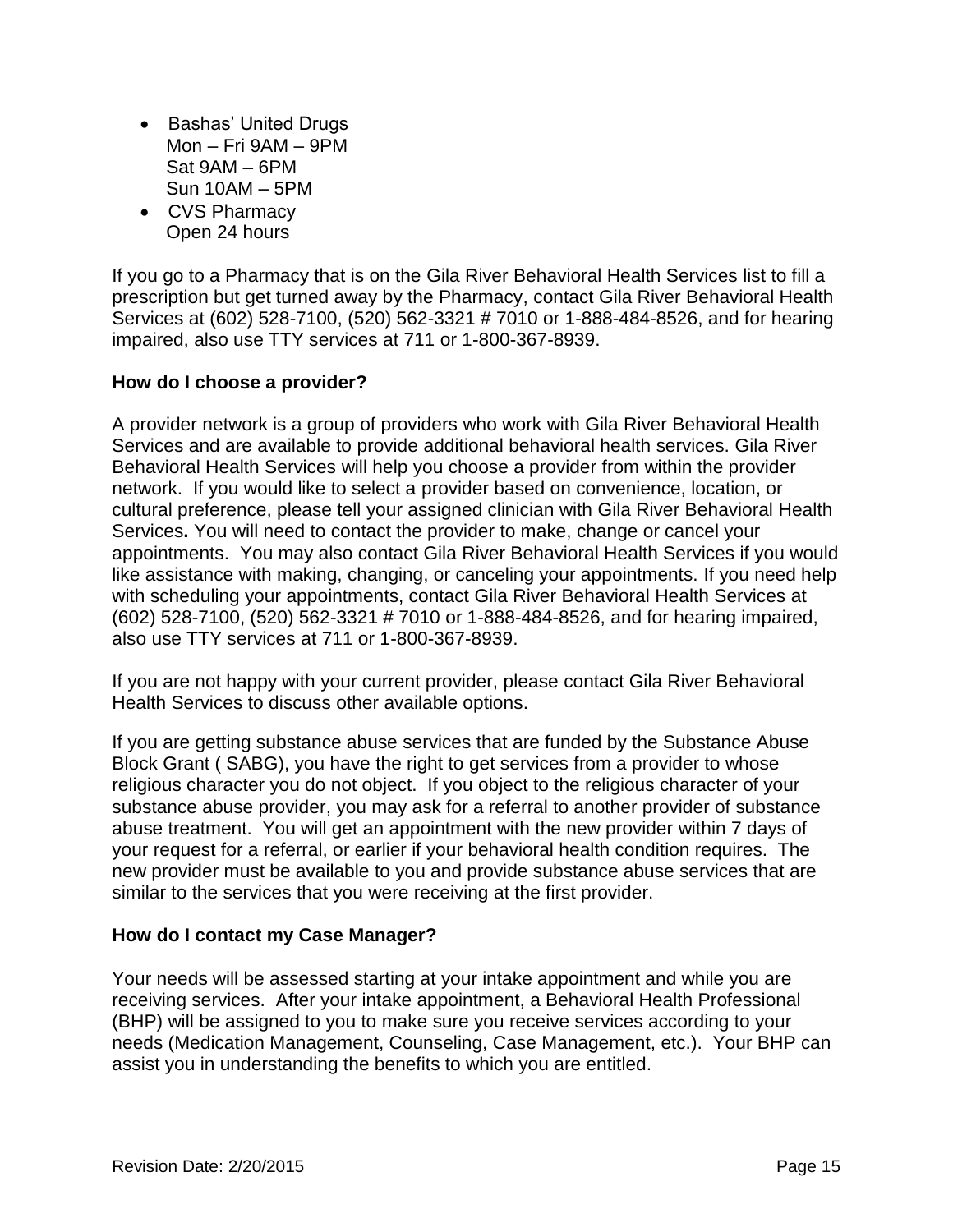Should your BHP be a case manager, they will help you know what benefits you are entitled to, make referrals to providers, find resources, and coordinate your care in order to take the best advantage of your benefits. Your case manager will contact you with the phone number or contact information you have provided to us. If you do not hear from your case manager within 3 days, please contact Gila River Behavioral Health Services at (602) 528-7100, (520) 562-3321 # 7010 or 1-888-484-8526.

Contact your case manager:

- when you have questions about services
- any time your phone number or contact information changes
- if you do not feel you are getting help quickly enough
- if you need help getting to your appointments
- for support in making decisions about your care
- if you feel you are not being treated with fairness and respect at all times
- If you have not had regular contact with your counselor or other professionals providing services

We're here to make sure you get the help you are looking for and are treated with kindness and respect.

To contact your case manager, call Gila River Behavioral Health Services at (602) 528- 7100, (520) 562-3321 # 7010 or 1-888-484-8526.

#### <span id="page-15-0"></span>**Do I have to pay for behavioral health services I get?**

Title 19 (Medicaid) and Title 21 covered services are paid for through AHCCCS, the State Medicaid agency. Persons eligible for these programs are sometimes called AHCCCS eligible. AHCCCS eligible persons cannot be billed for covered behavioral health services. Some members will be required to pay co-payments for certain medical services as described below.

#### AHCCCS Co-payments

Some people who get AHCCCS Medicaid benefits are asked to pay co-payments for some of the AHCCCS medical services that they receive. Copays can be mandatory (also known as required) or optional (also known as nominal) as explained below. Some people and certain services are exempt from copays which means that no mandatory or optional copays will be charged as explained below.

\*Note: Copayments referenced in this section means copayments charged under Medicaid (AHCCCS). This section does not describe copay requirements under Medicare.

The following persons are never asked to pay co-payments:

• People under age 19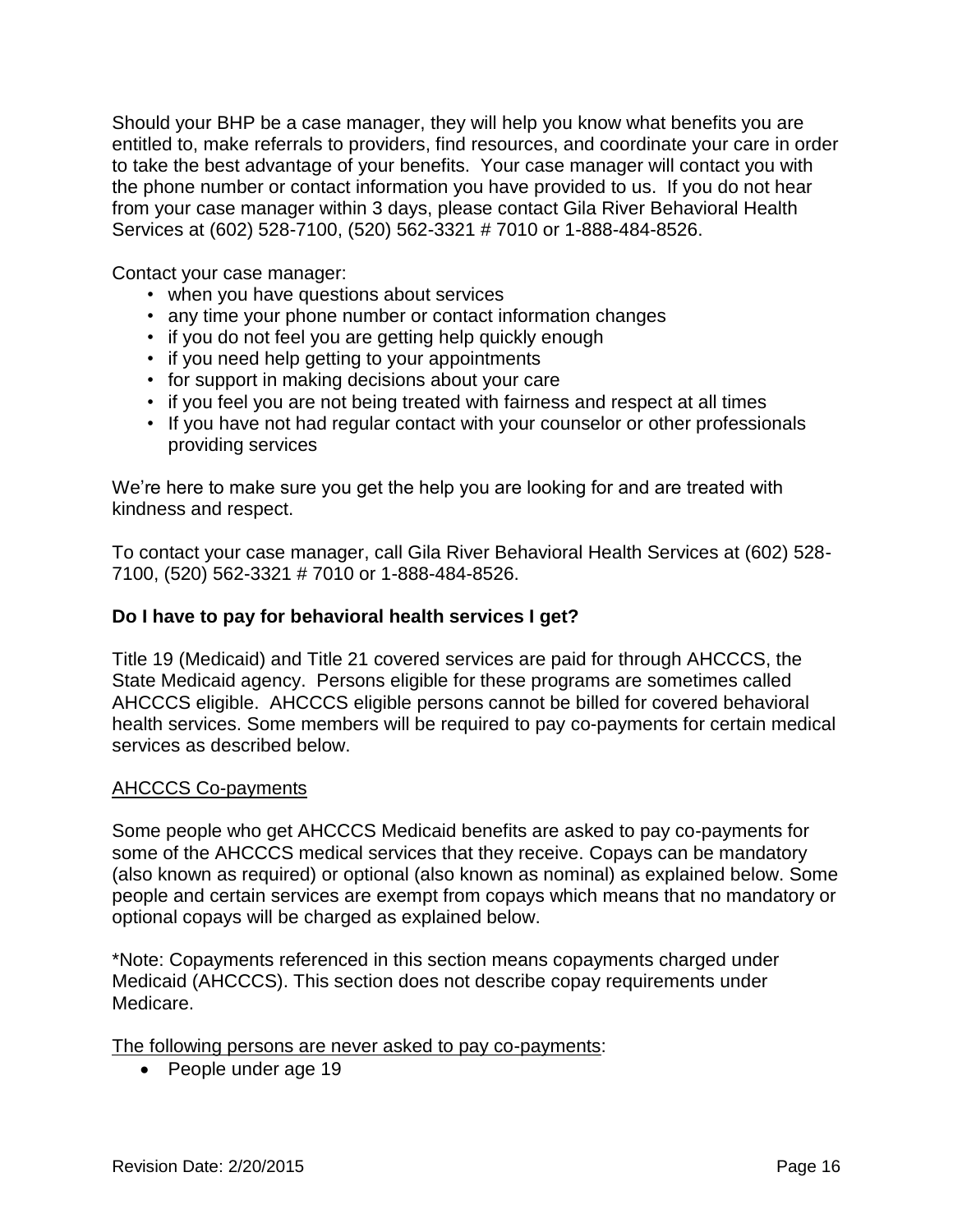- People determined to be Seriously Mentally III (SMI) by the Arizona Department of Health Services
- Individuals up through age 20 eligible to receive services from the Children's Rehabilitative Services program
- People who are acute care members and who are residing in nursing homes or residential facilities such as an Assisted Living Home and only when the acute care member's medical condition would otherwise require hospitalization. The exemption from copayments for acute care members is limited to 90 days in a contract year
- People who are enrolled in the Arizona Long Term Care System (ALTCS)
- People who are Qualified Medicare Beneficiaries \*
- People who receive hospice care
- American Indian members who are active or previous users of the Indian Health Service, tribal health programs operated under P.L. 93-638, or urban Indian health programs
- People in the Breast & Cervical Cancer Treatment Program
- People receiving child welfare services under Title IV-B on the basis of being a child in foster care or receiving adoption or foster care assistance under Title IV-E regardless of age.
- People who are pregnant and throughout the postpartum period following the pregnancy.
- People in the Adult Group (for a limited time\*)

\*For a limited time persons who are eligible in the Adult Group will not have any copays. Members in the Adult Group include persons who were transitioned from the AHCCCS Care program as well as individuals who are between the ages of 19-64, and who are not entitled to Medicare, and who are not pregnant, and who have income at or below 133% of the Federal Poverty Level (FPL) and who are not AHCCCS eligible under any other category. Copays for persons in the Adult Group with income over 106% FPL are planned for 2015. Members will be told about any changes in copays before they happen.

In addition, co-payments are never charged for the following services for anyone:

- Hospitalizations and services in the Emergency Department
- **Emergency services**
- Family Planning services and supplies
- Pregnancy related health care for any other medical condition that may complicate the pregnancy, including tobacco cessation treatment for pregnant women
- Well visits and preventive services such as pap smears, colonoscopies, and immunizations
- Services paid on a fee-for-service basis
- Provider preventable services
- Services received in the emergency department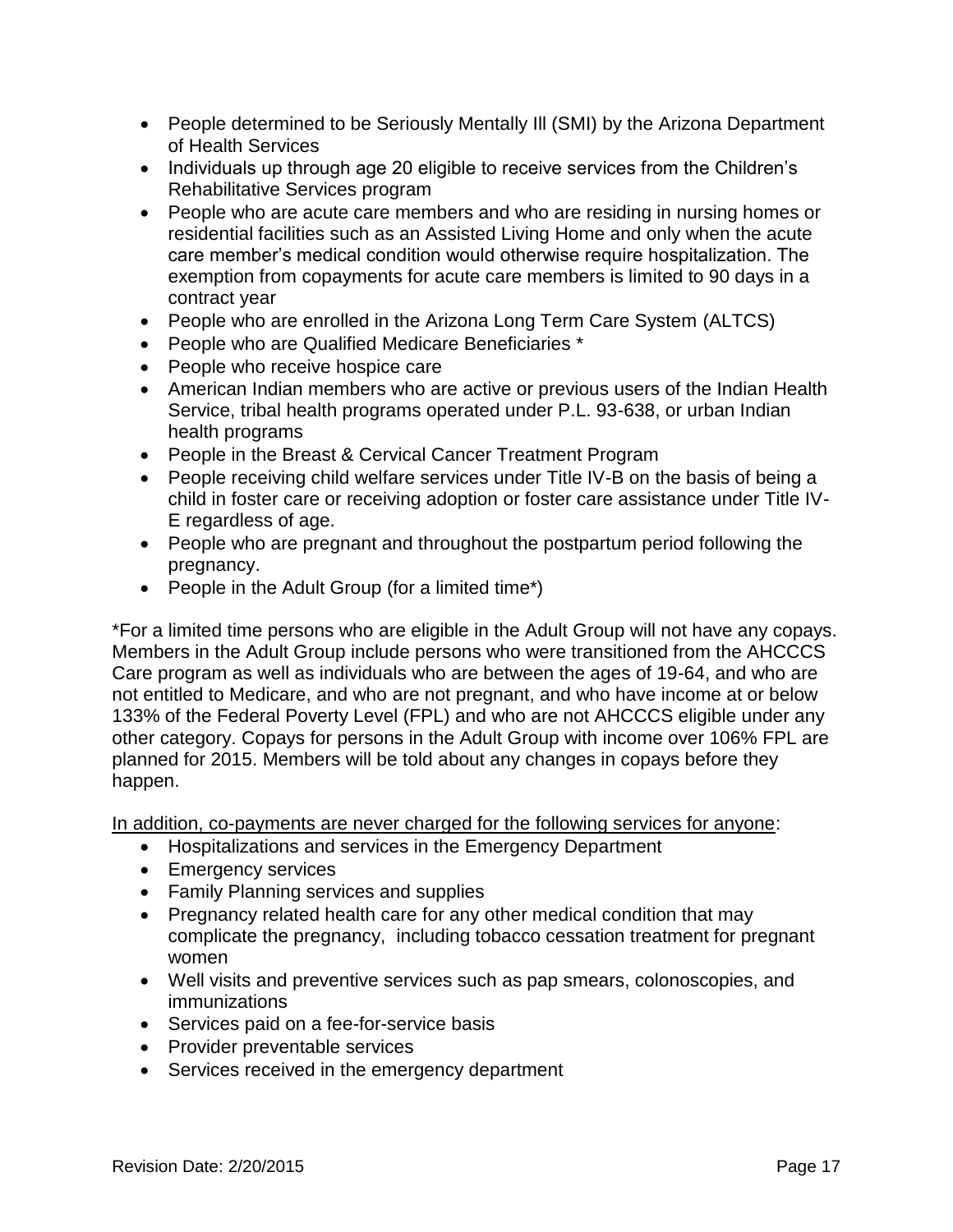### People with Nominal (Optional) Co-payments

Individuals eligible for AHCCCS through any of the programs below may be charged nominal copayments, unless they are receiving one of the services above that cannot be charged a copayment or unless they are in one of the groups above that cannot be charged a copayment. Nominal copayments are also called optional copayments. If a member has a nominal copayment, then a provider cannot deny the service if the member states that s/he is unable to pay the copayment. Members in the following programs may be charged nominal copayments unless they are receiving one of the services above that cannot be charged a copayment or unless they are in one of the groups above that cannot be charged a copayment. Members in the following programs may be charged a nominal copayment by their

- AHCCCS for Families with Children (1931)
- Young Adult Transitional Insurance (YATI) for young adults who were in foster care
- State Adoption Assistance for Special Needs Children who are being adopted
- Receiving Supplemental Security Income (SSI) through the Social Security Administration for people who are age 65 or older, blind or disabled
- SSI Medical Assistance Only (SSI MAO) for individuals who are age 65 or older, blind or disabled
- Freedom to Work (FTW)

Ask your provider to look up your eligibility to find out what copayments you may have. You can also find out by calling Gila River Behavioral Health Services Member Services. You can also check Gila River Behavioral Health Services website for more information.

AHCCCS members with nominal copayments may be asked to pay the following nominal copayments for services:

| <b>Nominal Copayment Amounts for Some Services</b> |        |  |
|----------------------------------------------------|--------|--|
| Prescriptions                                      | \$2.30 |  |
| Out-patient services for physical,                 | \$2.30 |  |
| occupational and speech therapy                    |        |  |
| Doctor or other provider outpatient office         | \$3.40 |  |
| visits for evaluation and management of            |        |  |
| your care (This excludes emergency                 |        |  |
| room/emergency department visits)                  |        |  |

Medical providers will ask you to pay these amounts but will NOT refuse you services if you are unable to pay. If you cannot afford your copayment, tell your provider you are unable to pay these amounts so you will not be refused services.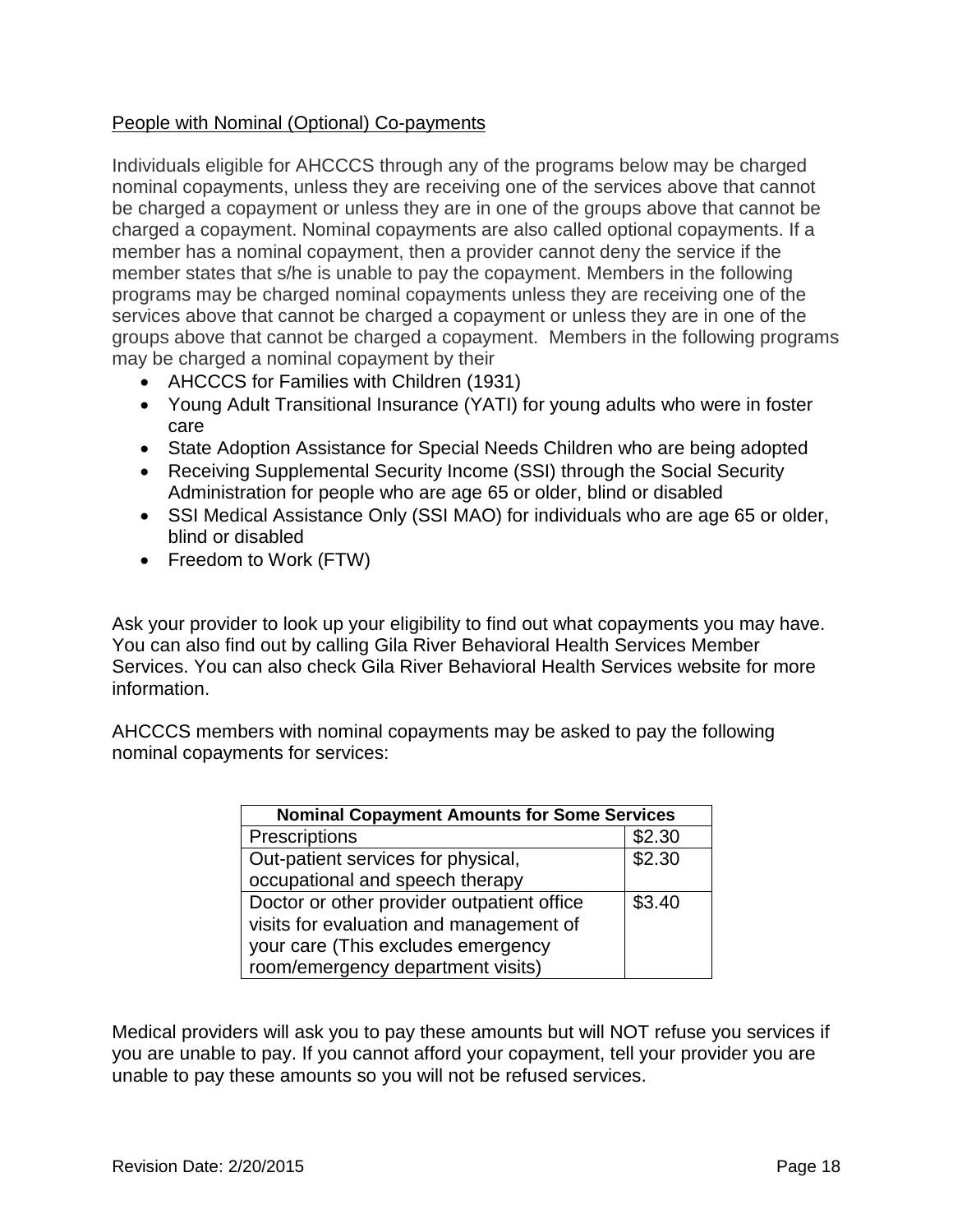# People with Required (Mandatory) Co-payments

Some AHCCCS members have required (or mandatory) copayments unless they are receiving one of the services above that cannot be charged a copayment or unless they are in one of the groups above that cannot be charged a copayment. Members with required copayments will need to pay the copayments in order to get the services. Providers can refuse services to these members if they do not pay the mandatory copayments. However, a provider may choose to waive or reduce any copayment under this section. Mandatory copayments are charged to persons in Families with Children that are no Longer Eligible Due to Earnings - also known as Transitional Medical Assistance (TMA)

Adults on TMA have to pay required (or mandatory) copayments for some services. If you are on the TMA Program now or if you become eligible to receive TMA benefits later, the notice from DES or AHCCCS will tell you so. Copayments for TMA members are listed below.

| <b>Copayment Amounts for Persons Receiving TMA Benefits</b> |        |
|-------------------------------------------------------------|--------|
| Prescriptions                                               | \$2.30 |
| Doctor or other provider outpatient office visits for       | \$4.00 |
| evaluation and management of your care (This                |        |
| excludes emergency room/emergency department                |        |
| visits)                                                     |        |
| Physical, Occupational and Speech Therapies                 | \$3.00 |
| Outpatient Non-emergency or voluntary surgical              | \$3.00 |
| procedures. (This excludes emergency                        |        |
| room/emergency department visits)                           |        |

### 5% Limit on All Copayments

The total amount of copayments cannot be more than 5% of the family's total income during a calendar quarter (January through March, April through June, July through September, and October through December.) If this 5% limit is reached, no more copayments will be charged for the rest of that quarter. AHCCCS has a process to track cost sharing.

If a member thinks that the total copayments they have paid are more than 5% of the family's total quarterly income and AHCCCS has not already told them this has happened, the member should send copies of receipts or other proof of how much they have paid to *AHCCCS, 801 E. Jefferson, Mail Drop 4600, Phoenix, Arizona 85034.*

If you are on this program but your circumstances or income have changed, it is important to contact the eligibility office right away.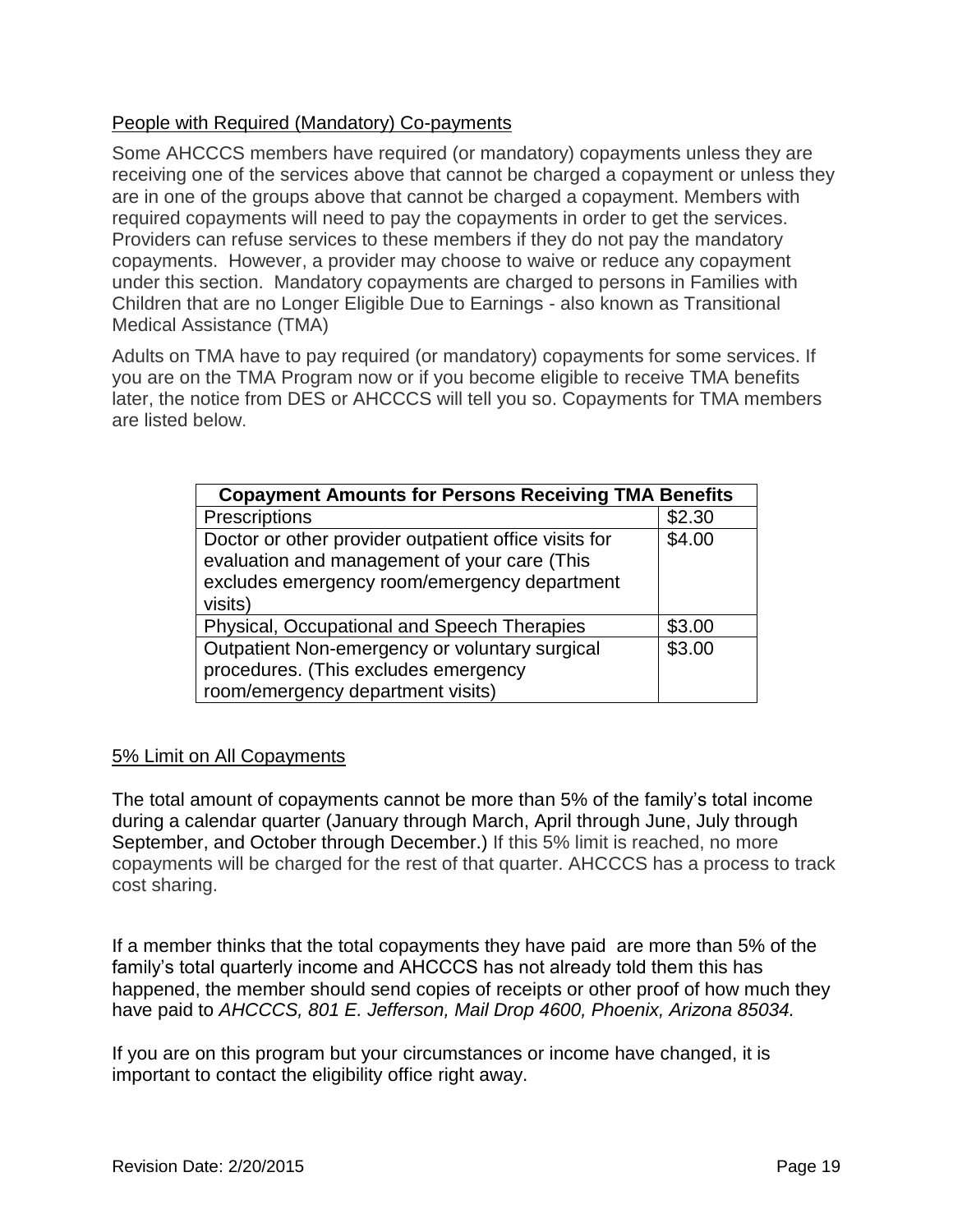### ADHS/DBHS Co-payments

Non- Title 19/21 persons determined to have a SMI may have to pay for behavioral health services. The payment amount is a fixed co-payment amount of \$3. If you have Medicare or private insurance, you will pay the \$3 ADHS/DBHS co-payment for services covered by ADHS/DBHS, or the co-payment that your insurance requires (if it is less than \$3) for those services. In other words, you will not have to pay a higher payment for services that ADHS/DBHS covers, just because you have other insurance. However, if you are getting services through your insurance for services or medications that ADHS/DBHS does not cover (see the Available Services Matrix on page 28, you will be responsible for paying the co-payment or other fees that your insurance requires.

A non-covered service is one that is not available to you. It is a service your provider did not set up or approve or is a service that is not covered by Gila River Behavioral Health Services. Services you get from a provider outside of the provider network are non-covered services, unless you have been referred by your provider. If you get a non-covered service you may have to pay for it.

Prior to your appointment for services, Gila River Behavioral Health Services or your provider will discuss with you any payments you will have to pay.

### <span id="page-19-0"></span>**What if I have health insurance?**

You must report any health insurance that you have, other than AHCCCS, to Gila River Behavioral Health Services or your provider. This includes Medicare and health insurance obtained using the Federal Health Insurance Marketplace. Persons with health insurance must use the benefits of that health insurance before Gila River Behavioral Health Services will pay for services. At times, Gila River Behavioral Health Services may pay for the cost of co-payments for you, while the cost of the covered service is paid for by your health insurance. This may occur even if you get services outside the Gila River Behavioral Health Services network of providers.

If there are any changes to your health insurance you must report the change to Gila River Behavioral Health Services or your provider right away.

# <span id="page-19-1"></span>**Medicare Coverage**

Some people have Medicare and AHCCCS health insurance. If you have Medicare and AHCCCS health insurance, you must tell Gila River Behavioral Health Services or your provider. You may get some services from Medicare providers and some services from Gila River Behavioral Health Services providers. You may have to use Medicare for some behavioral health services before you can use your AHCCCS health insurance. if you are in a Medicare Saving Programs ( MSP) program, your Medicare co-payments, premiums, and/or deductibles may be covered for you. Gila River Behavioral Health Services or your provider can help you find out what services Medicare will cover and what services your AHCCCS health insurance will cover.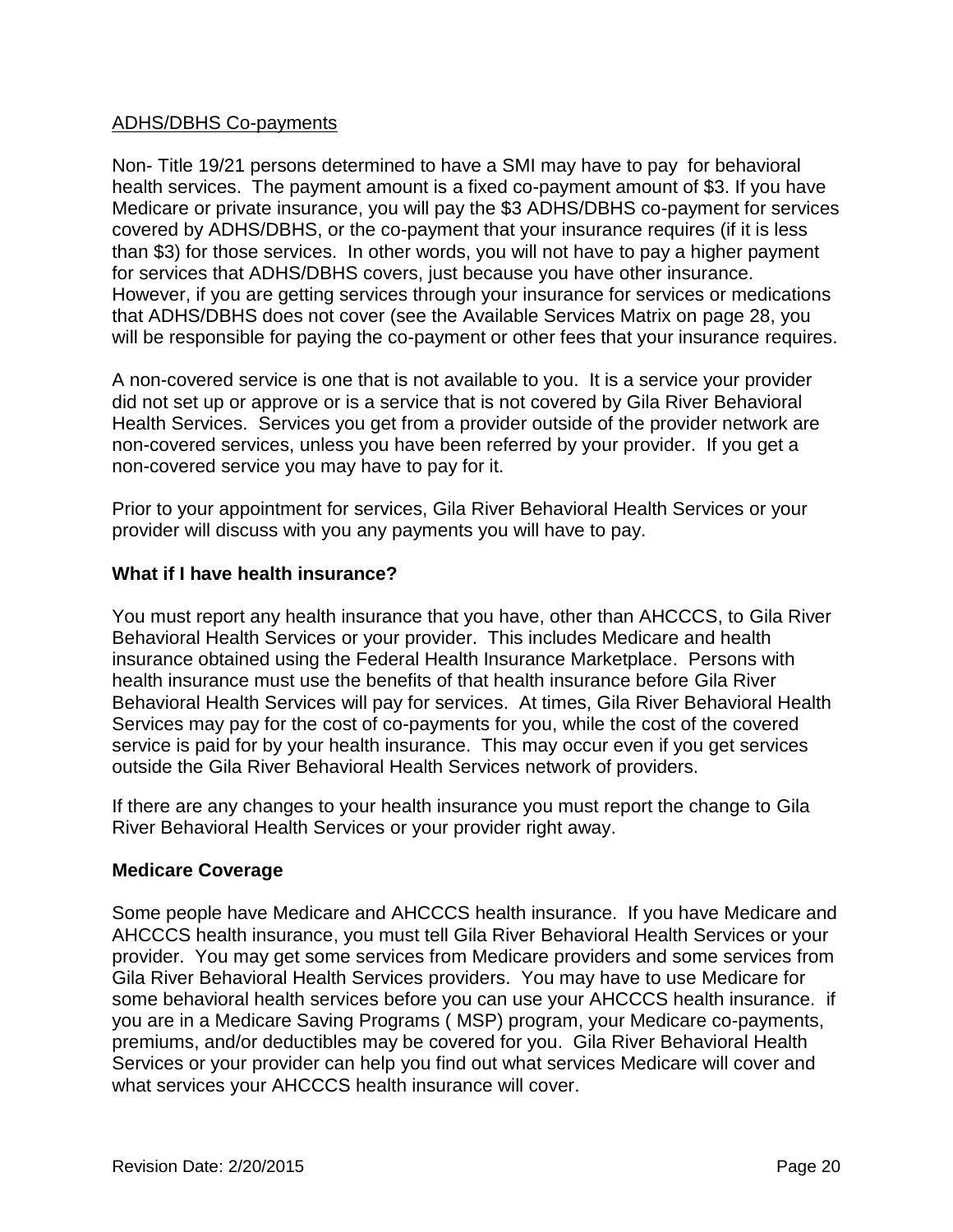Sometimes people with Medicare want to get services from a provider that does not work with Gila River Behavioral Health Services. This is called getting services outside the Gila River Behavioral Health Services network of providers. If you choose to get services from a provider outside the Gila River Behavioral Health Services network, you may have to pay for your Medicare co-payment, premium and/or deductible. This does not apply to emergency or other prescribed services. Call Gila River Behavioral Health Services at (602) 528-7100, (520) 562-3321 # 7010 or 1-888-484-8526, and for hearing impaired, also use TTY services at 711 or 1-800-367-8939 for more information on out of network providers.

AHCCCS does not pay for prescription drugs available with Medicare Part D for persons who have AHCCCS and Medicare. Medicare eligible persons must get their prescription drugs through a Medicare Part D Prescription Drug Plan (PDP) or Medicare Advantage Prescription Drug Plan (MA-PD). These plans will pay for both brand name and generic drugs. If you have Medicare, but you are not enrolled in a Medicare Part D drug plan, AHCCCS will not pay for any prescription drugs that would be paid for by Medicare Part D. You may have to pay for your prescription drugs. If you get prescription drugs through an Indian health facility, you may choose to enroll in Part D or continue with your current coverage. If you choose to keep your current coverage, you will continue to pay nothing and your coverage will not be interrupted. If you have questions about this change, you can call 1-800-MEDICARE (TTY 1-877-486-2048) or visit [www.medicare.gov.](http://www.medicare.gov/) If you want help in picking a plan, you can call Gila River Behavioral Health Services at (602) 528-7100, (520) 562-3321 # 7010 or 1-888-484- 8526, and for hearing impaired, also use TTY services at 711 or 1-800-367-8939.

Medicare Part D and AHCCCS may not pay for some prescription drugs. Gila River Behavioral Health Services may assist you with obtaining prescription drugs not covered by Medicare Part D. Contact Gila River Behavioral Health Services at (602) 528-7100, (520) 562-3321 # 7010 or 1-888-484-8526, and for hearing impaired, also use TTY services at 711 or 1-800-367-8939 to ask about getting help with requesting medication from your Medicare Part D plan.

AHCCCS covers drugs which are medically necessary, cost effective, and allowed by federal and state law.

For AHCCCS recipients with Medicare, AHCCCS does NOT pay for any drugs paid by Medicare, or for the cost-sharing (coinsurance, deductibles, and copayments) for these drugs. AHCCCS and its Contractors are prohibited from paying for these medications or the cost-sharing (coinsurance, deductibles, and copayments) for drugs available through Medicare Part D even if the member chooses not to enroll in the Part D plan.

AHCCCS no longer pay**s** for barbiturates to treat epilepsy, cancer, or mental health problems or any benzodiazepines for members with Medicare.

This is because federal law requires Medicare to pay for these drugs. Some of the common names for benzodiazepines and barbiturates are: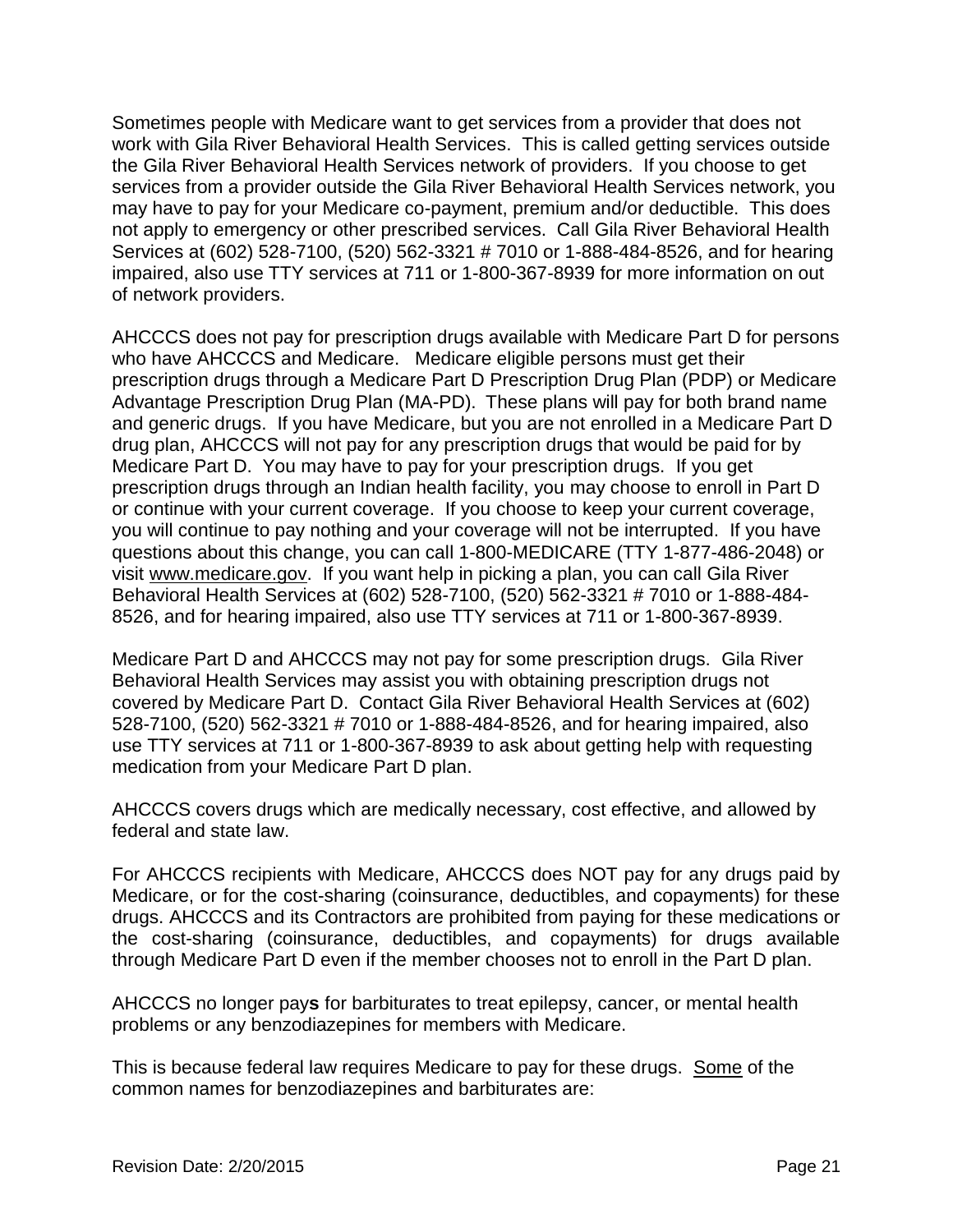| <b>Generic Name</b>            | <b>Brand Name</b> |
|--------------------------------|-------------------|
| Alprazolam                     | Xanax             |
| Diazepam                       | Valium            |
| Lorazepam                      | Ativan            |
| Clorazepate Dipotassium        | Tranxene          |
| Chlordiazepoxide Hydrochloride | Librium           |
| Clonazepam                     | Klonopin          |
| Oxazepam                       | <b>Serax</b>      |
| Temazepam                      | Restoril          |
| Flurazepam                     | Dalmane           |
| Phenobarbital                  | Phenobarbital     |
| Mebaral                        | Mephobarbital     |

AHCCCS will still pay for barbiturates for Medicare members that are **NOT** used to treat epilepsy, cancer, or mental health problems.

For information about copayments for drugs that are covered by AHCCCS, please read the section about copayments beginning on Page 16.

### <span id="page-21-0"></span>**The Low Income Subsidy (LIS) Program**

The Social Security Administration (SSA) has a Low Income Subsidy (LIS) Program that will help pay for the costs of the Medicare Part D prescription drug benefit. This program, also known as "extra help," will pay all or part of the monthly premium, annual deductible and coinsurance. However, the "extra help" does not pay the copayments for Medicare Part D prescription drugs.

If you have both AHCCCS and Medicare, you do not have to apply for the "extra help". You will get a notice from the Centers for Medicare and Medicaid Services (CMS) telling you that you get the "extra help" and you do not have to apply.

If you are in a Medicare Savings Program (MSP) program you do not have to apply for the "extra help". MCS programs include the following:

- QMB Only (Qualified Medicare Beneficiary)
- SLMB Only (Specified Low Income Medicare Beneficiary)
- QI-1 (Qualified Individual).

You will also get a notice from CMS telling you that you get the "extra help" and you do not have to apply.

Other persons may be able to get the "extra help". If your income is below 150% of the Federal Poverty Level (FPL) and you do not have AHCCCS or a MCS program, you have to apply for the "extra help". There are a few ways you can apply. The Social Security Administration (SSA) has a paper application in English and Spanish. You can fill out a paper application and mail it to SSA. You can also apply by calling 1-800-772-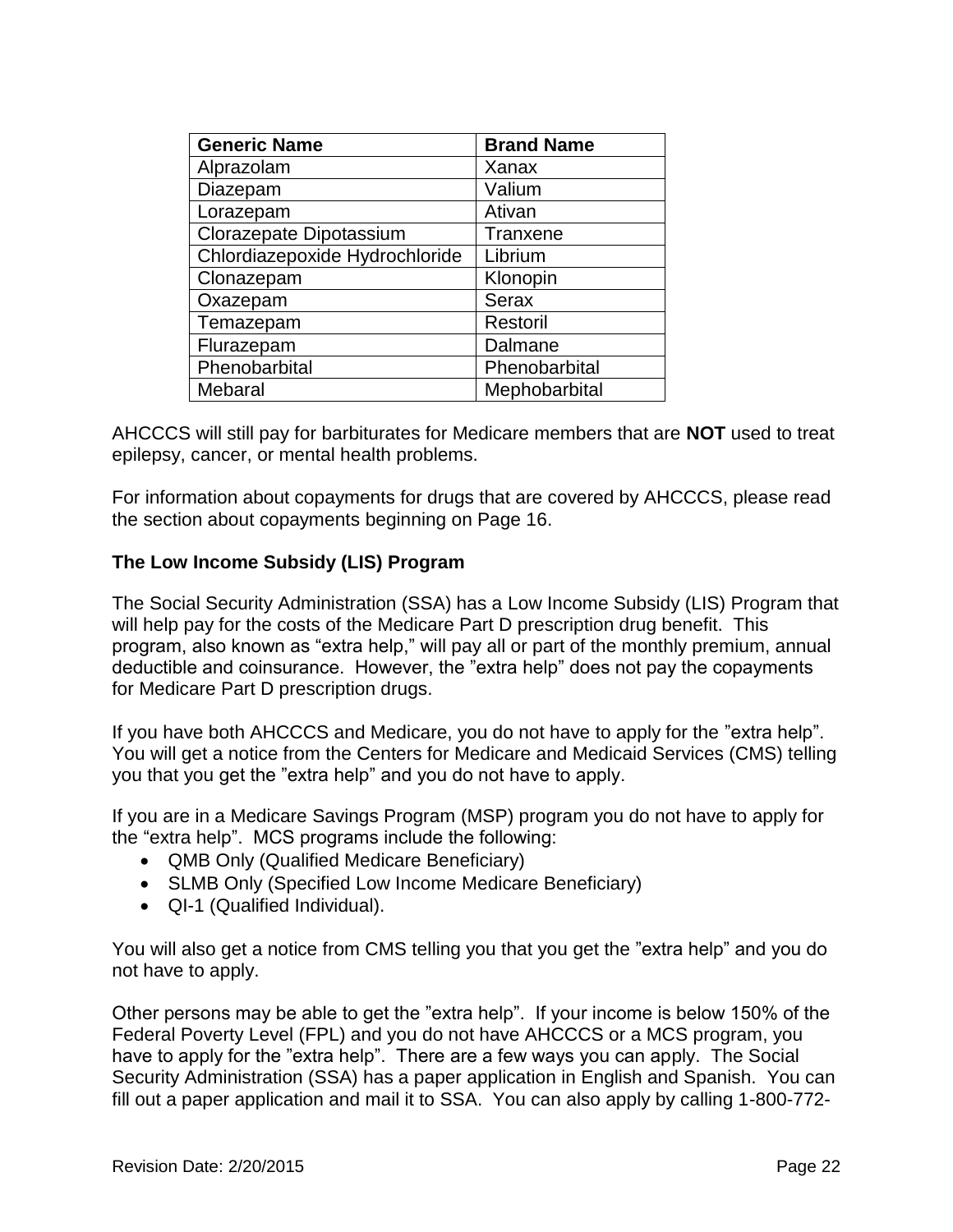1213 (TTY 1-800-325-0778). Finally, you can apply on-line on the SSA web site: [http://www.socialsecurity.gov](http://www.socialsecurity.gov/). On-line applications are available in 14 languages. If you need help applying for the "extra help", please contact Gila River Behavioral Health Services at: (602) 528-7100, (520) 562-3321 # 7010 or 1-888-484-8526, and for hearing impaired, also use TTY services at 711 or 1-800-367-8939.

### <span id="page-22-0"></span> **Who is eligible to receive behavioral health services?**

- Persons AHCCCS eligible through either Title 19 (Medicaid) or Title 21;
- Persons determined to have a Serious Mental Illness; and
- Special populations who are eligible to receive services funded through federal block grants.

Title 19 (Medicaid; may also be called AHCCCS) is insurance for low-income persons, children, and families. It pays for medical, dental (for children up to 21 years of age), and behavioral health services.

Title 21 (May also be called AHCCCS) is insurance for children under the age of 19 who do not have insurance and are not eligible for Title 19 benefits. It pays for medical, dental and behavioral health services.

Gila River Behavioral Health Services or your provider will ask you questions to help identify if you could be eligible for AHCCCS benefits. If so, they can help you complete an AHCCCS application. If you are ineligible for AHCCCS, Gila River Behavioral Health Services or your provider can help you apply for medical coverage on the Federal Health Care Marketplace.

A Serious Mental Illness is a mental disorder in persons 18 years of age or older that is severe and persistent. Persons may be so impaired that they cannot remain in the community without treatment and/or services. Gila River Behavioral Health Services will make a determination of Serious Mental Illness upon referral/request

# <span id="page-22-1"></span>**What behavioral health services can I get?**

Behavioral health services help people think, feel and act in healthier ways. There are services for mental health problems and there are services for substance abuse.

You can get services based on three things:

- Your mental health need
- Your insurance coverage, and
- Your provider's approval, if required

You decide, along with your provider or clinical team, what services you need. Clinical Teams include both Child and Family teams and Adult Recovery Teams. Your provider or clinical team may ask Gila River Behavioral Health Services for approval of a service for you, but the approval may be denied. If a request for services is denied, you can file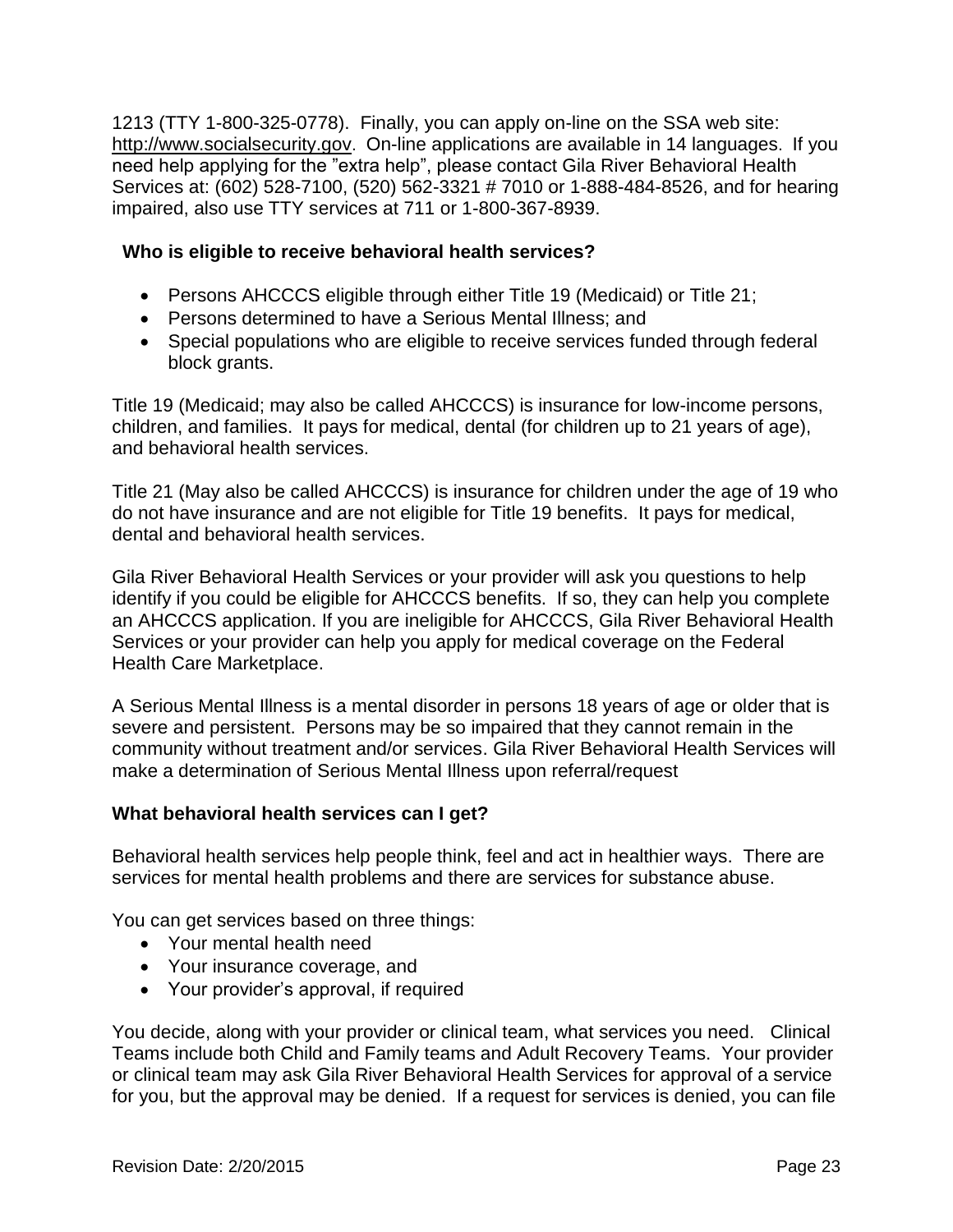an appeal. For more information on filing an appeal, see the section called "What is an appeal and how do I file an appeal."

You and your provider may not agree about the services you need. If you feel you need a service, and your provider does not, contact your Gila River Behavioral Health Services at (602) 528-7100, (520) 562-3321 # 7010 or 1-888-484-8526, and for hearing impaired, also use TTY services at 711 or 1-800-367-8939.

The table on page 28 lists the available behavioral health services and any limits they may have. Gila River Behavioral Health Services must pay only for the available behavioral health services listed.

### <span id="page-23-0"></span>**Service Coverage for American Indian Persons:**

American Indian persons have choices of where to access behavioral health services, including receiving services through a Regional Behavioral Health Authority (RBHA) that serves the zip code you live in or Tribal Regional Behavioral Health Authority (TRBHA) that serves a specific tribe, Indian Health Services (IHS) and/or 638 tribal facilities with behavioral health programs. If you receive services through a RBHA or TRBHA, those services are paid for through the Arizona Department of Health Services/Division of Behavioral Health services (ADHS/DBHS). If you are Title 19/21 eligible and receive services through an IHS or 638 tribal facility, AHCCCS pays for those services. Regardless of who pays for the services, your RBHA or TRBHA and/or IHS or 638 tribal facility will coordinate your care to ensure you receive all necessary behavioral health services.

A 638 tribal facility means a facility owned and operated by an American Indian tribe authorized to provide services according to Public Law 93-638, as amended. A 638 tribal facility may not provide all covered behavioral health services, so ADHS/DBHS is responsible for covering certain services:

- Behavioral health services for persons referred off reservation from an IHS or 638 tribal facility; and
- Emergency services rendered at a non-IHS or non-638 tribal facility to American Indian behavioral health recipients.

If you are unsure about your choices or if you have questions about how your behavioral health services are coordinated, you can contact Gila River Behavioral Health Services at (602) 528-7100, (520) 562-3321 # 7010 or 1-888-484-8526, and for hearing impaired, also use TTY services at 711 or 1-800-367-8939 for additional information.

# <span id="page-23-1"></span>**Early Periodic Screening, Diagnostics and Treatment (EPSDT)**

EPSDT is a comprehensive child health program of prevention and treatment, correction, and improvement (amelioration) of physical and mental health problems for AHCCCS members under the age of 21. The purpose of EPSDT is to ensure the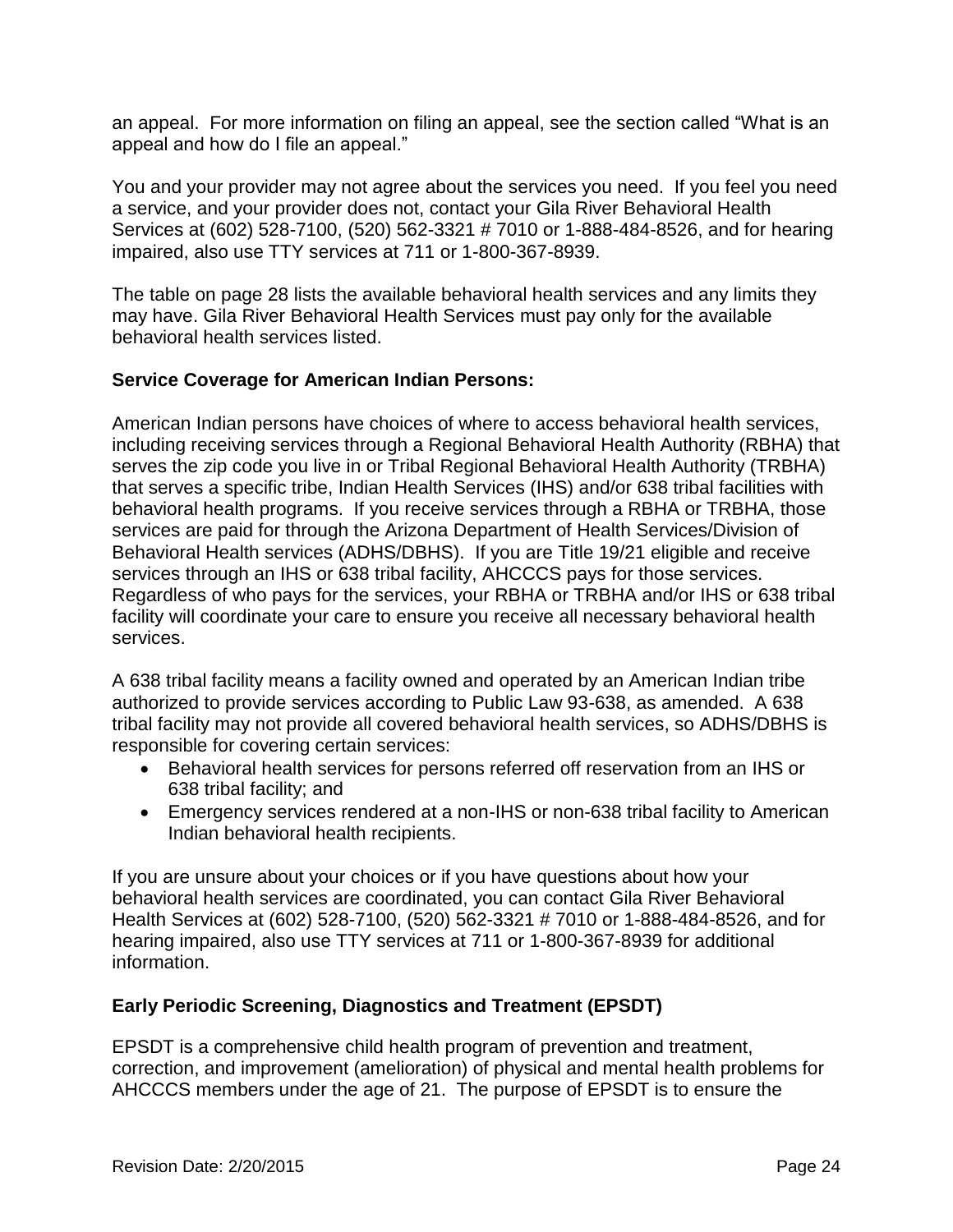availability and accessibility of health care resources, as well as to assist Medicaid recipients in effectively utilizing these resources.

EPSDT services provide comprehensive health care through primary prevention, early intervention, diagnosis, medically necessary treatment, and follow-up care of physical and behavioral health problems for AHCCCS members less than 21 years of age.

EPSDT services include screening services, vision services, dental services, hearing services and all other medically necessary mandatory and optional services listed in federal law 42 USC 1396d (a) to correct or ameliorate defects and physical and mental illnesses and conditions identified in an EPSDT screening whether or not the services are covered under the AHCCCS state plan.

Limitations and exclusions, other than the requirement for medical necessity and cost effectiveness do not apply to EPSDT services.

A well child visit is synonymous with an EPSDT visit and includes all screenings and services described in the AHCCCS EPSDT and dental periodicity schedules.

#### Amount, Duration and Scope:

The Medicaid Act defines EPSDT services to include screening services, vision services, dental services, hearing services and "such other necessary health care, diagnostic services, treatment and other measures described in federal law subsection 42 USC 1396d(a) to correct or ameliorate defects and physical and mental illnesses and conditions discovered by the screening services, whether or not such services are covered under the (AHCCCS) state plan." This means that EPSDT covered services include services that correct or ameliorate physical and mental defects, conditions, and illnesses discovered by the screening process when those services fall within one of the 28 optional and mandatory categories of "medical assistance" as defined in the Medicaid Act. Services covered under EPSDT include all 28 categories of services in the federal law even when they are not listed as covered services in the AHCCCS state plan, AHCCCS statutes, rules, or policies as long as the services are medically necessary and cost effective.

EPSDT includes, but is not limited to, coverage of: inpatient and outpatient hospital services, laboratory and x-ray services, physician services, nurse practitioner services, medications, dental services, therapy services, behavioral health services, medical supplies, prosthetic devices, eyeglasses, transportation, and family planning services.

<span id="page-24-0"></span>EPSDT also includes diagnostic, screening, preventive and rehabilitative services. However, EPSDT services do not include services that are solely for cosmetic purposes, or that are not cost effective when compared to other interventions.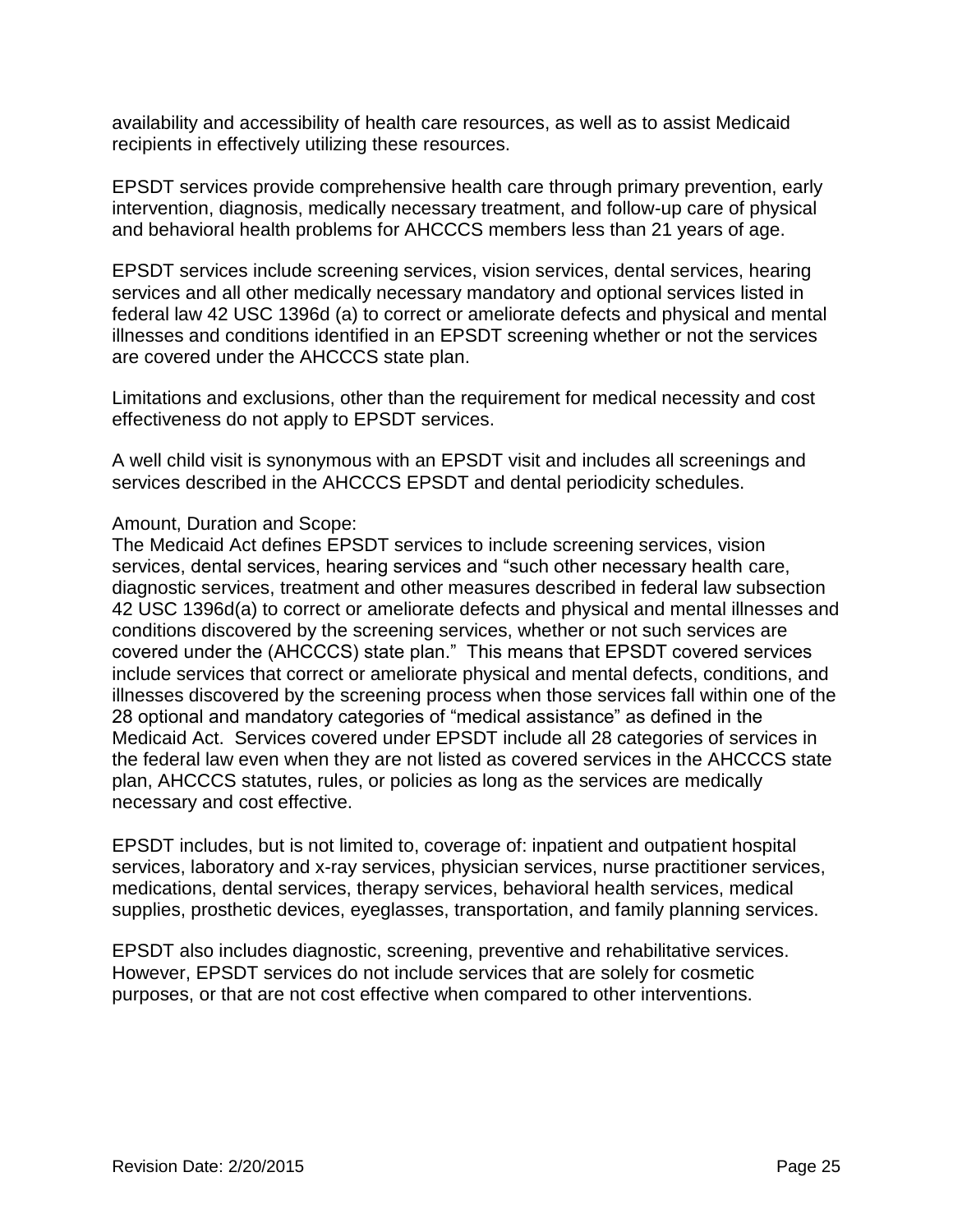### **Medication Coverage**

Gila River Behavioral Health Services has a list of medications, called a formulary that includes medications available to you through Gila River Behavioral Health Services. You can find the Gila River Behavioral Health Services formulary online at [http://www.gilariverrbha.org/Forms/GR%20Med%20FORMULARY.pdf.](http://www.gilariverrbha.org/Forms/GR%20Med%20FORMULARY.pdf)**.** You may need medication that is not on the Gila River Behavioral Health Services formulary, or you may need approval for your medication.

Your assigned clinician will help coordinate with your psychiatric provider and the pharmacy at Hu Hu Kam Memorial Hospital, a 638 IHS tribal facility, if a medication is needed which is not on the formulary or Med List. A person receiving medication(s) has the right to appeal a T/RBHA Formulary change or any decision that affects his/her coverage for medication(s) by asking for Gila River Grievance and Appeals at any Gila River Behavioral Health Services office or calling (602) 528-7100, (520) 562-3321 # 7010 or 1-888-484-8526.

If you go to your pharmacy that is on the Gila River Behavioral Health Services list to fill a prescription but get turned away by the Pharmacy, call your assigned clinician at (602) 528-7100, (520) 562-3321 # 7010 or 1-888-484-8526 for help, and for hearing impaired, also use TTY services at 711 or 1-800-367-8939.

### **Special Populations**

Special populations include groups of individuals who are eligible to receive services funded by federal block grants. These federal block grants include the Substance Abuse Block Grant (SABG), Project for Assistance in Transition from Homelessness (PATH), and Mental Health Block Grant (MHBG). SABG Block Grant funds are used for treatment and long-term recovery support services for the following persons, in order of priority:

- Pregnant women/teenagers who use drugs by injection;
- Pregnant women/teenagers who use substances
- Other persons who use drugs by injection;
- Substance using women and teenagers with dependent children and their families, including women who are attempting to regain custody of their children; and
- *As Funding is Available -* all other persons with a substance use disorder, regardless of gender or route of use.

The PATH Grant provides funds for services to persons or families who:

- Are homeless or at imminent risk of becoming homeless; and
- Are suffering from serious mental illness; or
- Have a substance abuse disorder and are suffering from a serious mental illness.

Expanded outreach efforts include the following populations:

• Victims of domestic violence: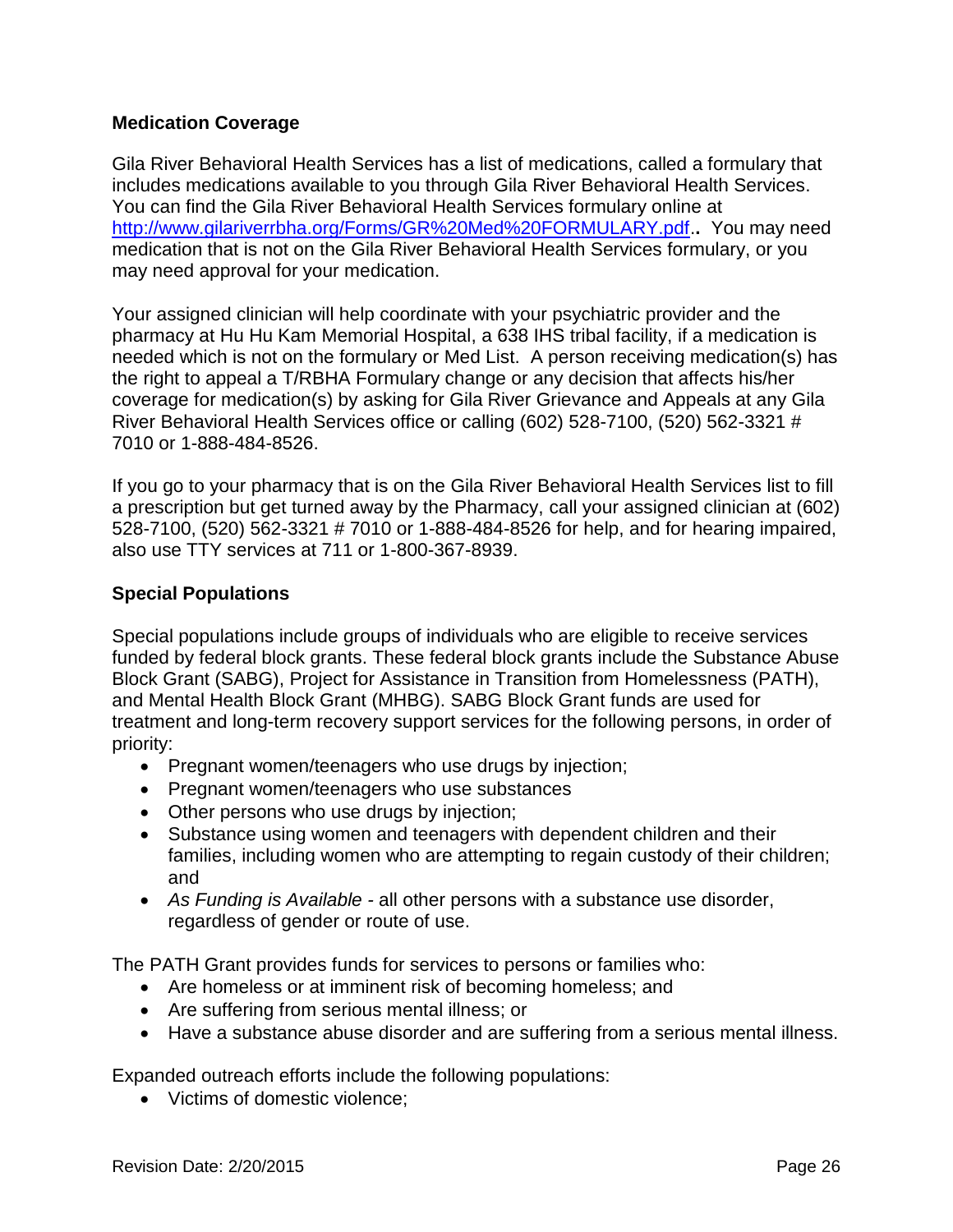- Elderly individuals;
- Families; and
- Abandoned and/or runaway youth.

The PATH Grant provides the following services and assistance:

- Outreach and community education;
- Field assessment and evaluations;
- Intake assistance/emergent and non-emergent triage;
- Transportation assistance;
- Hotel vouchers in emergency situations;
- Assistance in meeting basic needs (e.g., applications for AHCCCS, SSI/SSDI, food stamps, coordination of health care, etc.);
- Transition into a behavioral health case management system;
- Assistance in getting prescriptions filled;
- Assistance in locating cooling or heating and water stations during extreme heat and winter alerts;
- Moving assistance; and
- Housing referrals, both transitional and permanent placements.

The Mental Block Grant (MHBG) provides funds to establish or expand communitybased services for Non- Title 19/21 reimbursable mental health services to children with Serious Emotional Disturbances (SED) and adults with Serious Mental Illness (SMI).

### AHCCCS and ADHS/DBHS Benefit Changes

This handbook and the table on pages 28 - 30 describe the services you can get. You will get a notice if there are changes to the services you can get.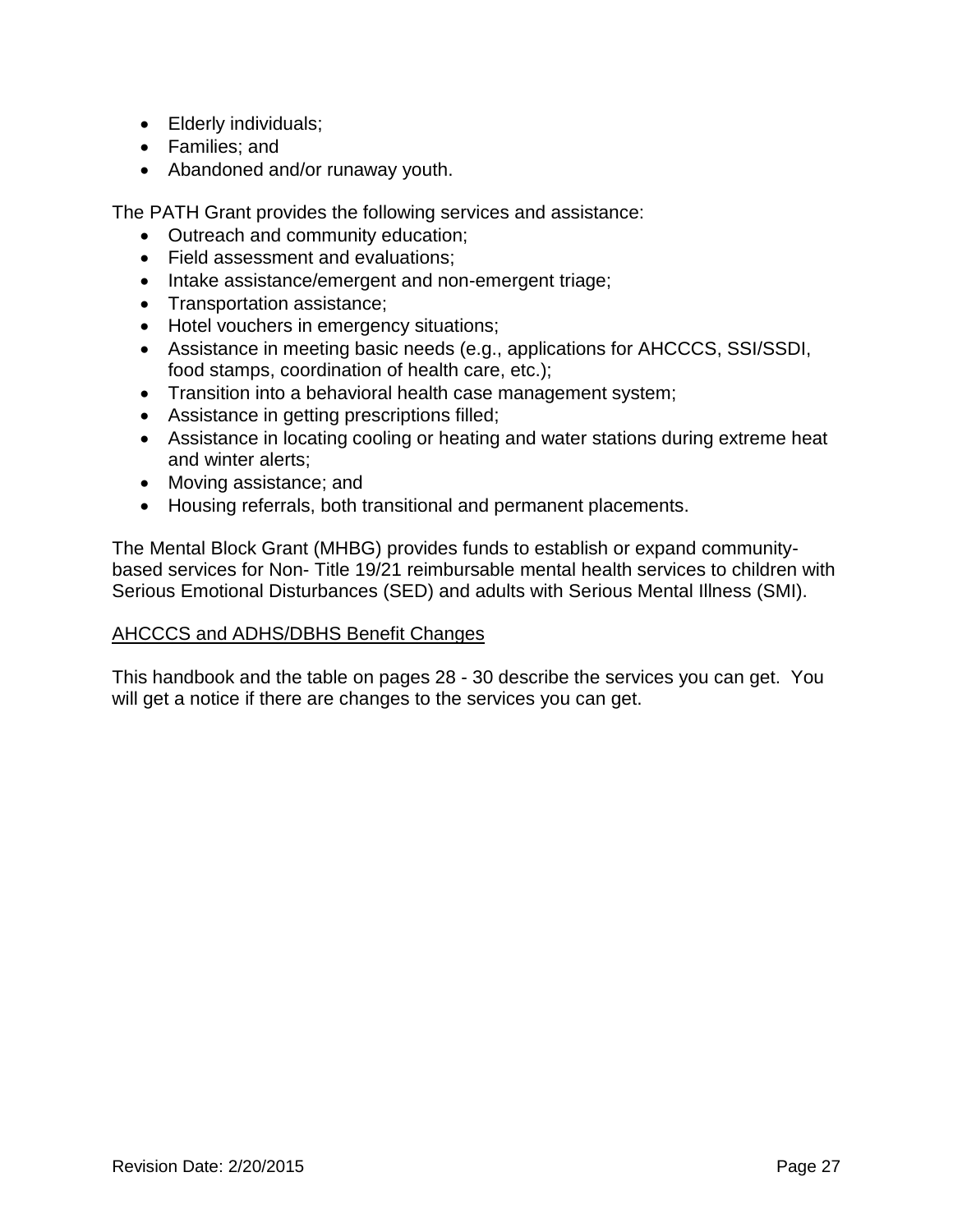# **ARIZONA DEPARTMENT OF HEALTH SERVICES DIVISION OF BEHAVIORAL HEALTH Gila River Behavioral Health Services**

<span id="page-27-0"></span>

| <b>Available Behavioral Health Services*</b>                                                      |                                                 |                                                            |                                                                    |
|---------------------------------------------------------------------------------------------------|-------------------------------------------------|------------------------------------------------------------|--------------------------------------------------------------------|
| <b>Services</b>                                                                                   |                                                 | <b>TITLE 19/21</b><br><b>Children and</b><br><b>Adults</b> | <b>NON-TITLE 19/21</b><br><b>Persons Determined to</b><br>have SMI |
| <b>TREATMENT SERVICES</b>                                                                         |                                                 |                                                            |                                                                    |
| <b>Behavioral Health</b><br><b>Counseling and Therapy</b>                                         | Individual                                      | Available                                                  | Provided based on<br>available funding**                           |
|                                                                                                   | Group                                           | Available                                                  | Provided based on<br>available funding**                           |
|                                                                                                   | Family                                          | Available                                                  | Provided based on<br>available funding**                           |
| <b>Behavioral Health Screening,</b><br><b>Mental Health Assessment</b><br>and Specialized Testing | Behavioral<br>Health<br>Screening               | Available                                                  | Provided based on<br>available funding**                           |
|                                                                                                   | Mental<br>Health<br>Assessment                  | Available                                                  | Available                                                          |
|                                                                                                   | Specialized<br><b>Testing</b>                   | Available                                                  | Provided based on<br>available funding**                           |
| <b>Other Professional</b>                                                                         | <b>Traditional</b><br>Healing                   | Provided based<br>on available<br>funding**                | Provided based on<br>available funding**                           |
|                                                                                                   | Auricular<br>Acupuncture                        | Provided based<br>on available<br>funding**                | Provided based on<br>available funding**                           |
| <b>REHABILITATION SERVICES</b>                                                                    |                                                 |                                                            |                                                                    |
| <b>Skills Training and</b>                                                                        | Individual                                      | Available                                                  | Available                                                          |
| <b>Development</b>                                                                                | Group                                           | Available                                                  | Available                                                          |
|                                                                                                   | Extended                                        | Available                                                  | Available                                                          |
| Cognitive<br><b>Rehabilitation</b>                                                                |                                                 | Available                                                  | Available                                                          |
| <b>Behavioral Health Prevention/Promotion</b><br><b>Education</b>                                 |                                                 | Available                                                  | Available                                                          |
| <b>Psycho Educational Services</b><br>and Ongoing Support to<br>maintain employment               | Psycho<br>Educational<br><b>Services</b>        | Available                                                  | Available                                                          |
|                                                                                                   | Ongoing<br>Support to<br>maintain<br>employment | Available                                                  | Available                                                          |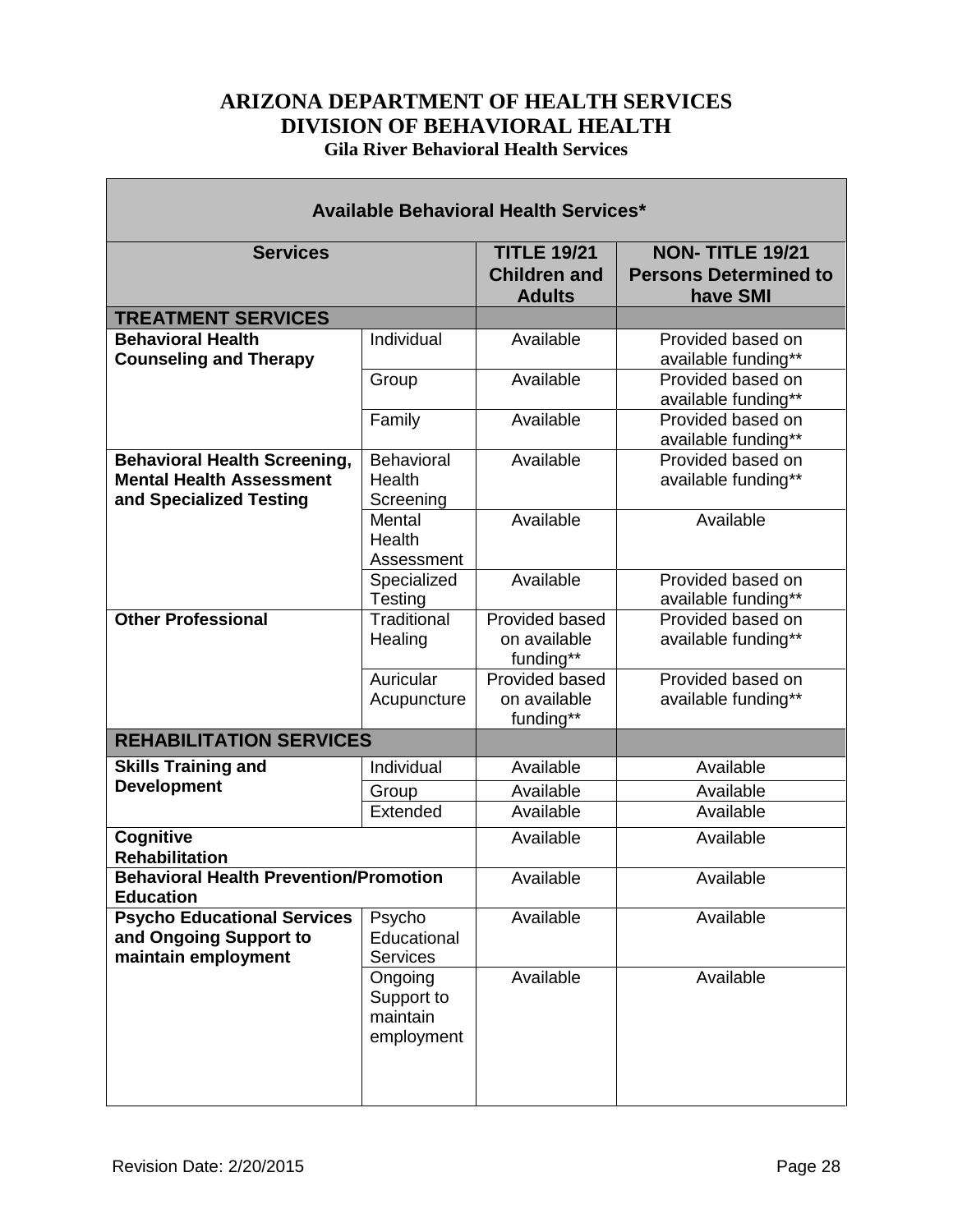| <b>Services</b>                                              |                   | <b>TITLE 19/21</b><br><b>Children and</b><br><b>Adults</b> | <b>NON-TITLE 19/21</b><br><b>Persons Determined to</b><br>have SMI |
|--------------------------------------------------------------|-------------------|------------------------------------------------------------|--------------------------------------------------------------------|
| <b>MEDICAL SERVICES</b>                                      |                   |                                                            |                                                                    |
| <b>Medication Services***</b>                                |                   | Available                                                  | Available                                                          |
| Lab, Radiology and<br><b>Medical Imaging</b>                 |                   | Available                                                  | Available                                                          |
| <b>Medical Management</b>                                    |                   | Available                                                  | Available                                                          |
| <b>Electro-Convulsive</b><br><b>Therapy</b>                  |                   | Available                                                  | Provided based on<br>available funding**                           |
| <b>SUPPORT SERVICES</b>                                      |                   |                                                            |                                                                    |
| <b>Case Management</b>                                       |                   | Available                                                  | Available*****                                                     |
| <b>Personal Care</b>                                         |                   | Available                                                  | Available                                                          |
| <b>Home Care Training (Family)</b>                           |                   | Available                                                  | Available                                                          |
| <b>Self-help/Peer Services</b>                               |                   | Available                                                  | Available                                                          |
| <b>Home Care Training to Home Care Client</b><br>(HCTC)      |                   | Available                                                  | Provided based on<br>available funding**                           |
| Respite Care****                                             |                   | Available****                                              | Available****                                                      |
| <b>Supported Housing</b>                                     |                   | Provided based<br>on available<br>funding**                | Provided based on<br>available funding**                           |
| <b>Sign Language or Oral Interpretive</b><br><b>Services</b> |                   | Provided at no<br>charge to the<br>member                  | Provided at no charge to<br>the member                             |
| <b>Flex Fund Services</b>                                    |                   | Provided based<br>on available<br>funding**                | Provided based on<br>available funding**                           |
| <b>Transportation</b>                                        | Emergency         | Available                                                  | Limited to crisis service-<br>related transportation               |
|                                                              | Non-<br>emergency | Available                                                  | Available                                                          |
| <b>CRISIS INTERVENTION SERVICES</b>                          |                   |                                                            |                                                                    |
| Crisis Intervention -<br><b>Mobile</b>                       |                   | Available                                                  | Available                                                          |
| Crisis Intervention -<br><b>Telephone</b>                    |                   | Available                                                  | Available                                                          |
| Crisis Services -<br><b>Stabilization</b>                    |                   | Available                                                  | Available                                                          |
| <b>INPATIENT SERVICES</b>                                    |                   |                                                            |                                                                    |
| <b>Hospital</b>                                              |                   | Available                                                  | Available but limited******                                        |
| <b>Behavioral Health Inpatient Facility</b>                  |                   | Available                                                  | Available but limited*******                                       |

# **Available Behavioral Health Services\***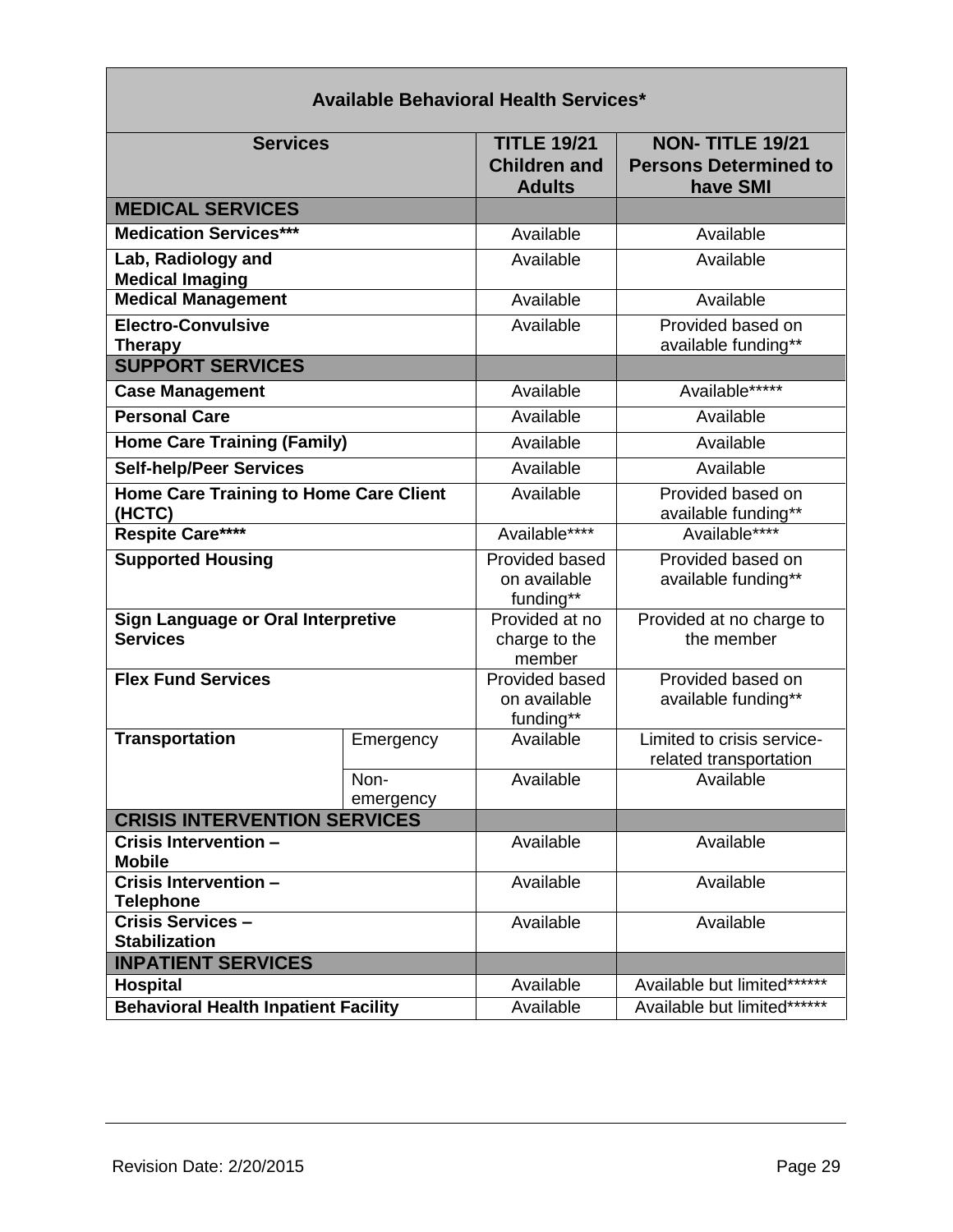| <b>Services</b>                                 | <b>Title 19/21</b><br><b>Children and</b><br><b>Adults</b> | <b>NON-TITLE 19/21</b><br><b>Persons Determined to</b><br>have SMI |
|-------------------------------------------------|------------------------------------------------------------|--------------------------------------------------------------------|
| <b>RESIDENTIAL SERVICES</b>                     |                                                            |                                                                    |
| <b>Behavioral Health Residential Facility</b>   | Available                                                  | Available but limited******                                        |
| <b>Room and Board</b>                           | Provided based<br>on available<br>funding**                | Provided based on<br>available funding**                           |
| <b>BEHAVIORAL HEALTH DAY</b><br><b>PROGRAMS</b> |                                                            |                                                                    |
| <b>Supervised Day</b>                           | Available                                                  | Available                                                          |
| <b>Therapeutic Day</b>                          | Available                                                  | Provided based on<br>available funding**                           |
| <b>Medical Day</b>                              | Available                                                  | Provided based on<br>available funding**                           |

### **Available Behavioral Health Services\***

#### **Limitations:**

\* For services available through federal block grants, please see the Special Populations Section on page 26.

\*\* Services not available with TXIX/XXI funding, but may be provided based upon available grant funding and approved use of general funds.

\*\*\* See the Gila River Health Care Medication Formulary for further information on covered medications.

\*\*\*\* Respite Care – Respite care is offered as a temporary break for caregivers to take time for themselves. A **member's need is the basis for determining the number of respite hours used. The maximum number of hours available is** 600 hours within a 12 month period of time. The 12 months will run from October 1 through September 30 of the next year.

\*\*\*\*\* A person may be assigned a case manager, based on his/her needs.

\*\*\*\*\*\* Coverage is limited to 23 hour crisis observation/stabilization services, including detoxification services. Up to 72 hours of additional crisis stabilization may be covered based on the availability of funding.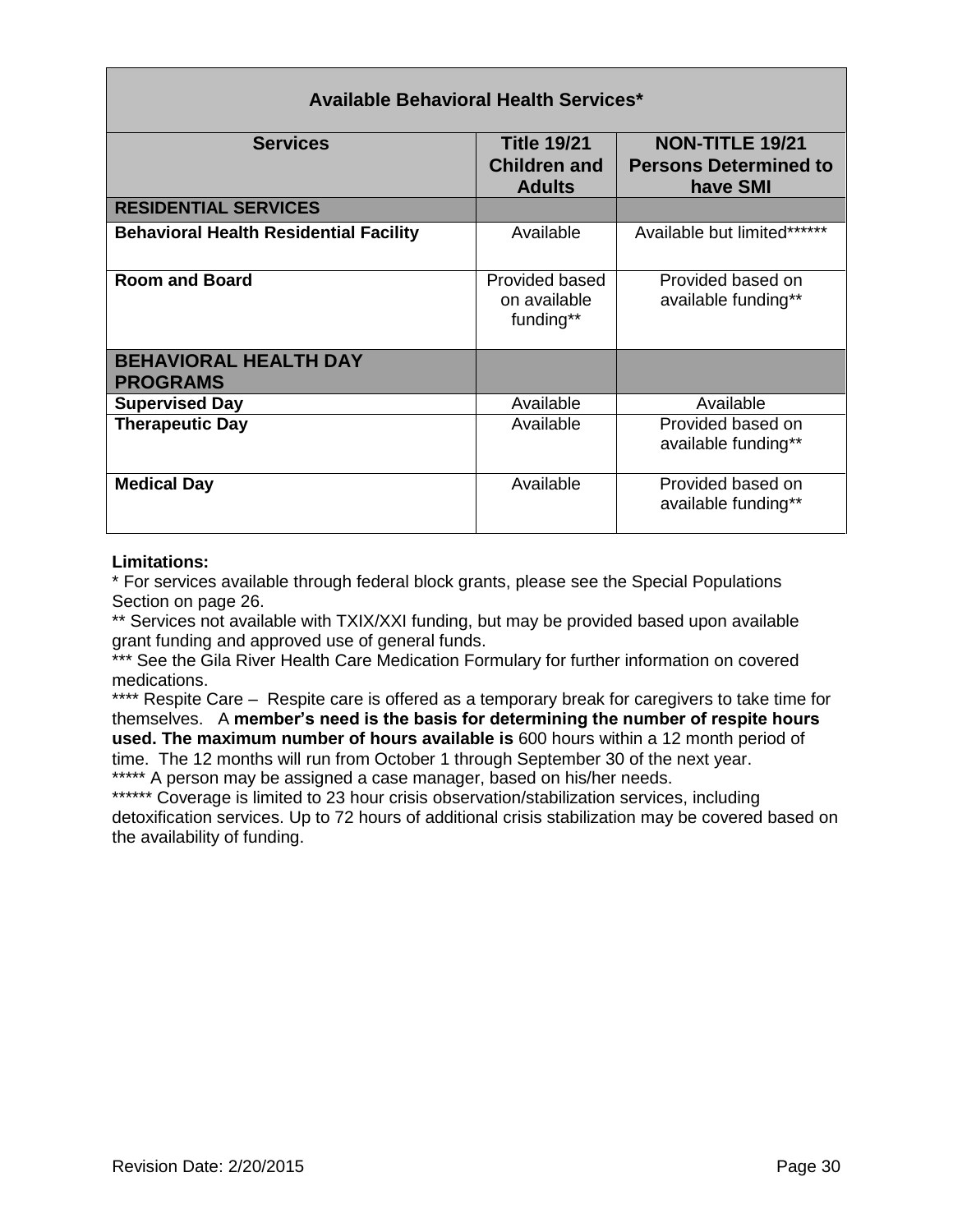<span id="page-30-0"></span>

| <b>Behavioral Health Service/Benefit Descriptions</b><br>For more information see the ADHS / DBHS Covered Behavioral Health Services Guide |                                                                                                                                                                                            |                                                                                                                                                                                                                 |  |
|--------------------------------------------------------------------------------------------------------------------------------------------|--------------------------------------------------------------------------------------------------------------------------------------------------------------------------------------------|-----------------------------------------------------------------------------------------------------------------------------------------------------------------------------------------------------------------|--|
| <b>SERVICE/BENEFIT</b>                                                                                                                     | <b>DESCRIPTION</b>                                                                                                                                                                         | <b>OTHER</b>                                                                                                                                                                                                    |  |
| <b>TREATMENT SERVICES</b>                                                                                                                  |                                                                                                                                                                                            |                                                                                                                                                                                                                 |  |
|                                                                                                                                            |                                                                                                                                                                                            |                                                                                                                                                                                                                 |  |
| <b>Behavioral Health</b><br>Counseling and Therapy                                                                                         | Interactive therapy designed to<br>draw out information, identify<br>behavioral problems or conflicts<br>and provide support, and<br>education for future use.                             | Can be provider to an individual, a<br>group of people, a family or multiple<br>families                                                                                                                        |  |
| <b>Behavioral Health</b><br>Screening, Mental Health<br>Assessment and<br><b>Specialized Testing</b>                                       | Gathering and assessment of<br>historical and current<br>information, face to face with<br>member, family, or group of<br>individuals in a written summary<br>or report                    |                                                                                                                                                                                                                 |  |
| <b>Other Professional</b>                                                                                                                  | Other treatment services<br>provided by qualified individuals<br>in order to ease symptoms and<br>improve or maintain functioning.                                                         | Includes but not limited to:<br>Psychiatric services without face to<br>face contact, biofeedback                                                                                                               |  |
| <b>REHABILITATION SERVICES</b>                                                                                                             |                                                                                                                                                                                            |                                                                                                                                                                                                                 |  |
| Skills Training and<br>Development                                                                                                         | Teaching independent living,<br>social and communication skills<br>to persons and/or their families<br>in order to help them live more<br>independently and be a part of<br>the community. | Includes but not limited to: Self care,<br>taking care of a residence, managing<br>money and using other resources                                                                                              |  |
| <b>Cognitive Rehabilitation</b>                                                                                                            | Assisting in the recovery from<br>cognitive (mental) issues to be<br>more independent or function at<br>the highest level possible                                                         | Includes but not limited to:<br>Relearning of certain mental abilities,<br>making functions stronger,<br>substituting new skills to replace lost<br>ones                                                        |  |
| <b>Behavioral Health</b><br><b>Prevention/Promotion</b><br>Education                                                                       | Educating and training an<br>individual or group in relation to<br>a person's treatment plan                                                                                               | Includes but not limited to:<br>Increasing knowledge of a health<br>related topic, use of medicines for<br>best results, stress management,<br>parenting skills                                                 |  |
| Psycho Educational<br>Services and Ongoing<br>Support to maintain<br>employment                                                            | Designed to assist a person or<br>group to choose, find and keep<br>a job or other meaningful<br>community activity                                                                        | Custom-made to support persons in<br>a variety of settings such as part time<br>work, unpaid work experience or<br>meaningful volunteer work<br>appropriate to the person's age,<br>mental and physical status. |  |
| <b>MEDICAL SERVICES</b>                                                                                                                    |                                                                                                                                                                                            |                                                                                                                                                                                                                 |  |
| <b>Medication Services</b>                                                                                                                 | Drugs prescribed by a licensed<br>physician, nurse practitioner or<br>physician assistant to prevent,                                                                                      | See [T/RBHA insert name and<br>location of T/RBHA formulary here]                                                                                                                                               |  |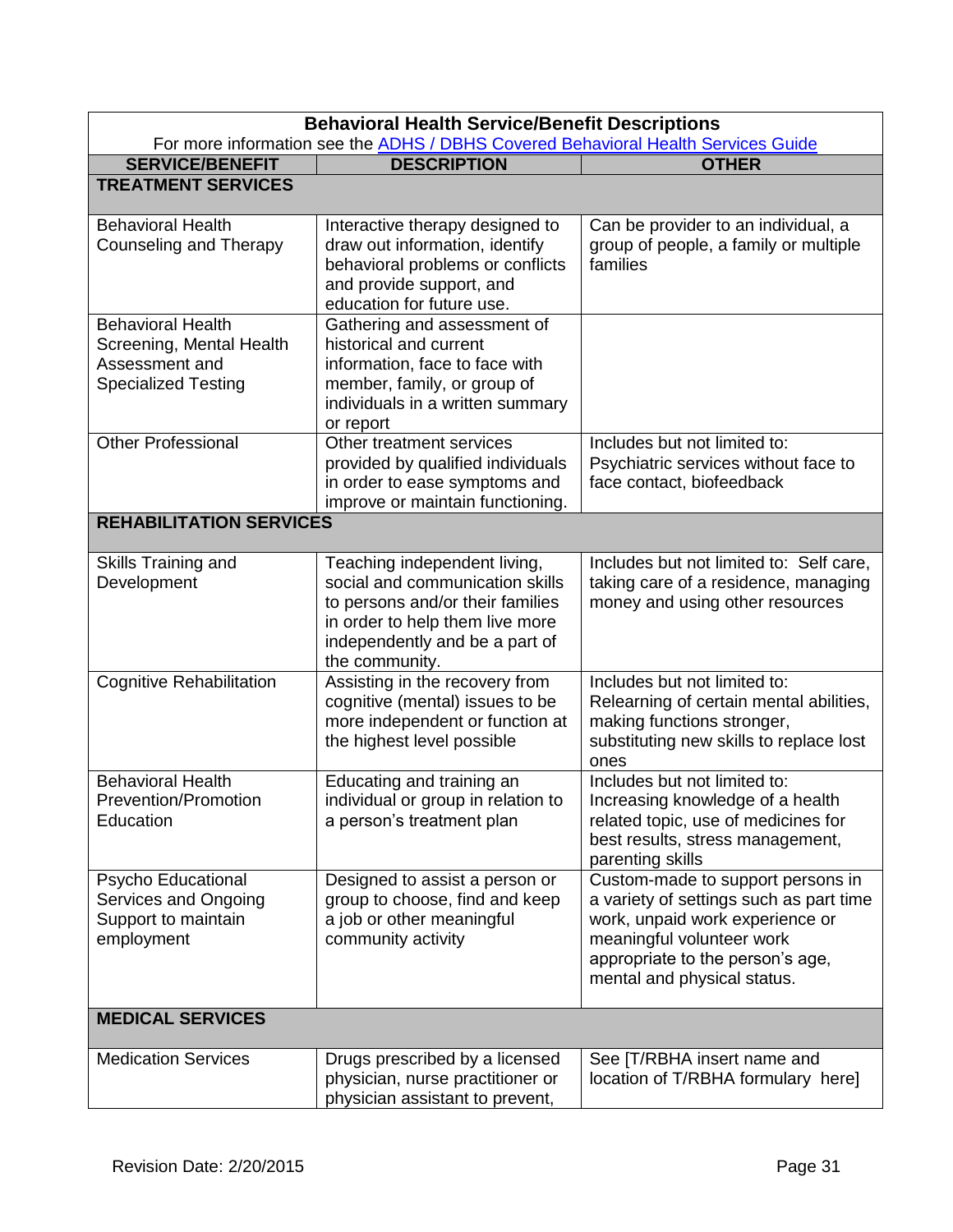|                                       | stabilize or improve symptoms<br>that are part of a behavioral<br>health condition or its treatment.                                                                                                                                                        |                                                                                                                                                                                                                                                                                                                                                                                                                         |
|---------------------------------------|-------------------------------------------------------------------------------------------------------------------------------------------------------------------------------------------------------------------------------------------------------------|-------------------------------------------------------------------------------------------------------------------------------------------------------------------------------------------------------------------------------------------------------------------------------------------------------------------------------------------------------------------------------------------------------------------------|
| Lab, Radiology and Medical<br>Imaging | Medical tests for diagnosing,<br>screening or monitoring a<br>behavioral health condition.                                                                                                                                                                  | This may include but is not limited to<br>blood and urine tests, CT scans,<br>MRI, EKG, and EEG.                                                                                                                                                                                                                                                                                                                        |
| <b>Medical Management</b>             | Assessment and management<br>services that are provided by a<br>licensed medical professional<br>(i.e., physician, nurse<br>practitioner, physician assistant<br>or nurse) to a person as part of<br>their medical visit for ongoing<br>treatment purposes. | Includes use of medicines for best<br>results which includes learning about<br>the effects and side effects of<br>medications and how new medicines<br>can make you feel when you first<br>start taking them.                                                                                                                                                                                                           |
| <b>Electro-Convulsive Therapy</b>     | A treatment where a brief<br>electric current is passed<br>through a person's brain, most<br>often used for major depression.                                                                                                                               | Services must be provided by a<br>licensed physician with anesthesia<br>support in a hospital.                                                                                                                                                                                                                                                                                                                          |
| <b>SUPPORT SERVICES</b>               |                                                                                                                                                                                                                                                             |                                                                                                                                                                                                                                                                                                                                                                                                                         |
| Case Management                       | A supportive service provided to<br>boost treatment goals and<br>effectiveness.                                                                                                                                                                             | Includes but not limited to:<br>Assistance in using and continuing<br>use of covered services;<br>- Telephone or face-to-face contacts<br>with a person, or family to help<br>improve and keep a person<br>functioning well;<br>- Assistance in finding help to meet<br>basic needs;<br>- Communication and coordination of<br>care with the person's family, care<br>providers, community and other<br>State agencies; |
| <b>Personal Care</b>                  | Support activities to assist a<br>person in carrying out daily<br>living tasks and other activities<br>needed to live in a community.                                                                                                                       | Includes but not limited to:<br>assistance with homemaking,<br>personal care, taking medicines<br>properly,                                                                                                                                                                                                                                                                                                             |
| Home Care Training<br>(Family)        | Home care training family<br>services (family support) involve<br>face-to-face contact with family<br>member(s) with a goal to<br>rebuild, improve, or keep a the<br>family functioning so the person<br>can stay in the home and<br>community              | May involve support activities such<br>as assisting the family to adjust to<br>the person's disability, building skills<br>to help guide the person,<br>understanding the causes and<br>treatment of behavioral health<br>issues, understanding and being able<br>to use system services                                                                                                                                |
| Self Help/Peer Services               | Help with using services such as<br>building care plans, identifying<br>needs, finding supports, working<br>with professionals, getting past<br>barriers) or understanding and                                                                              | For members and/or their families<br>who need more structure and<br>services than those you can get<br>through community-based recovery<br>fellowship groups                                                                                                                                                                                                                                                            |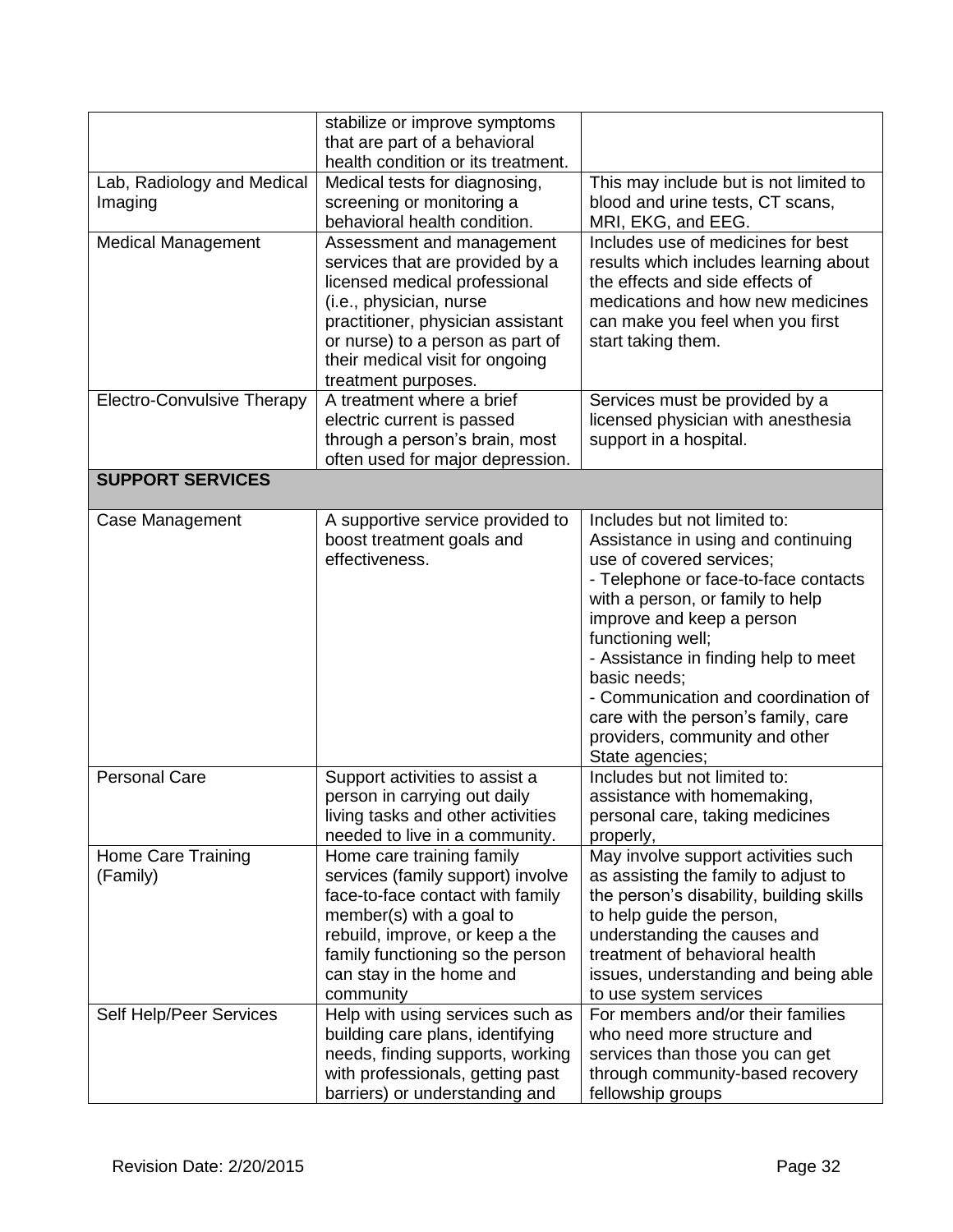|                                                       | coping with the stress that is<br>part of the person's disability<br>(e.g., support groups), coaching,<br>role modeling and mentoring.                                                                                                                                                                                                                         |                                                                                                                                                                                                                                                                                                                                                            |
|-------------------------------------------------------|----------------------------------------------------------------------------------------------------------------------------------------------------------------------------------------------------------------------------------------------------------------------------------------------------------------------------------------------------------------|------------------------------------------------------------------------------------------------------------------------------------------------------------------------------------------------------------------------------------------------------------------------------------------------------------------------------------------------------------|
| Home Care Training to<br>Home Care Client (HCTC)      | Services provided by staff of a<br>behavioral health therapeutic<br>home to a person who lives in<br>the home to help and support<br>the person to meet their service<br>plan goals. It also helps the<br>person stay in the community<br>setting, and stay out of<br>residential care.                                                                        | Includes but not limited to behavioral<br>health support services such as<br>personal care. Community living,<br>skills training, transportation to<br>scheduled therapy or treatment<br>appointments.                                                                                                                                                     |
| <b>Respite Care</b>                                   | Short term behavioral health<br>services or general supervision<br>that provides rest or relief to a<br>family member or other<br>individual caring for the<br>behavioral health member.                                                                                                                                                                       | Services may be provided on a short-<br>term basis (i.e., few hours during the<br>day) or for longer periods of time<br>involving overnight stays.                                                                                                                                                                                                         |
| <b>Supported Housing</b>                              | Support to obtain and maintain<br>housing in an independent<br>community setting including the<br>person's own home or<br>apartments and homes owned<br>or leased by a subcontracted<br>provider.                                                                                                                                                              | May include help with paying for rent<br>and utilities, and help with moving so<br>members and their families can find<br>and keep a home.                                                                                                                                                                                                                 |
| Sign Language or Oral<br><b>Interpretive Services</b> | Services that are available to<br>members at no cost; services for<br>all non-English languages and<br>the hearing impaired must be<br>available to potential members,<br>at no cost, when asking for<br>information.                                                                                                                                          | Sign language or oral interpretive<br>services are provided to persons<br>and/or their families with limited<br>language skills or other<br>communication barriers (e.g., sight or<br>sound) during instructions on how to<br>access services, counseling, and<br>treatment activities that will help<br>them get the mental health services<br>they need. |
| <b>Flex Fund Services</b>                             | T/RBHAs may access flex funds<br>to purchase any of a variety of<br>one-time or occasional goods<br>and/or services needed for<br>members (children or adults)<br>and their families, when the<br>goods and/or services cannot be<br>purchased by any other funding<br>source, and the service or good<br>is directly related to the<br>member's service plan. | The funds are intended to promote<br>wellness, comfort and safety for<br>vulnerable children and adults<br>returning to the community in a<br>respectful, individualized manner.<br>Non-medically necessary covered<br>services and/or supports                                                                                                            |
| Transportation                                        | Assisting a member in going<br>from one place to another to<br>help them get services and                                                                                                                                                                                                                                                                      | This includes both emergency and<br>non-emergency transportation.<br>Emergency transportation does not                                                                                                                                                                                                                                                     |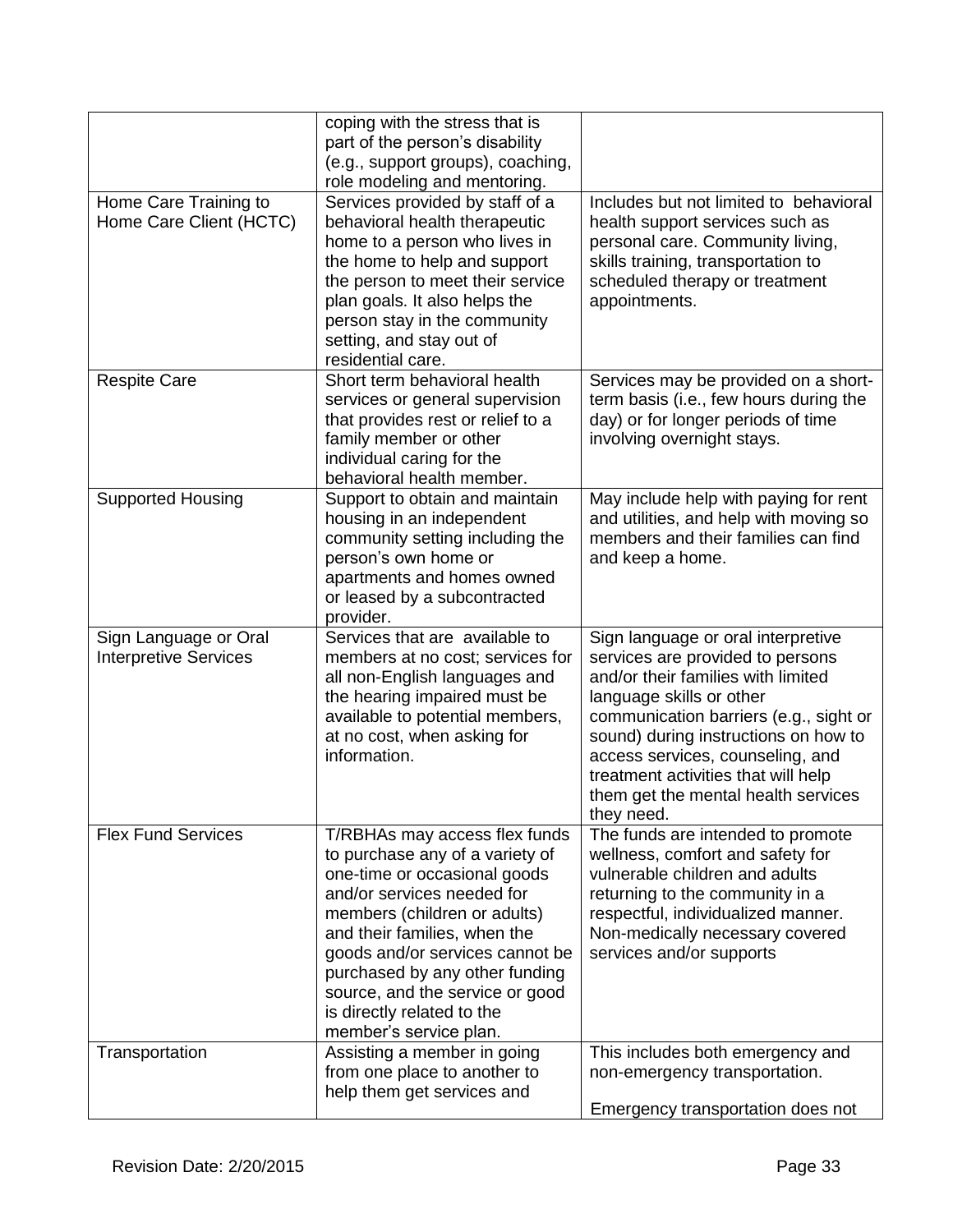|                                                                    | achieve their service plan goals.                                                                                                                                                                                                                                                                    | prior authorization.                                                                                                                                                                                                                                                                                                                                                                  |
|--------------------------------------------------------------------|------------------------------------------------------------------------------------------------------------------------------------------------------------------------------------------------------------------------------------------------------------------------------------------------------|---------------------------------------------------------------------------------------------------------------------------------------------------------------------------------------------------------------------------------------------------------------------------------------------------------------------------------------------------------------------------------------|
|                                                                    |                                                                                                                                                                                                                                                                                                      | Non-emergency transportation<br>must be provided for persons<br>and/or families who are unable to<br>arrange or pay for their<br>transportation or who do not have<br>access to free transportation in<br>order to access medically<br>necessary covered behavioral<br>health services.                                                                                               |
| <b>CRISIS INTERVENTION SERVICES</b>                                |                                                                                                                                                                                                                                                                                                      |                                                                                                                                                                                                                                                                                                                                                                                       |
| Crisis Intervention - Mobile                                       | Services provided by a mobile<br>team or individual who travels to<br>the place where the person is<br>having the crisis (e.g., person's<br>place of residence, emergency<br>room, jail, community setting)                                                                                          | Includes services aimed at the<br>assessment and immediate<br>stabilization of acute symptoms of<br>mental illness, alcohol and other drug<br>abuse, and emotional distress. The<br>purpose of this service is to:<br>• Stabilize acute psychiatric or<br>behavioral symptoms;<br><b>Evaluate treatment needs; and</b><br>. Develop plans to meet the needs of<br>the persons served. |
| Crisis Intervention-<br>Telephone                                  | Services to provide triage,<br>referral and telephone-based<br>support to persons in crisis;<br>often providing the first place of<br>access to the behavioral health<br>system.                                                                                                                     | The service may also include a<br>follow-up call to ensure the person is<br>stabilized.                                                                                                                                                                                                                                                                                               |
| Crisis Intervention-<br>Stabilization<br><b>INPATIENT SERVICES</b> | Immediate and unscheduled<br>behavioral health service<br>provided: (a) In response to an<br>individual's behavioral health<br>issue to prevent imminent harm,<br>to stabilize or resolve an acute<br>behavioral health issue; and (b)<br>At an inpatient facility or<br>outpatient treatment center | Crisis intervention services<br>(stabilization) must be provided by<br>facilities that are DLS licensed<br>facilities. Individuals providing these<br>services must be behavioral health<br>professionals, behavioral health<br>technicians or behavioral health<br>para-professionals                                                                                                |
|                                                                    |                                                                                                                                                                                                                                                                                                      |                                                                                                                                                                                                                                                                                                                                                                                       |
| Hospital                                                           | Inpatient services (including<br>room and board)                                                                                                                                                                                                                                                     | Provides continuous treatment that<br>includes general psychiatric care,<br>medical detoxification, and/or<br>forensic services in a general<br>hospital or a general hospital with a<br>distinct part or a freestanding<br>psychiatric facility. Also includes 24<br>hour nursing supervision and                                                                                    |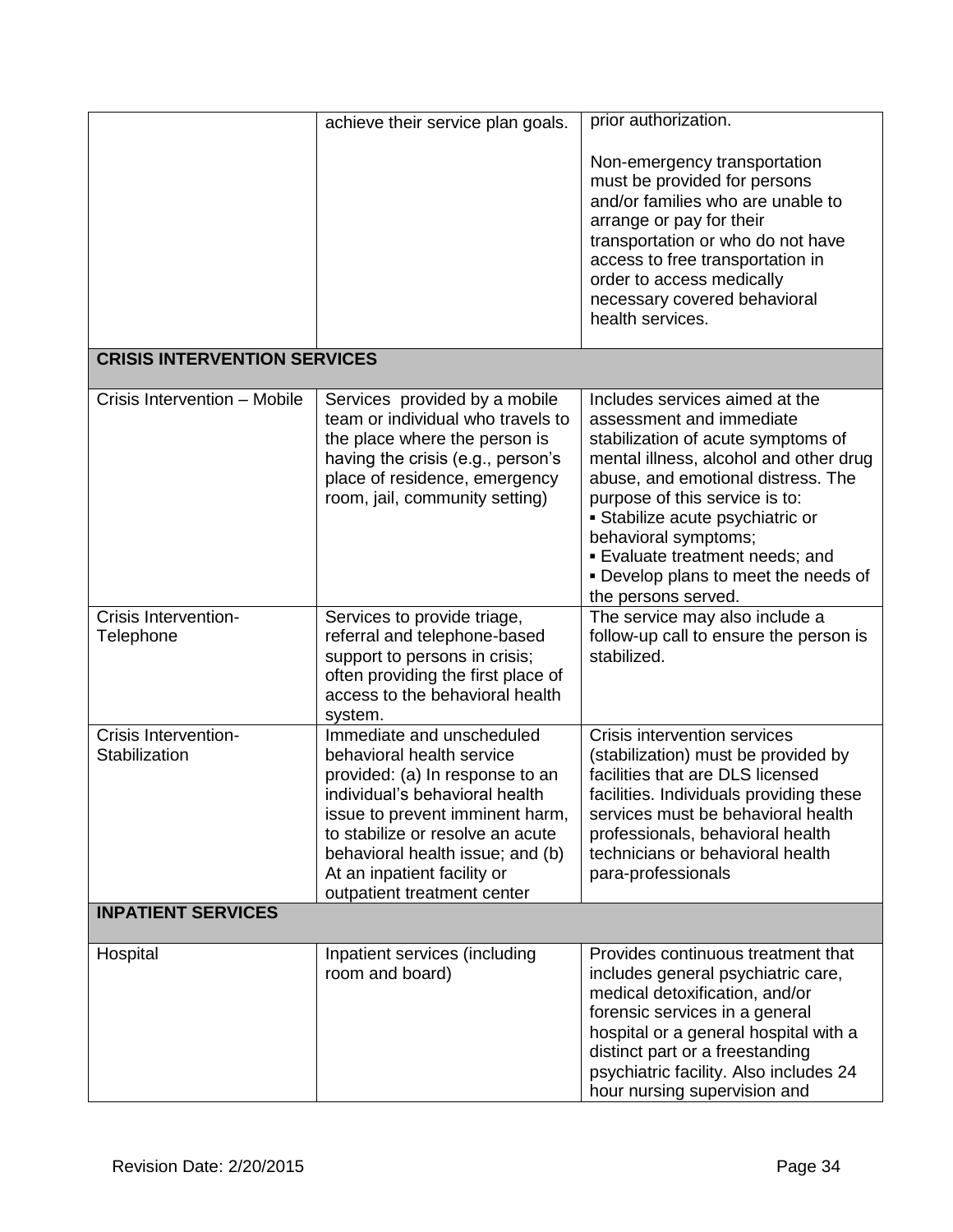|                                                         |                                                                                                                                                                                                                                                                                                                                                                                                                                                                                                                                      | physicians on site and on call.                                                                                                                                                                                                                                                                                                                                                                              |
|---------------------------------------------------------|--------------------------------------------------------------------------------------------------------------------------------------------------------------------------------------------------------------------------------------------------------------------------------------------------------------------------------------------------------------------------------------------------------------------------------------------------------------------------------------------------------------------------------------|--------------------------------------------------------------------------------------------------------------------------------------------------------------------------------------------------------------------------------------------------------------------------------------------------------------------------------------------------------------------------------------------------------------|
| Behavioral Health Inpatient<br>Facility                 | Inpatient psychiatric treatment,<br>which includes an integrated<br>residential program of therapies,<br>activities, and experiences<br>provided to persons who are<br>under 21 years of age and have<br>severe or acute behavioral<br>health symptoms. There are two<br>types of residential treatment<br>centers:<br>Secure - a residential treatment<br>center which generally employs<br>security guards and uses<br>monitoring equipment and<br>alarms.<br>Non-secure - an unlocked<br>residential treatment center<br>setting. | Continuous treatment to a person<br>who is experiencing acute and<br>severe behavioral health and/or<br>substance abuse symptoms.<br>Services may include emergency<br>reception and assessment; crisis<br>intervention and stabilization;<br>individual, group and family<br>counseling; detoxification and<br>referral. Also includes 24 hour<br>nursing supervision and physicians<br>on site or on call. |
| <b>RESIDENTIAL SERVICES</b>                             |                                                                                                                                                                                                                                                                                                                                                                                                                                                                                                                                      |                                                                                                                                                                                                                                                                                                                                                                                                              |
| <b>Behavioral Health</b><br><b>Residential Facility</b> | Residential services are<br>provided by a licensed<br>behavioral health agency. These<br>agencies provide a structured<br>treatment setting with 24 hour<br>supervision and counseling or<br>other therapeutic activities for<br>persons who do not require on-<br>site medical services, under the<br>supervision of an on-site or on-<br>call behavioral health<br>professional.                                                                                                                                                   | Room and Board is not covered by<br>Title 19/21 for persons residing in<br>behavioral health residential facilities.                                                                                                                                                                                                                                                                                         |
| Room and Board                                          | The provision of lodging and<br>meals to a person residing in a<br>residential facility or supported<br>independent living setting                                                                                                                                                                                                                                                                                                                                                                                                   | Includes but is not limited to services<br>such as food and food preparation,<br>personal laundry, and housekeeping                                                                                                                                                                                                                                                                                          |
| <b>BEHAVIORAL HEALTH DAY PROGRAMS</b>                   |                                                                                                                                                                                                                                                                                                                                                                                                                                                                                                                                      |                                                                                                                                                                                                                                                                                                                                                                                                              |
| <b>Supervised Day</b>                                   | A regularly scheduled program<br>of individual, group and/or family<br>activities/services related to the<br>enrolled person's treatment plan<br>designed to improve the ability<br>of the person to function in the<br>community                                                                                                                                                                                                                                                                                                    | May include the following<br>rehabilitative and support services:<br>skills training and development,<br>behavioral health<br>prevention/promotion, medication<br>training and support, ongoing support<br>to maintain employment, and self-<br>help/peer services.                                                                                                                                          |
| <b>Therapeutic Day</b>                                  | A regularly scheduled program<br>of active treatment modalities                                                                                                                                                                                                                                                                                                                                                                                                                                                                      | Includes but not limited to services<br>such as individual, group and/or                                                                                                                                                                                                                                                                                                                                     |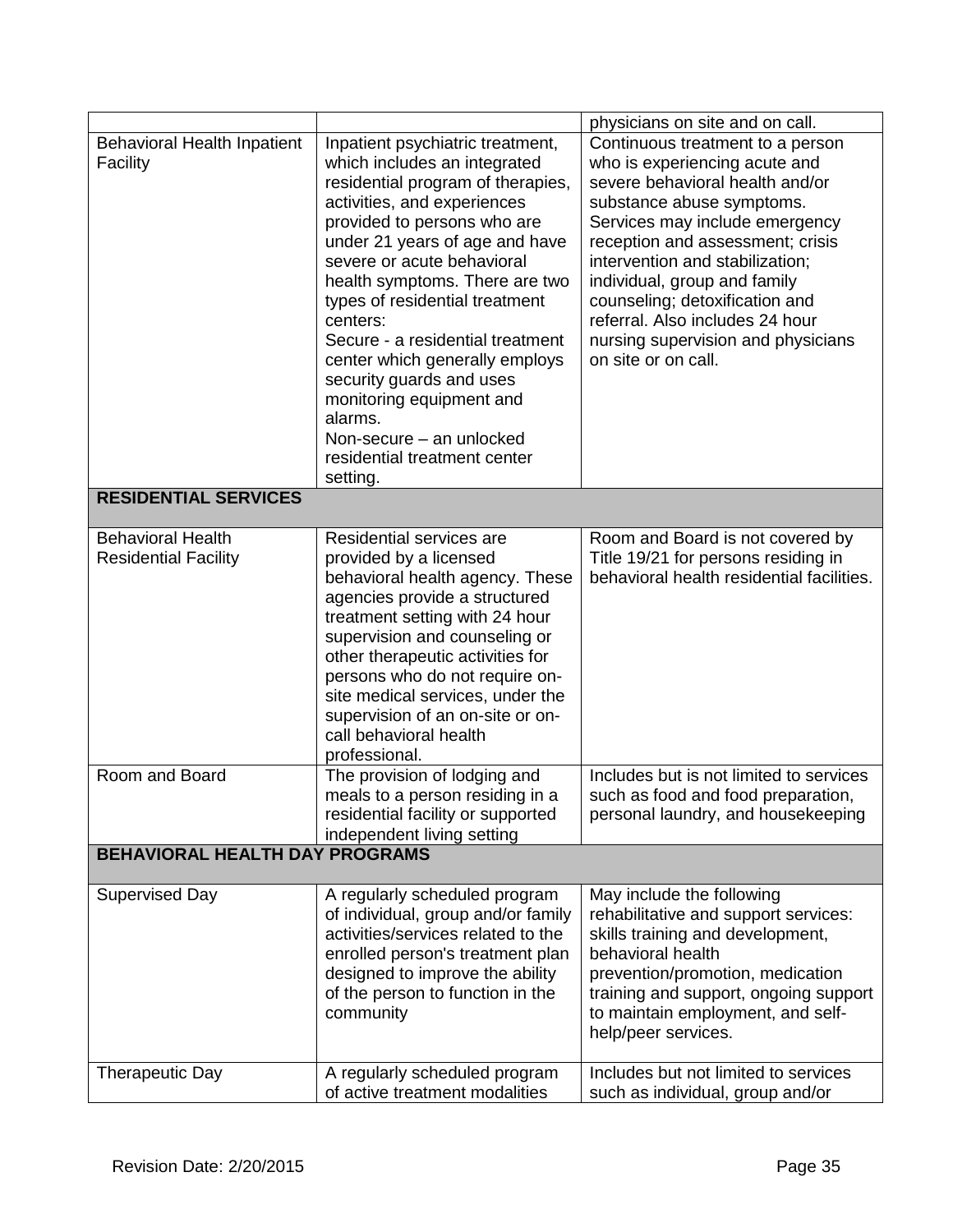|                    |                                                                                                                             | family behavioral health counseling<br>and therapy, skills training and<br>development, behavioral health<br>prevention/promotion, medication<br>training and support, ongoing support<br>to maintain employment, home care<br>training family (family support),<br>medication monitoring, case<br>management, and self-help/peer<br>services                                                                                                |
|--------------------|-----------------------------------------------------------------------------------------------------------------------------|----------------------------------------------------------------------------------------------------------------------------------------------------------------------------------------------------------------------------------------------------------------------------------------------------------------------------------------------------------------------------------------------------------------------------------------------|
| <b>Medical Day</b> | A regularly scheduled program<br>of active treatment modalities,<br>including medical interventions,<br>in a group setting. | May include individual, group and/or<br>family behavioral health counseling<br>and therapy, skills training and<br>development, behavioral health<br>prevention/promotion, medication<br>training and support, ongoing support<br>to maintain employment, home care<br>training family (family support),<br>and/or other nursing services such<br>as medication monitoring,<br>methadone administration, and<br>medical/nursing assessments. |

### <span id="page-35-0"></span>**Can I get a ride to my appointment?**

You may be able to get a ride to and from non-emergency services for covered behavioral services, such as medication appointments. Contact your Gila River Behavioral Health Services at (602) 528-7100, (520) 562-3321 # 7010 or 1-888-484- 8526, and for hearing impaired, also use TTY services at 711 or 1-800-367-8939, at least 3 working days before your appointment and ask if you can get a ride.

Transportation during an emergency does not need prior approval. Contact the Gila River Indian Community Crisis Line at 1-800-259-3449**,** and for hearing impaired, also use TTY services at 711 or 1-800-367-8939 for transportation in an emergency or crisis.

### <span id="page-35-1"></span>**What is an approval of services and what are my notification rights?**

You and your provider or clinical team (Clinical Teams include both Child and Family Teams and Adult Recovery Teams) will work together to make decisions about the services you need. Emergency services needed for an emergency medical condition do not need to be approved before you can get them.

Some services, need to be approved before you can get them. For example non emergency hospital admissions or other such as:

- Behavioral Health Inpatient Facility
- Behavioral Health Residential Facility
- Home Care Training to Home Care Clients (HCTC)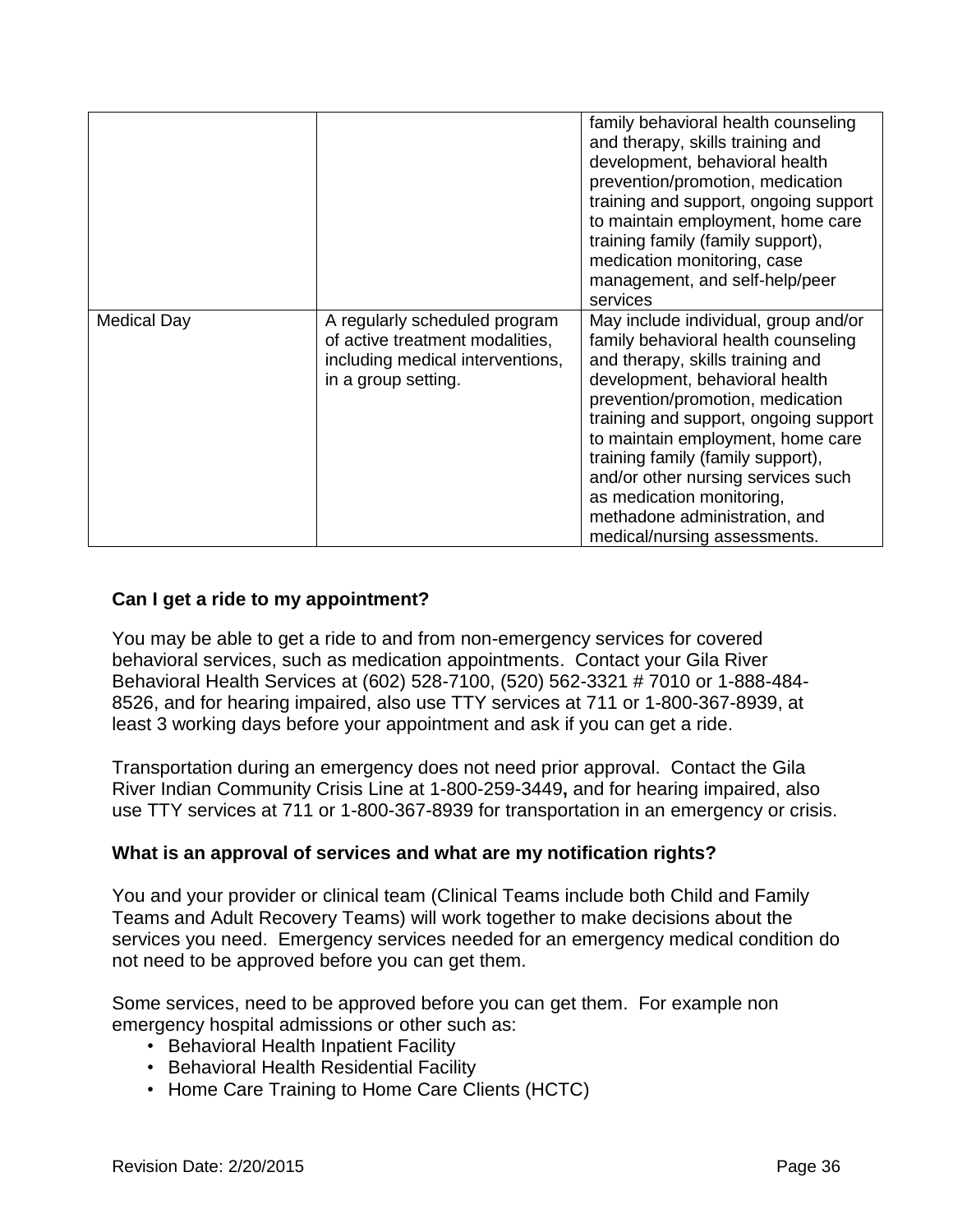- Psychological and Neuropsychological Testing
- Electroconvulsive Therapy (ECT)
- Non emergency out of network single case agreements
- Some physical health services (Contact Gila River Health Care at (520) 562- 3321 or 1-888-484-8526, and for hearing impaired, also use TTY services at 711 or 1-800-367-8939)

Your provider or clinical team must ask for approval of these services through Gila River Behavioral Health Services. Non-emergency hospital admissions, residential treatment services or other inpatient services must be approved by ADHS/DBHS. Behavioral Health Residential facility and Home Care Training for Home Care Client (HCTC) services must be approved by Gila River Behavioral Health Services. If a Title 19/21 covered service, which is included in your service plan, is denied, reduced or terminated, you will receive notice and have the right to file an appeal. The process for filing an appeal is described in the section called, "What is an appeal and how do I file an appeal?"

Only a physician trained to treat your condition may deny a service your provider or clinical team is trying to get approved.

All services are not available to all members. If you would like to see the guidelines that are used to determine admission, continued stay, and discharge, contact your Gila River case manager.

# **Title 19/21 eligible persons:**

You will get written notice telling you if the services asked for by your provider or clinical team (Clinical Teams include both Child and Family Teams and Adult Recovery Teams) are not approved. You will get this notice within 14 days of your provider or clinical team asking for approval for standard approval requests or within 3 working days for expedited approval requests. Expedited means that a decision needs to be made sooner due to your behavioral health needs.

The timeframes in which ADHS/DBHS or Gila River Behavioral Health Services must give you written notice of their decision about the requested services can be extended for up to 14 days. This means that a decision may take up to 28 days for the standard approval process, but the expedited approval process may not take more than 17 days (You, ADHS/DBHS, Gila River Behavioral Health Services or the provider can ask for more time. If ADHS/DBHS, Gila River Behavioral Health Services or the provider ask for more time, you will get a written notice called a Notice of Extension of Timeframe for Service Authorization Decision telling you why it will take longer.

If you disagree with the extension, you can file a complaint with Gila River Behavioral Health Services by calling (602) 528-7100, (520) 562-3321 # 7010 or 1-888-484-8526, and for hearing impaired, also use TTY services at 711 or 1-800-367-8939. If a decision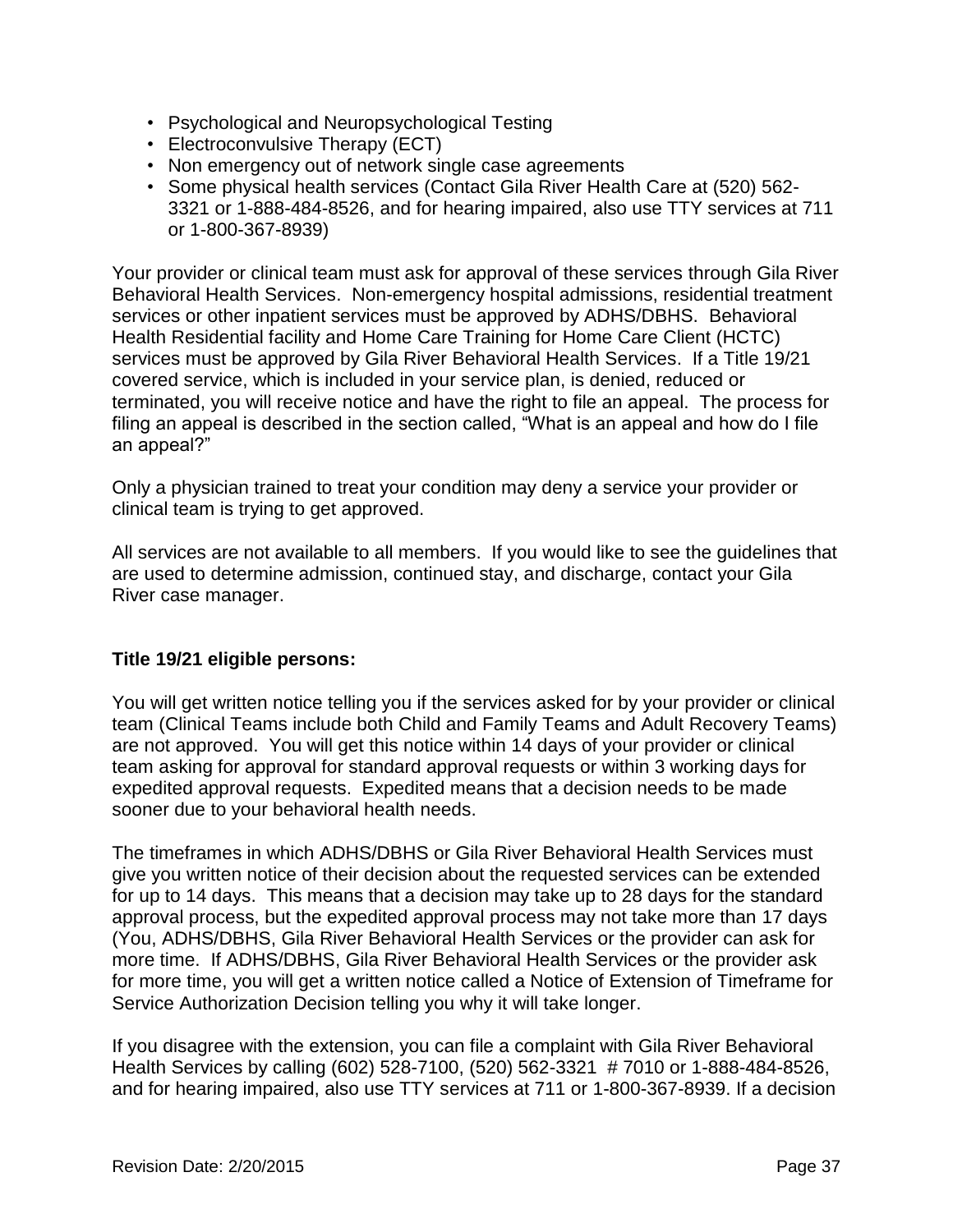about your requested services is not made within the maximum allowable timeframe, including extensions, the request for approval (authorization) shall be considered denied on the date the timeframe expires.

If your covered behavioral health services requested are denied, or if the services you have been getting are terminated, suspended or reduced, you will get a Notice of Action. The Notice of Action is a written document that will tell you:

- What service(s) will be denied, reduced, suspended or terminated
- The reason the service(s) will be denied, reduced, suspended or terminated and the legal basis for the action;
- The date the service(s) will be reduced, suspended or terminated and the;
- Your right to file an appeal;
- How to exercise your right to file an appeal;
- When and how you can ask for an expedited decision if you file an appeal; and
- How to ask that your services continue during the appeal process.

You will get a Notice of Action 10 days before the effective date if services you requested have been denied or if services you were getting will be reduced, suspended or terminated. If the Notice of Action does not tell you what you asked for, what was decided and why the decision was made in language you can understand, please call the Gila River Behavioral Health Services Director at (602) 528-7100, (520) 562-3321 # 7010 or 1-888-484-8526, and for hearing impaired, also use TTY services at 711 or 1- 800-367-8939 for assistance. . If the Notice of Action is not enough, a new Notice of Action will be issued. If the Notice of Action still does –not give you enough information and the issue is not resolved by Gila River Behavioral Health Services, you may call ADHS/DBHS at (602 364-4574 to make your complaint. The Notice of Action is also available in other languages and formats if you need it

#### Exceptions to the 10 day Notice of Action requirement:

If fraud is suspected, the notice will be sent to you 5 days before the reduction, suspension or termination of services.

If non-emergency inpatient services are terminated as a result of the denial of a continued stay request, you will be sent a Notice of Action in 2 days.

You may get a Notice of Action less than 10 days from the effective date in some other situations, such as:

- You told your provider on paper that you no longer want services;
- Your mail is returned and the provider does not know where you are;
- You enter a facility that makes you ineligible for services;
- You move and get Medicaid services outside of Arizona; or
- <span id="page-37-0"></span>Your physician prescribes a change in the level of your behavioral health care.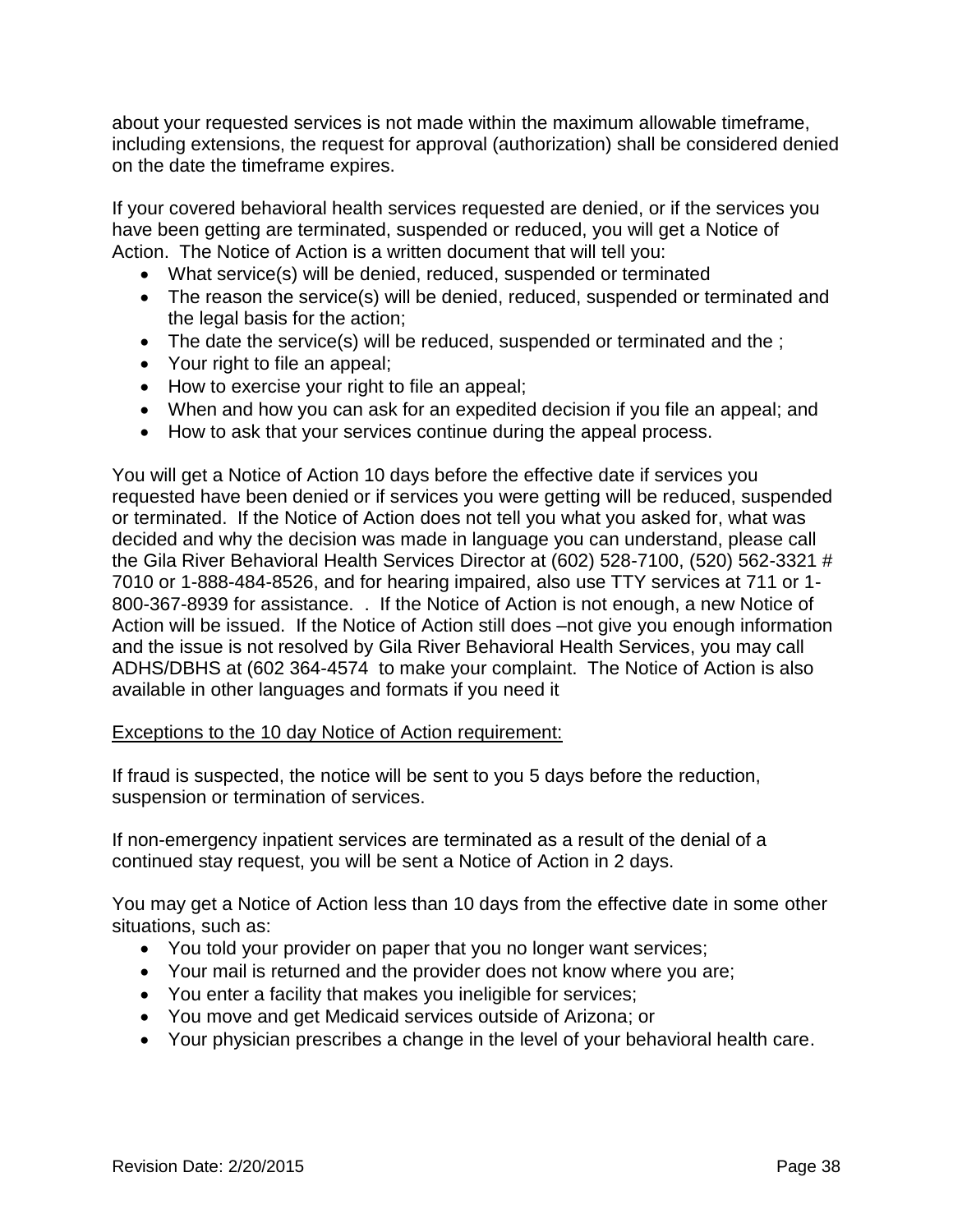### **Persons determined to have a Serious Mental Illness:**

As a person determined to have a Serious Mental Illness, you may get notices besides the Notice of Action. This may include a Notice of Decision and Right to Appeal. You would get this notice when:

- The initial determination of Serious Mental Illness is made
- A decision about fees or a waiver from fees is made
- The Assessment, Service Plan or Inpatient Treatment and Discharge Plan are developed or reviewed
- Your Service Plan is changed and any services you have been receiving are reduced, suspended or terminated It is determined that you do not have a Serious Mental Illness.

Based upon the behavioral health services you get, you may get other notices about the Grievance and Appeal process, your legal rights and that discrimination is not allowed.

Please contact the Gila River Behavioral Health Services Director at (602) 528-7100, (520) 562-3321 # 7010 or 1-888-484-8526, and for hearing impaired, also use TTY services at 711 or 1-800-367-8939 with questions about the approval of services and your notification rights.

#### <span id="page-38-0"></span>**What is a referral to another provider?**

You, your provider or Gila River Behavioral Health Services may feel that you need specialized care from another behavioral health provider. If that happens, you, your provider or your Gila River Behavioral Health Services Clinician will be given a "referral" to go to another provider for specialized care.

You may contact Gila River Behavioral Health Services or your provider if you feel you need a referral for specialized care.

Title 19/21 eligible persons can get a second opinion. Upon aTitle 19/21 eligible person's request, Gila River Behavioral Health Services must provide for a second opinion from a qualified health care professional within the Gila River Behavioral Health Services network or if one is not available as part of the T/RBHA network arrange for the person to get one outside the network, at no cost to the person. Please contact your Gila River Behavioral Health Services at (602) 528-7100, (520) 562-3321 # 7010, and for hearing impaired, also use TTY services at 711 or 1-800-367-8939 if you would like to obtain a second opinion.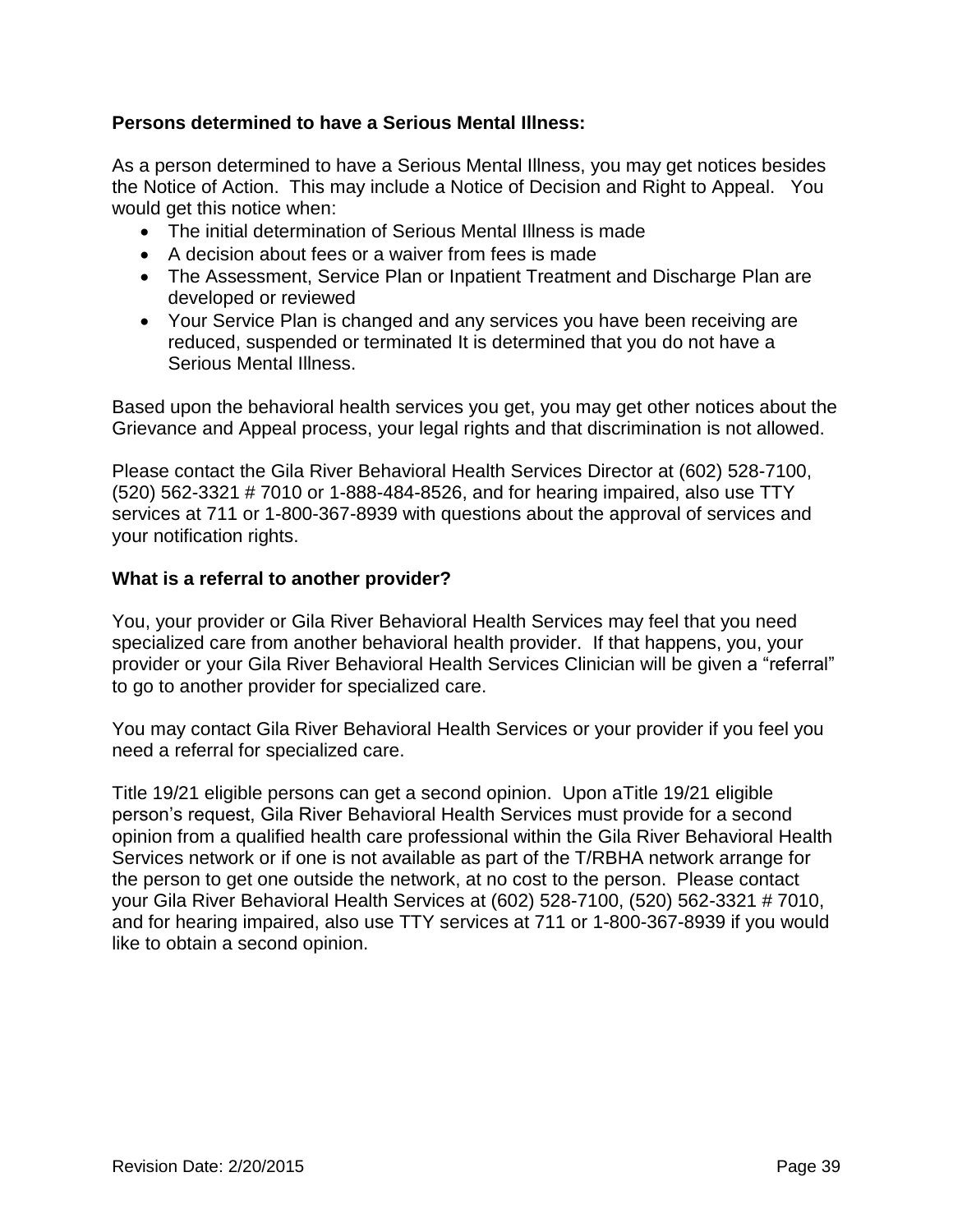# <span id="page-39-0"></span>**What services can I get if I am not eligible for AHCCCS?**

#### Crisis Services

You are able to get crisis services, even if you are not Title 19/21 eligible (i.e., not eligible for AHCCCS) or determined to have a Serious Mental Illness. Crisis services available to you include:

- Crisis Intervention phone services, including a toll free number, available 24 hours per day, 7 days a week**.** The Gila River Community Crisis Line is 1-800- 259-3449.
- Mobile crisis Intervention services, available 24 hours per day, 7 days a week;
- 23-hour crisis observation/stabilization services, including detoxification services, and as funding allows, up to 72 hours of additional crisis stabilization. and
- Substance abuse-related crisis services, including follow-up services for stabilization.

#### Services for Non- Title 19/21 persons determined to have a Serious Mental Illness (SMI)

If you are a Non- Title 19/21 person determined to have SMI, you are eligible for an array of services based on available funding, as appropriated by the Arizona Legislature. You can see a list of these services on page 44.

Please contact Gila River Behavioral Health Services at (602) 528-7100, (520) 562- 3321 # 7010 or 1-888-484-8526, and for hearing impaired, also use TTY services at 711 or 1-800-367-8939. If you have questions about what services are available to you.

#### Housing Services

Supported Housing is a service for individuals determined to have a Serious Mental Illness which helps them find and stay in independent, safe housing. Supported Housing services may include help with rent, gas and electric payments, and help in avoiding eviction. Title 19/21 eligible and Non- Title 19/21 persons determined to have SMI receiving housing services in residential facilities may be asked to help pay for the cost of room and board.

#### Special Populations

Some people are eligible to receive behavioral health services that are funded through federal block grants. For more information about these services and who is eligible for these services, please go to page 40.

#### <span id="page-39-1"></span>**What happens if I move or have a change in family size?**

If you move, tell your provider and the Gila River Behavioral Health Services Clinician right away so they can make sure you continue to receive your services and/or medications. You may need to change to a new provider and/or T/RBHA. If that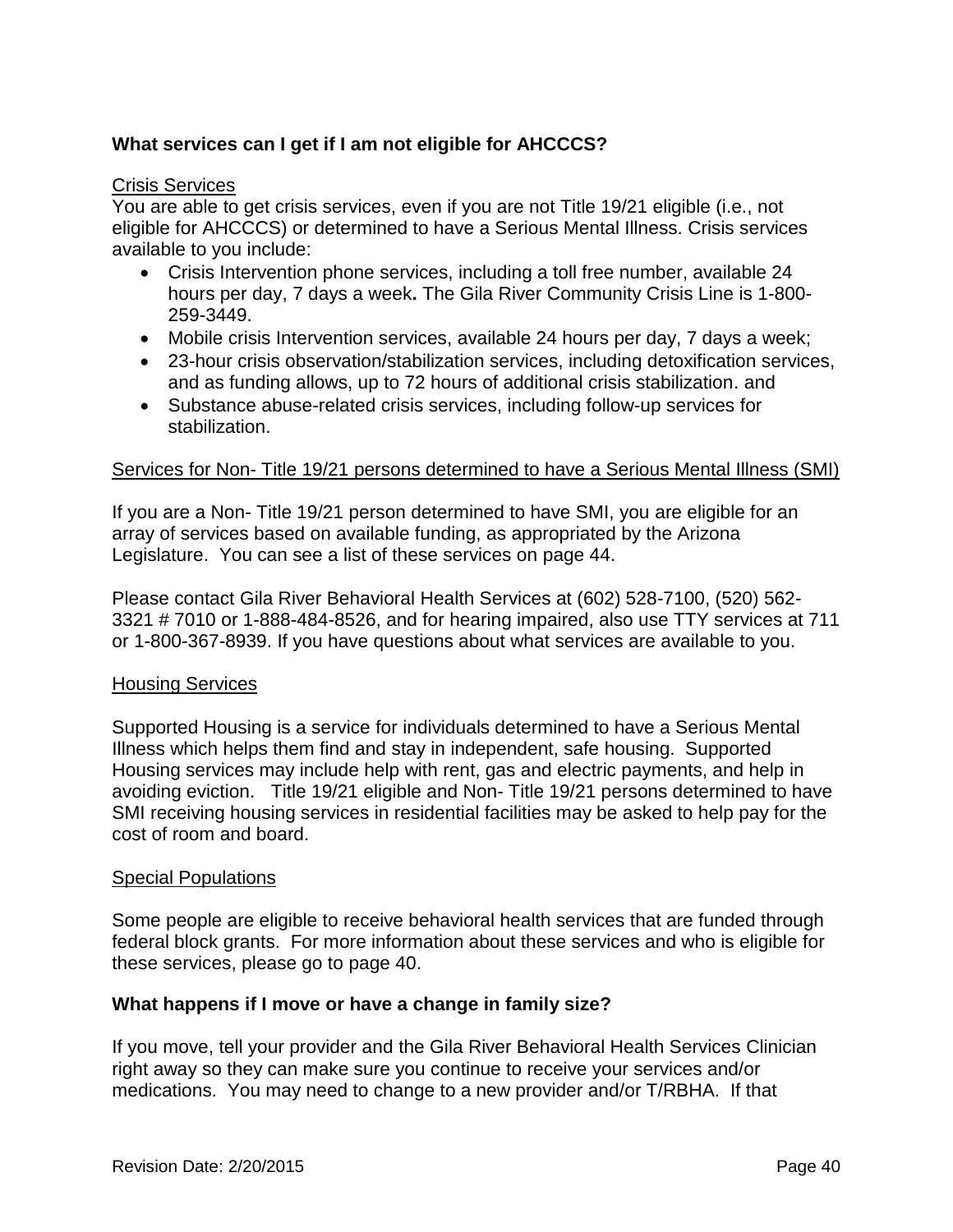happens, your provider will ask you to sign a release of information so that the new provider and/or T/RBHA can transfer your services. Your records may be given to the new provider once you give written permission. Gila River Behavioral Health Services or your provider can help you with a referral to a new provider and/or T/RBHA. If you are moving out of state or out of country, the T/RBHA may be able to help you link to services in you new location.

If you are Title 19 or Title 21 eligible, you must report all changes in your family, like births and deaths, as well as changes to issues such as your residential or mailing address, your income, household member's change of job, etc. Please report these changes to your provider and Gila River Behavioral Health Services and to the agency where you applied for your benefits.

If you are Title 19 or Title 21 eligible, call the agency where you applied for those benefits to let them know you moved and/or had a change in family size and give them your new address. This could be:

- AHCCCS (call (602)-417-7100 in Maricopa County or 1-800-334-5283 outside Maricopa County) or go to the Health-e-Arizona Plus member Web site at <https://www.healthearizonaplus.gov/Default/Default.aspx> to update your address
- Department of Economic Security (call 602-542-5065 or 1-800-352-8168)
- Social Security Administration (1-800-772-1213).

### <span id="page-40-0"></span>**What is a consent to treatment?**

You have the right to accept or refuse behavioral health services that are offered to you. If you want to receive the behavioral health services being offered, you, or your legal guardian, must sign a Consent to Treatment form giving your or your legal guardian's permission to receive behavioral health services. When you sign a Consent to Treatment form, you are also giving the Arizona Department of Health Services/Division of Behavioral Health Services (ADHS/DBHS) permission to access your records.

To give you certain services, your provider needs to get your permission. Your provider may ask you to sign a form or to give verbal permission to get a specific service. You will be given information about the service so you can decide if you want that service or not. This is called informed consent. Informed consent means advising a patient of a proposed treatment, surgical procedure, psychotropic drug or diagnostic procedure; alternatives to the treatment, surgical procedure, psychotropic drug or diagnostic procedures; associated risks and possible complications, and obtaining documented authorization for the proposed treatment, surgical procedure, psychotropic drug, or diagnostic procedure from the patient or the patient's representative. - An example would be if your provider prescribes a medication. Your provider will tell you about the benefits and risks of taking the medication and other options for treatment. Your provider will ask you to sign a consent form or give verbal permission if you want to take the medication. Let your provider know if you have questions or do not understand the information your provider gave you. You have the right to withdraw your consent at any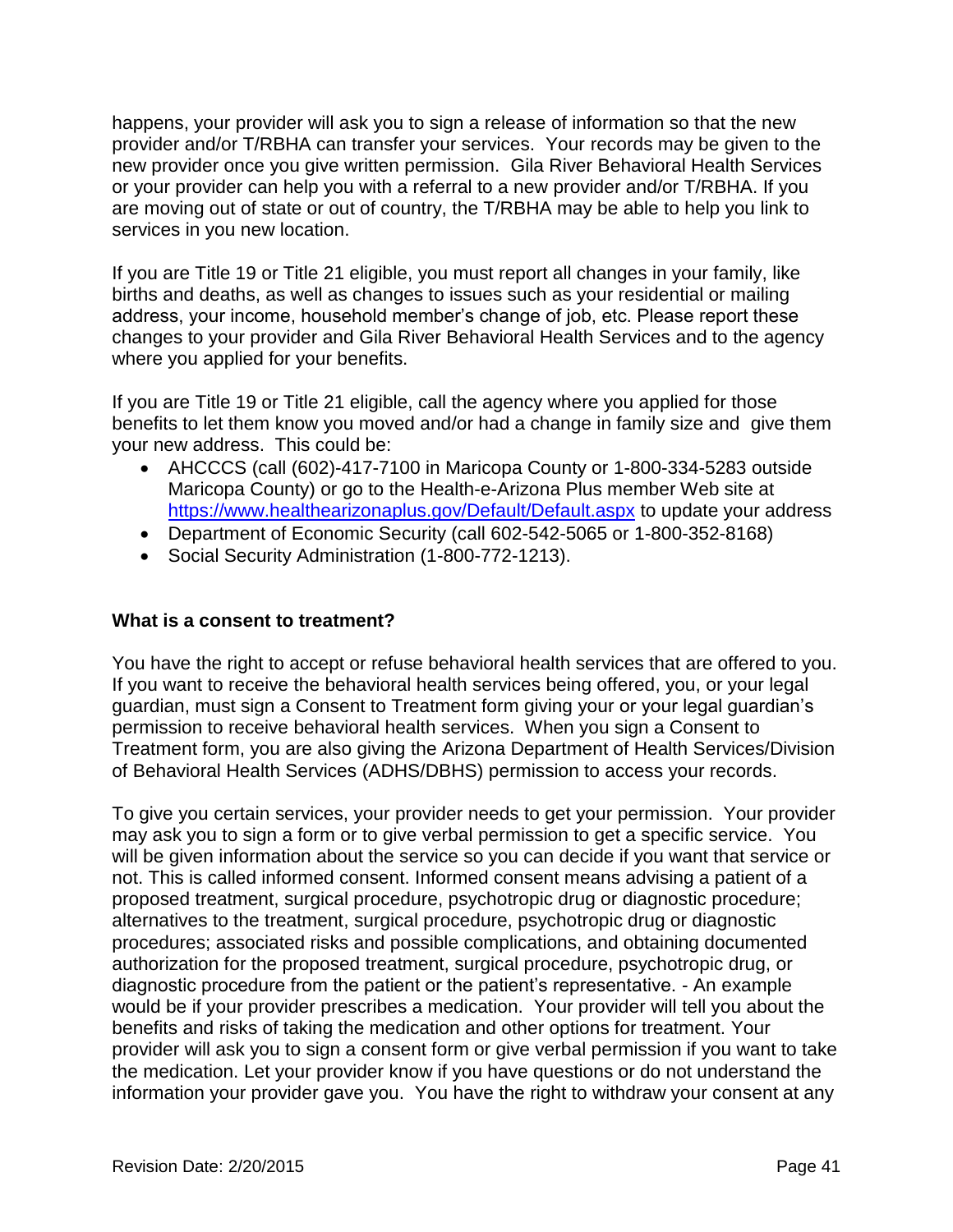time. Your provider will explain to you what will happen if you choose to withdraw your consent.

### <span id="page-41-0"></span>**Is my behavioral health information private?**

There are laws about who can see your behavioral health information with or without your permission. Substance abuse treatment and communicable disease information (for example, HIV/AIDS information) cannot be shared with others without your written permission.

To help arrange and pay for your care, there are times when your information is shared without first getting your written permission. These times could include the sharing of information with:

- Physicians and other agencies providing health, social or welfare services
- Your medical Primary Care Provider (PCP)
- Certain state agencies and schools following the law involved in your care and treatment, as needed
- Members of the clinical team (Clinical Teams include both Child and Family Teams and Adult Recovery Teams) involved in your care.

At other times it may be helpful to share your behavioral health information with other agencies, such as schools. Your written permission may be required before your information is shared.

There may be times that you want to share your behavioral health information with other agencies or certain individuals who may be assisting you. In these cases, you can sign an Authorization for the Release of Information Form, which states that your medical records, or certain limited portions of your medical records, may be released to the individuals or agencies that you name on the form. For more information about the Authorization for the Release of Information Form, contact your Gila River Behavioral Health Services at (602) 528-7100, (520) 562-3321 # 7010 or 1-888-484-8526, and for hearing impaired, also use TTY services at 711 or 1-800-367-8939.

You can ask to see the behavioral health information in your medical record. You can ask that the record be changed if you do not agree with its contents. You can also receive one copy per year of your medical record at no cost to you. Contact your provider or Gila River Behavioral Health Services to ask to see or get a copy of your medical record. Contact Gila River Behavioral Health Services at (602) 528-7100, (520) 562-3321 # 7010 or 1-888-484-8526, and for hearing impaired, also use TTY services at 711 or 1-800-367-8939. You will receive a response to your request within 30 days. If you receive a written denial to your request, you will be provided with information about why your request to obtain your medical record was denied and how you can seek a review of that denial.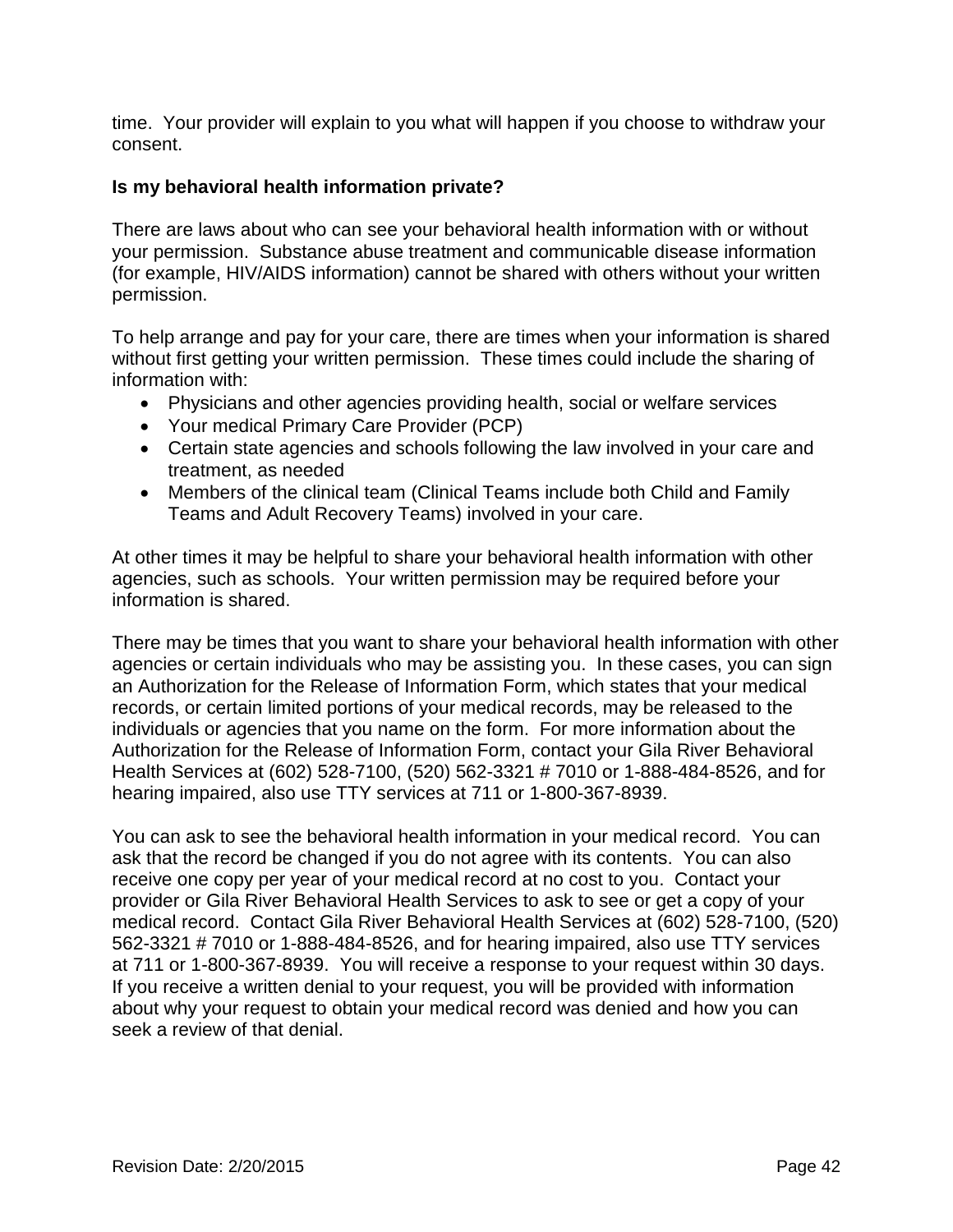### Exceptions to Confidentiality:

There are times when we cannot keep information confidential. The following information is not protected by the law:

- If you commit a crime or threaten to commit a crime at the program or against any person who works at the program, we must call the police.
- If you are going to hurt another person, we must let that person know so that he or she can protect himself or herself. We must also call the police.
- We must also report suspected child abuse to local authorities.
- If there is a danger that you might hurt yourself, we must try to protect you. If this happens, we may need to talk to other people in your life or other service providers (e.g., hospitals and other counselors) to protect you. Only necessary information to keep you safe is shared.)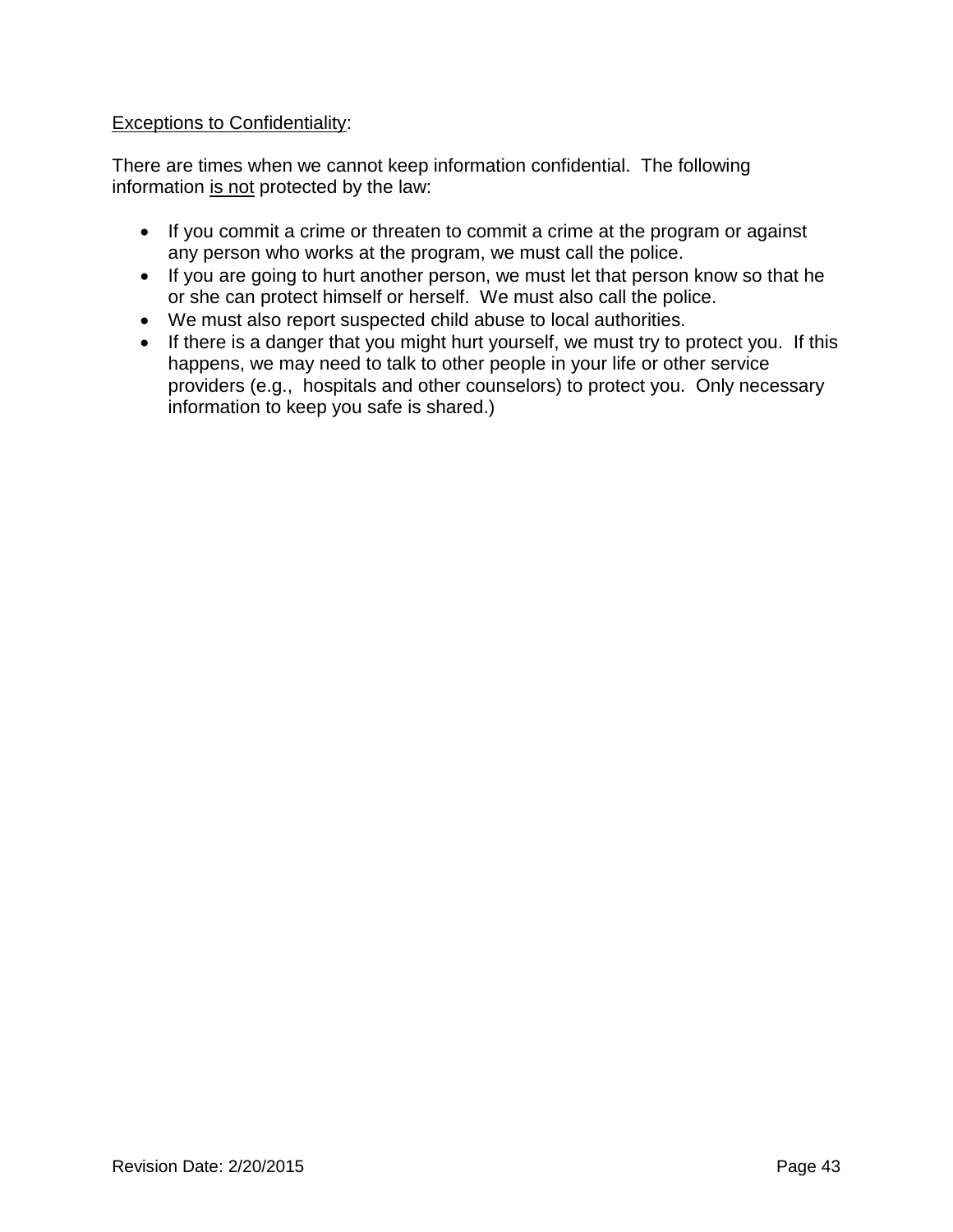# <span id="page-43-0"></span>**What are my rights and responsibilities while getting behavioral health services?**

#### What are my rights?

You have the right to:

- Be treated fairly and with respect regardless of race, ethnicity, religion, mental or physical disability, sex, age, sexual preference or ability to pay
- Participate in decisions regarding your behavioral health care and participate in making your Service Plan
- To receive information on treatment options and alternatives, presented in a manner appropriate to the enrollee's condition and ability to understand the information
- Include any persons you wish in your treatment
- Have your protected health information kept private
- Get your services in a safe place
- Make an advance directive
- Agree to or refuse treatment services, unless they are court ordered
- Get information in your own language or have it translated
- Complain about the Arizona Department of Health Services;
- Complain about the Tribal/Regional Behavioral Health Authorities (T/RBHAs)
- File a complaint, appeal or grievance without penalty
- Receive good care from providers who know how to take care of you
- Choose a provider within the Provider Network
- Be free from any form of restraint or seclusion used as a means of coercion, discipline, convenience or retaliation
- Use your rights with no negative action by the Arizona Department of Health Services or Gila River Behavioral Health Services
- The same civil and legal rights as anyone else.

You also have the right to request and obtain the following information at any time:

- Receive a Member Handbook, at least annually, from Gila River Behavioral Health Services
- The name, location and telephone number of the current providers in your service area that speak a language other than English and the name of the language(s) spoken
- The name, location and telephone number of the current providers in your service area that are not accepting new members
- Any limits of your freedom of choice among network providers
- Your rights and protections
- A description of how after-hours and emergency coverage is provided
- A description of what is an emergency medical condition and what are emergency and post stabilization services
- The process for getting emergency services, including the use of the 911 telephone system or local emergency numbers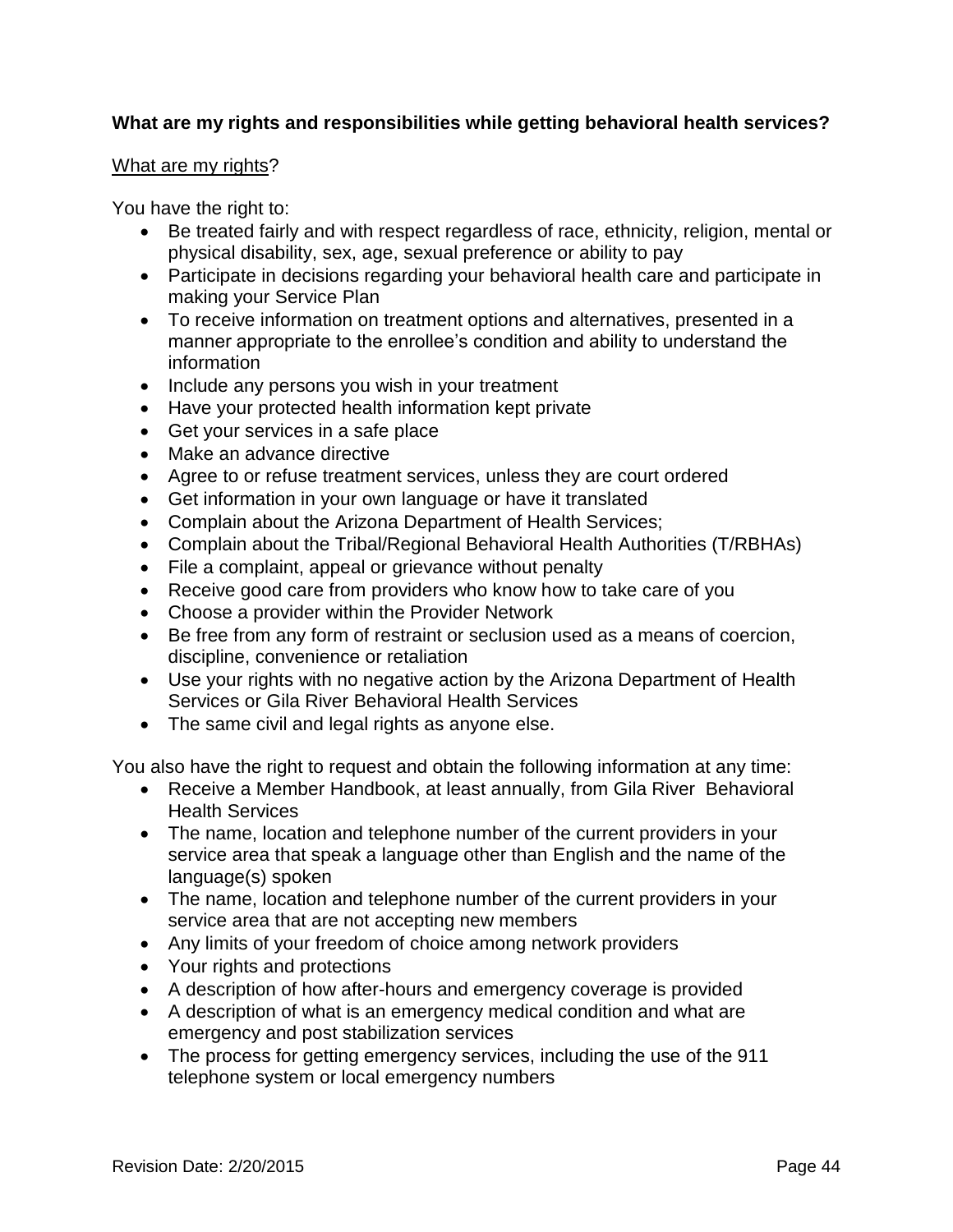- The location of providers and hospitals that provide emergency and post stabilization services
- Your right to use any hospital or other setting for emergency care
- Your right to get emergency services without prior approval
- The amount, duration and scope of your benefits,
- The process for getting services, including approval requirements and criteria used to make decisions about the services you can get, (See the handbook Section titled "What is an approval of services and what are my notification rights?")
- The extent to which, and how, you may get benefits from out-of-network providers
- The rules for post stabilization care services
- Cost sharing, if any
- How and where to access services including any cost sharing required and how transportation can be provided
- Advance directives
- The structure and operation of the Arizona Department of Health Services/Division of Behavioral Health Services (ADHS/DBHS) or ADHS/DBHS contractors,
- Physician incentive plans (including the plan's effect on the use of referral services, the types of compensation arrangements the plan uses, whether stoploss insurance is required)
- Member survey results and
- The grievance, appeal, and fair hearing procedures and timeframes.

To request any of this information, contact Gila River Behavioral Health Services at (602) 528-7100, (520) 562-3321 # 7010 or 1-888-484-8526, and for hearing impaired, also use TTY services at 711 or 1-800-367-8939.

#### What are my responsibilities?

You have the responsibility to:

- Give information needed for your care to your providers
- Follow instructions and guidelines from your providers
- Know the name of your assigned clinician and provider
- Schedule appointments during regular office hours when possible limiting the use of Urgent Care and Emergency Room facilities
- Arrive on time for appointments
- Tell providers if you have to cancel an appointment before the scheduled time
- Participate in creating your Service Plan
- Be aware of your rights
- Assist in moving towards your recovery
- Take care of yourself
- Treat others with respect and work cooperatively with others.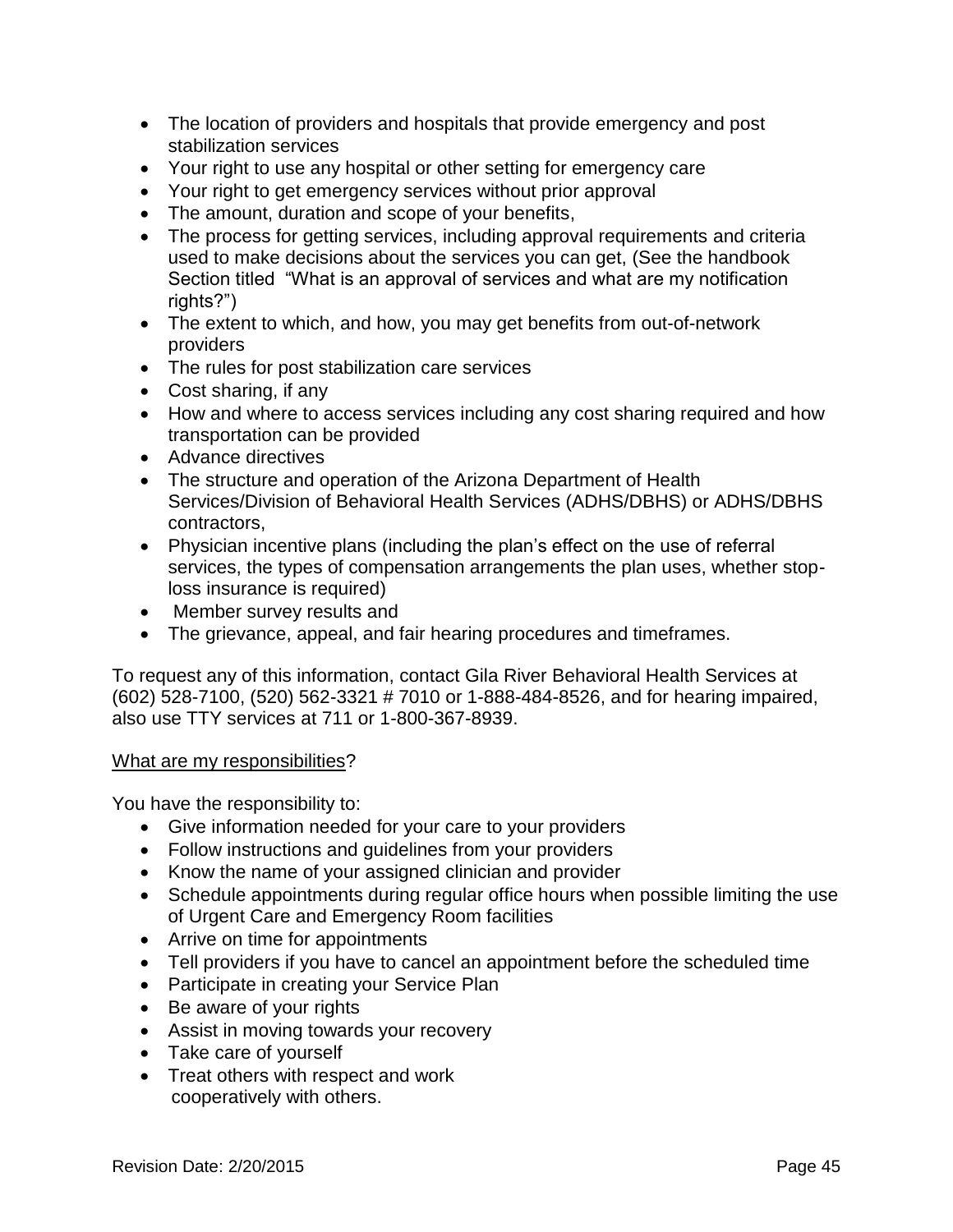Title 19/21eligible persons are responsible for:

- Protecting your identification (ID) card;
- Not misusing your ID card, including loaning, selling or giving your card to others, which may result in the loss of your eligibility or legal action; and
- Keeping, not discarding, your ID card.

### <span id="page-45-0"></span>**What is a designated representative?**

Advocating for your rights can be hard work. Sometimes it helps to have a person with you to support your point of view. If you have been determined to have a Serious Mental Illness, you have the right to have a designated representative help you in protecting your rights and voicing your service needs.

#### Who is a designated representative?

A designated representative may be a parent, guardian, friend, peer advocate, relative, human rights advocate, member of a Human Rights Committee, advocate from the State Protection and Advocacy system or any other person who may help you protect your rights and voice your service needs.

#### When can a designated representative help me?

You have the right to have a designated representative help you protect your rights and voice your service needs during any meetings about your Service Plan or Inpatient Treatment and Discharge Plan. Your designated representative must also receive written notice of the time, date and location of Service Plan and Inpatient Treatment and Discharge Plan meetings, and your designated representative must be invited to the Individual Treatment and Discharge Plan meetings.

You have the right to have a designated representative help you in filing an appeal of the treatment you got, your Service Plan or Inpatient Treatment and Discharge Plan or attend the informal conference or administrative hearing with you to protect your rights and voice your service needs.

You have the right to have a designated representative help you in filing a grievance. A designated representative may also go to the meeting with the investigator, the informal conference, or an administrative hearing with you to protect your rights and voice your service needs.

If you have questions about designated representatives, call Gila River Behavioral Health Services at (602) 528-7100, (520) 562-3321 # 7010 or 1-888-484-8526, and for hearing impaired, also use TTY services at 711 or 1-800-367-8939 or ADHS/DBHS Office of Human Rights at (602) 364-4585 or 1-800-421-2124. Hearing impaired individuals may call the Arizona Relay Service at 711 or 1-800-367-8939 for help contacting the Division of Behavioral Health Services.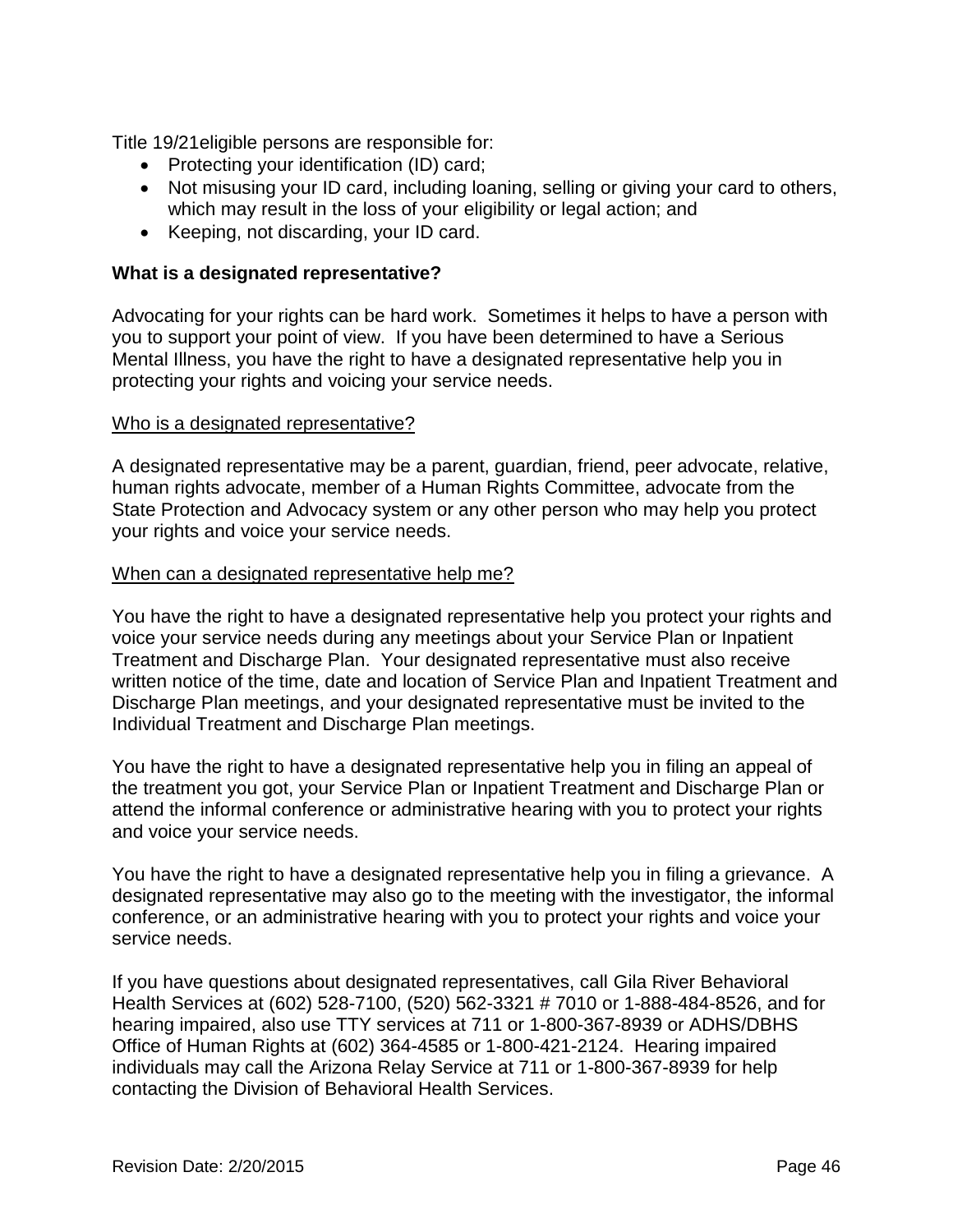# <span id="page-46-0"></span>**What can I do if I have a complaint about my care?**

If you are not happy with the care you are getting, try to solve any issues at the lowest possible level by talking with your provider or Gila River Behavioral Health Services.

### What is a formal complaint and how do I make one?

A formal complaint is when you are not happy with any aspect of your care. Reasons for complaints could include such things as:

- The quality of care or services you received
- A disagreement with the denial to process an appeal as expedited
- The failure of a provider to respect a person's rights
- A provider or employee of a provider being rude to you.

Formal complaints can be made either orally or in writing. You can call or write to Gila River Behavioral Health Services, 483 W. Seed Farm Road, Sacaton, Arizona, 85147, (602) 528-7100, (520) 562-3321 # 7010 or 1-888-484-8526, and for hearing impaired, also use TTY services at 711 or 1-800-367-8939 or ADHS/DBHS Office of Human Rights at (602) 364-4585 or 1-800-421-2124. Hearing impaired individuals may call the Arizona Relay Service at 711 or 1-800-367-8939 for help contacting the Division of Behavioral Health Services.

If you make your complaint by phone, it will be acknowledged at that time. For written complaints, you will be notified that your complaint was received within 5 working days. A decision regarding the results of your complaint must be given to you in a timely manner. Most complaints will be resolved with 10 business days, but in no case longer than 90 days.

Some issues require you to file an appeal instead of a formal complaint. This process is described in the section called, "What is an appeal and how do I file an appeal." These issues include:

- The denial or limited approval of a service asked for by your provider or clinical team (Clinical Teams include both Child and Family Teams and Adult Recovery Teams) The reduction, suspension or termination of a service you were receiving
- The denial, in whole or part, of payment for a service
- The failure to provide services in a timely manner
- The failure to act within timeframes for resolving an appeal or complaint
- The denial of a request for services outside of the provider network when services are not available within the provider network.

If you are a person determined to have a Serious Mental Illness (SMI), you can file a grievance/request for investigation if you feel that your rights have been violated. See "What is a Grievance/Request for Investigation for persons determined to have a Serious Mental Illness and how can I file one?" for more information.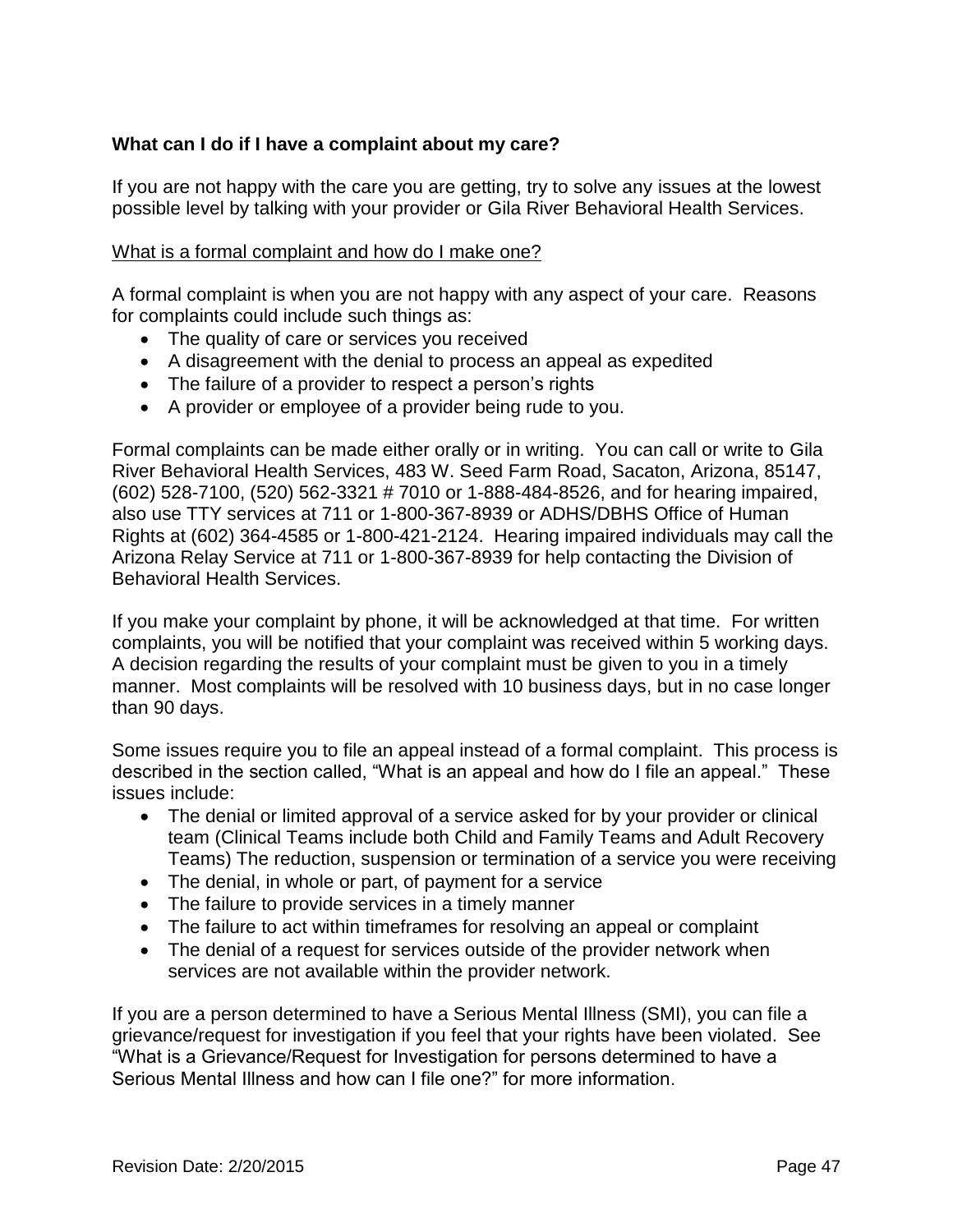### <span id="page-47-0"></span>**What is an appeal and how do I file an appeal?**

#### What is an appeal?

An appeal is a formal request to review an action or decision related to your behavioral health services.

There are 3 types of appeals depending on what is being appealed and who is filing the appeal. The 3 types of appeals are:

- Appeals for Title 19/21 AHCCCS eligible persons, (Page 49)
- Appeals for persons determined to have a Serious Mental Illness (Page 51)
- Appeals for persons who are not enrolled as a person with a Serious Mental Illness and are Non- Title 19/21 eligible. (Page 53)

#### Medicare Part D Exceptions and Appeals

Every Medicare Part D plan must have an exceptions and appeals process. If you have Medicare Part D Prescription Drug coverage and you file an exception or appeal, you may be able to get a prescription drug that is not normally covered by your Part D plan. Contact your Part D plan for help in filing an exception or appeal regarding your prescription drug coverage.

#### How do I file an appeal?

Appeals can be filed orally or in writing with ADHS/DBHS within 60 days after the date of a Notice of Action or Notice of Decision and Right to Appeal (enrolled members) and within 60 days of a receipt of a Notice of Action (FFS members). "FFS", or Fee For Service Members are those members receiving services from a TRBHA. All other members receiving services from RBHA are "enrolled members". A Notice of Action and Notice of Decision and Right to Appeal are written letters that tell you about a change in your services. An expedited appeal will be resolved sooner than a standard appeal due to the urgent behavioral health needs of the person filing the appeal. Contact ADHS/DBHS to see if your appeal will be expedited.

You can file an appeal or your legal or authorized representative, including a provider, can file an appeal for you with your written permission. You can also get help with how to file an appeal by yourself.

To file an appeal orally or for help with filing a written appeal, call ADHS/DBHS at (602) 364-4575 or 1-800-421-2124. Hearing impaired individuals may call Arizona Relay Service at 711 or 1-800-367-8939.

To file a written appeal, mail the appeal to ADHS/DBHS Office of Grievance and Appeals, 150 North 18<sup>th</sup> Avenue, Suite 230, Phoenix, Arizona 85007.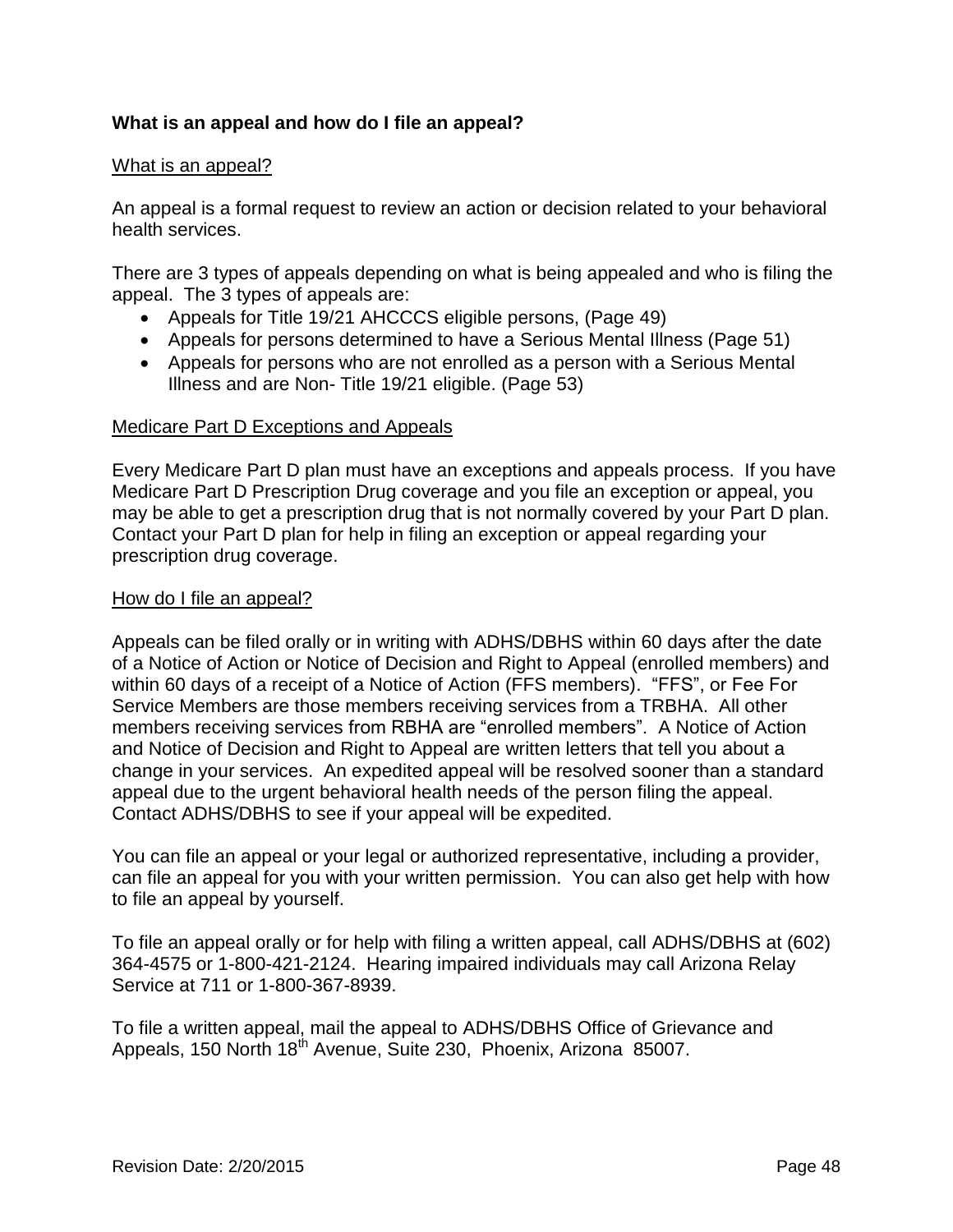You will get written notice that your appeal was received within 5 working days. If your appeal is expedited, you will get notice that your appeal was received within 1 working day.

If Gila River Behavioral Health has decided that your appeal does not need to be expedited, your appeal will follow the standard appeal timelines. Gila River Behavioral Health will make reasonable efforts to give you prompt oral notice of the decision not to expedite your appeal and follow up within 2 calendar days with a written notice.

# <span id="page-48-0"></span>**Appeals for Title 19/21 AHCCCS eligible persons**

If you are Title 19/21 AHCCCS eligible, you have the right to ask for a review of the following actions:

- The denial or limited approval of a service asked for by your provider or clinical team (Clinical Teams include both Child and Family Teams and Adult Recovery Teams)
- The reduction, suspension or termination of a service that you were receiving
- The denial, in whole or part, of payment for a service
- The failure to provide services in a timely manner
- The failure to act within timeframes for resolving an appeal or complaint
- The denial of a request for services outside of the provider network when services are not available within the provider network.

### What happens after I file an appeal?

As part of the appeal process, you have the right to give evidence that supports your appeal. You can provide the evidence to Gila River Behavioral Health Services or ADHS/DBHS in person or in writing. In order to prepare for your appeal, you may examine your case file, medical records, and other documents and records that may be used before and during the appeal process, as long as the documents are not protected from disclosure by law. If you would like to review these documents, contact your provider or Gila River Behavioral Health Services. The evidence you give to Gila River Behavioral Health Services or ADHS/DBHS will be used when deciding the resolution of the appeal.

#### How is my appeal resolved?

ADHS/DBHS must give you a decision, called a Notice of Appeal Resolution, in person or by certified mail within 30 days of getting your appeal for standard appeals, or within 3 working days for expedited appeals. The Notice of Appeal Resolution is a written letter that tells you the results of your appeal.

The time frames in which ADHS/DBHS must give you the Notice of Appeal Resolution may be extended up to 14 days. You, ADHS/DBHS, Gila River Behavioral Health Services or the provider can ask for more time in order to gather more information. If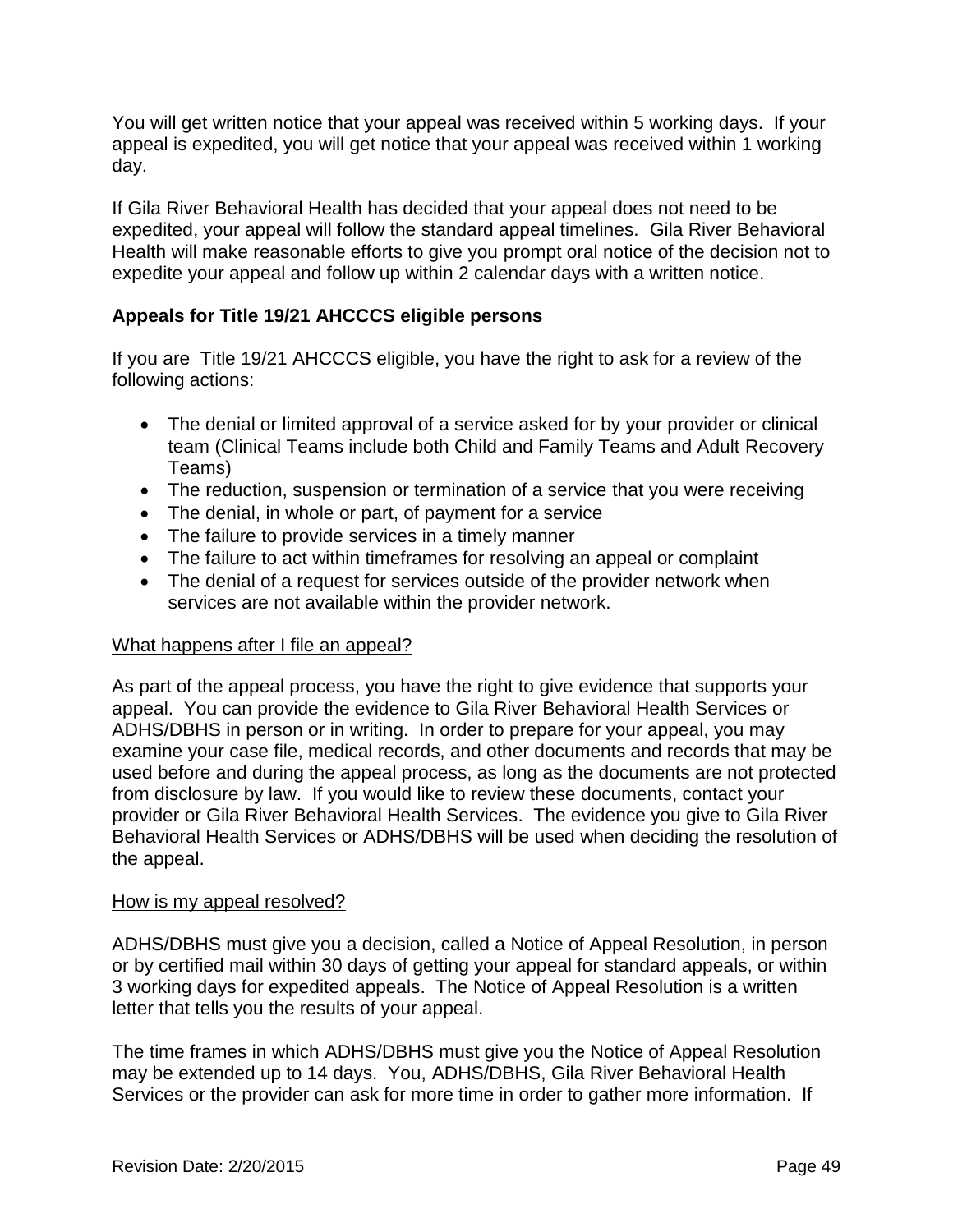ADHS/DBHS, Gila River Behavioral Health Services or the provider ask for more time, you will be given written notice of the reason for the delay.

The Notice of Appeal Resolution will tell you:

- The results of the appeal process3
- The date the appeal process was completed.

If your appeal was denied, in whole or in part, then the Notice of Appeal Resolution will also tell you:

- How you can ask for a State Fair Hearing
- How to ask that services continue during the State Fair Hearing process, if applicable
- The reason why your appeal was denied and the legal basis for the decision to deny your appeal
- That you may have to pay for the services you get during the State Fair Hearing process if your appeal is denied at the State Fair Hearing.

#### What if I am not happy with my appeal results?

You can ask for a State Fair Hearing if you are not happy with the results of an appeal. If your appeal was expedited, you can ask for an expedited State Fair Hearing. *YOU HAVE THE RIGHT TO HAVE A REPRESENTATIVE OF YOUR CHOICE ASSIST YOU AT THE STATE FAIR HEARING*.

#### How do I ask for a State Fair Hearing?

You must ask for a State Fair Hearing in writing within 30 days of getting the Notice of Appeal Resolution. Requests for State Fair Hearings should be mailed to: ADHS/DBHS Office of Grievance and Appeals, 150 North 18<sup>th</sup> Avenue, Suite 230, Phoenix, Arizona 85007. Hearing impaired individuals may call Arizona Relay Service at 711 or 1-800- 367-8939.

#### What is the process for my State Fair Hearing?

You will receive a Notice of State Fair Hearing at least 30 days before your hearing is scheduled. The Notice of State Fair Hearing is a written letter that will tell you:

- The time, place and nature of the hearing
- The reason for the hearing
- The legal and jurisdictional authority that requires the hearing
- The specific laws that are related to the hearing.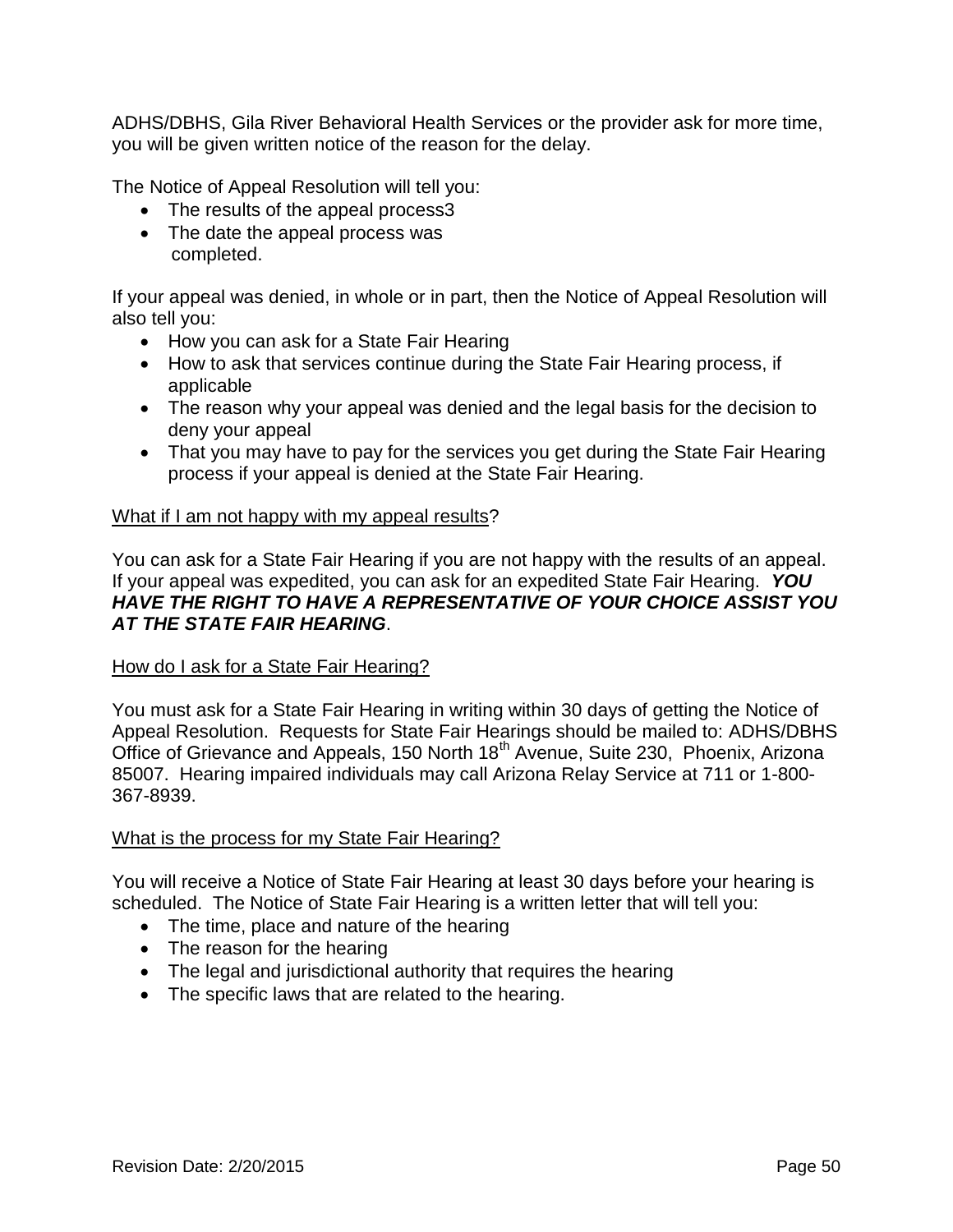### How is my State Fair Hearing resolved?

For standard State Fair Hearings, you will receive a written AHCCCS Director's Decision no later than 90 days after your appeal was first filed. This 90-day period does not include:

- Any timeframe extensions that you have requested, and;
- The number of days between the date that you received the Notice of Appeal Resolution and the date your request for a State Fair Hearing was submitted

The AHCCCS Director's Decision will tell you the outcome of the State Fair Hearing and the final decision about your services.

For expedited State Fair Hearings, you will receive a written AHCCCS Director's Decision within 3 working days after the date that AHCCCS receives your case file and appeal information from Gila River Behavioral Health Services. AHCCCS will also try to call you to notify you of the AHCCCS Director's Decision.

### Will my services continue during the Appeal/State Fair Hearing process?

You may ask that the services you were already getting continue during the appeal process or the State Fair Hearing process. If you want to keep getting the same services, you must ask for your services to be continued in writing. If the result of the appeal or State Fair Hearing is to agree with the action to either end or reduce your services, you may have to pay for the services received during the appeal or State Fair Hearing process.

# <span id="page-50-0"></span>**Appeals for persons determined to have a Serious Mental Illness**

Persons asking for a determination of having a Serious Mental Illness and persons who have been determined to have a Serious Mental Illness can appeal the result of a Serious Mental Illness determination.

Persons determined to have a Serious Mental Illness may also appeal the following adverse decisions:

- Initial eligibility for SMI services;
- A decision regarding fees or waivers;
- The assessment report, and recommended services in the service plan or individual treatment or discharge plan;
- The denial, reduction, suspension or termination of any service that is a covered service funded through Non- Title 19/21 funds<sup>1</sup>;
- capacity to make decisions, need for guardianship or other protective services or need for special assistance;

<sup>&</sup>lt;sup>1</sup> Persons determined to have a Serious Mental Illness cannot appeal a decision to deny, suspend or terminate services that are no longer available due to a reduction in State funding.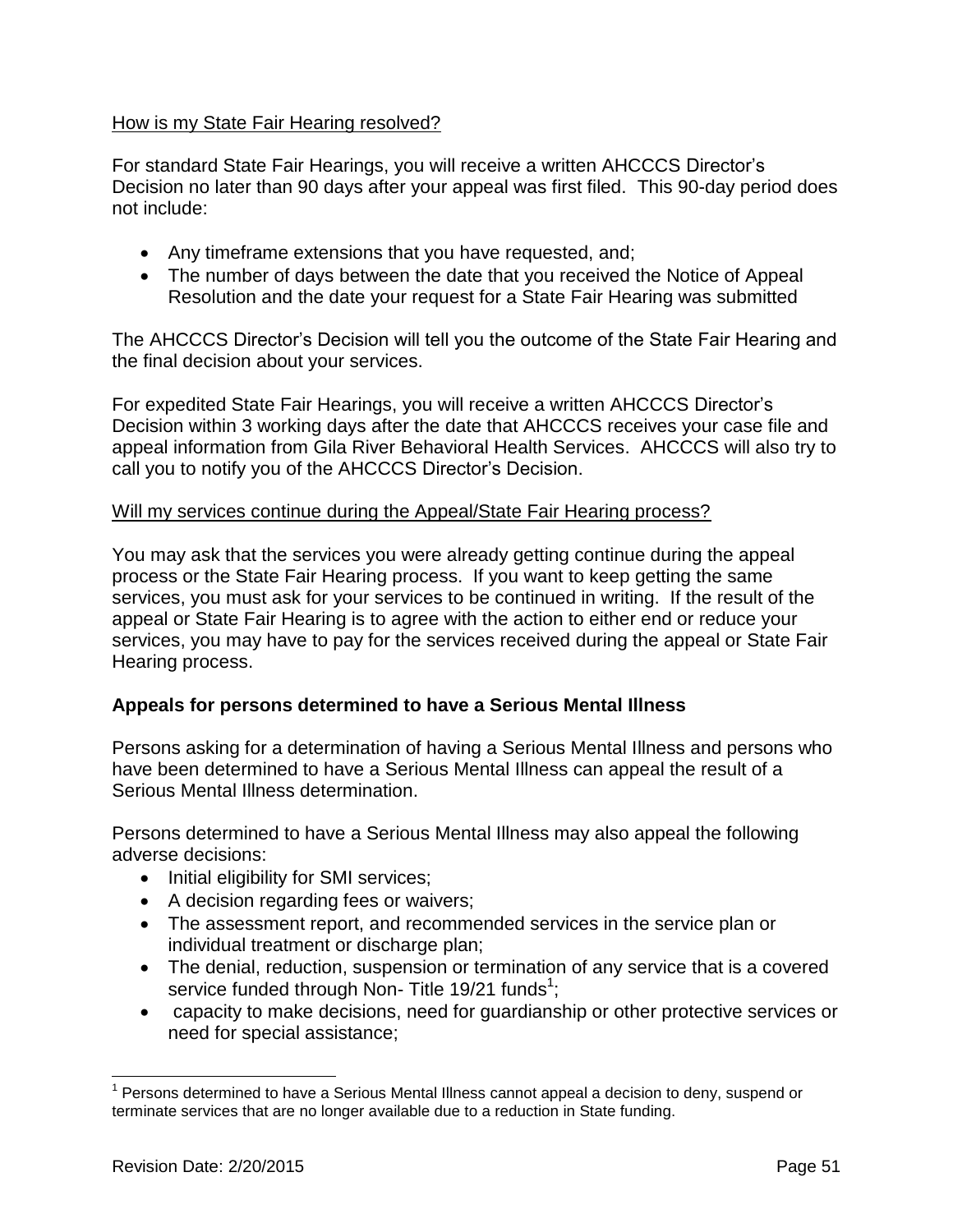- A decision is made that the person is no longer eligible for SMI services; and
- A PASRR determination in the context of either a preadmission screening or an annual resident review, which adversely affects the person.

#### What happens after I file an appeal?

If you file an appeal, you will get written notice that your appeal was received within 5 working days of ADHS/DBHS' receipt. You will have an informal conference with ADHS/DBHS within 7 working days of filing the appeal. The informal conference must happen at a time and place that is convenient for you. You have the right to have a designated representative of your choice assist you at the conference. You and any other participants will be informed of the time and location of the conference in writing at least two days before the conference. If you are unable to come to the conference in person, you can participate in the conference over the telephone.

For an appeal that needs to be expedited, you will get written notice that your appeal was received within 1 working day of ADHS/DBHS receipt, and the informal conference must occur within 2 working days of filing the appeal.

If the appeal is resolved to your satisfaction at the informal conference, you will get a written notice that describes the reason for the appeal, the issues involved, the resolution achieved and the date that the resolution will be implemented. If there is no resolution of the appeal during this informal conference, and if the appeal does not relate to your eligibility for behavioral health services, the next step is a second informal conference with ADHS/DBHS. This second informal conference must take place within 15 days of filing the appeal. If the appeal needs to be expedited, the second informal conference must take place within 2 working days of filing the appeal. You have the right to skip this second informal conference.

If there is no resolution of the appeal during the second informal conference, or if you asked that the second informal conference be skipped, you will be given information that will tell you how to get an Administrative hearing. Appeals of Serious Mental Illness eligibility determinations move directly to the Administrative Hearing process if not resolved in the first informal conference, skipping the second informal conference. The Office of Grievance and Appeals at ADHS/DBHS handles requests for Administrative Hearings.

#### Will my services continue during the appeal process?

If you file an appeal you will continue to get any services you were already getting unless a qualified clinician decides that reducing or terminating services is best for you or you agree in writing to reducing or terminating services. If the appeal is not decided in your favor, Gila River Behavioral Health Services may require you to pay for the services you received during the appeal process.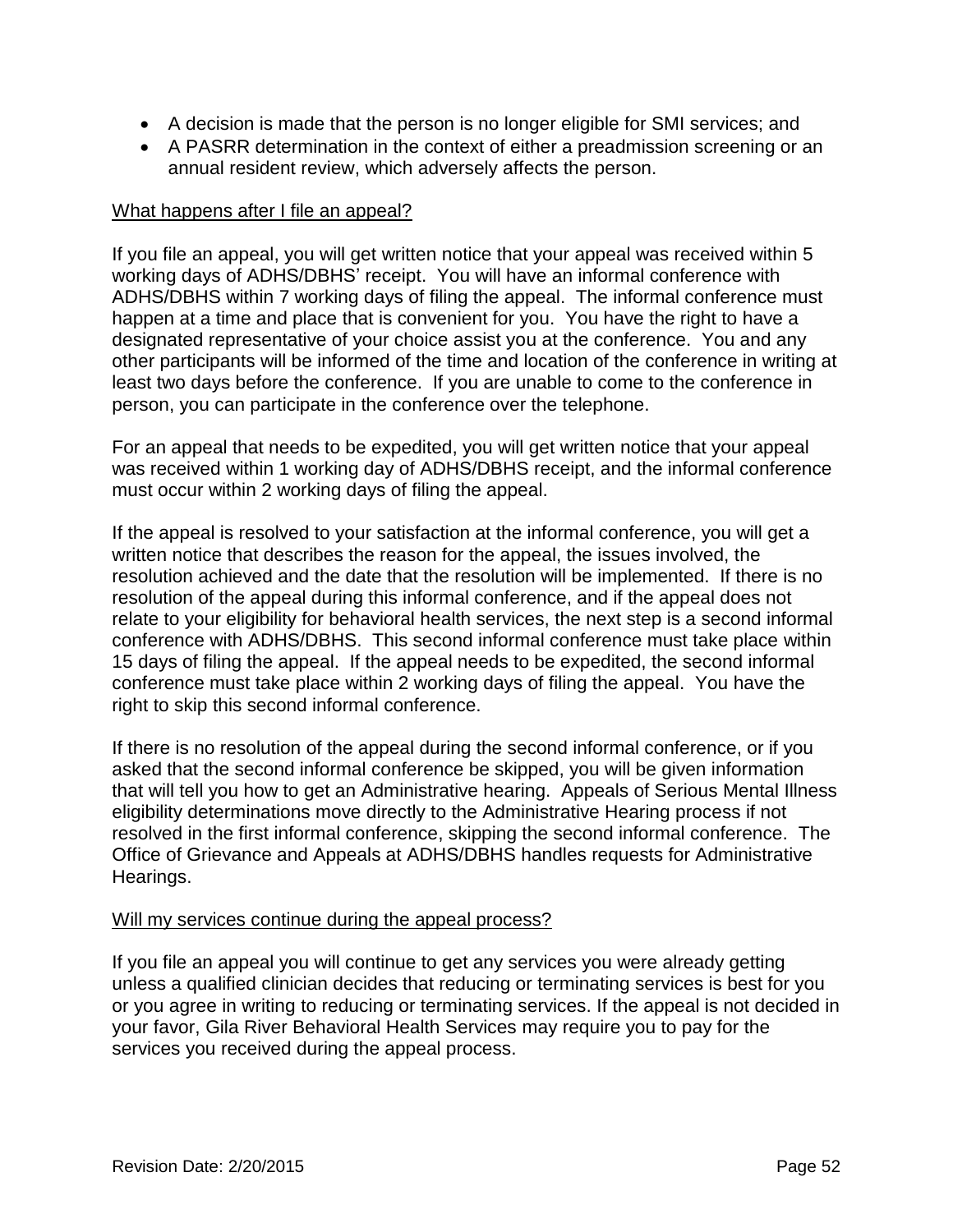### <span id="page-52-0"></span>**Appeals for persons who are not determined to have a Serious Mental Illness and Non-Title 19/21 eligible**

If you are Non- Title 19/21 (AHCCCS) eligible and not determined to have a Serious Mental Illness, you may appeal actions or decisions related to decisions about what behavioral health services you need which are available through Gila River Behavioral Health Services.

#### What happens after I file an appeal?

As part of the appeal process, you have the right to give evidence that supports your appeal. You can give the evidence to Gila River Behavioral Health Services or ADHS/DBHS in person or in writing. In order to prepare for your appeal, you may examine your case file, medical records, and other documents and records that may be used before and during the appeal process as long as the documents are not protected from disclosure by law. If you would like to review these documents, contact your provider or Gila River Behavioral Health Services. The evidence you give to Gila River Behavioral Health Services or ADHS/DBHS will be used when deciding the resolution of the appeal.

#### How is my appeal resolved?

ADHS/DBHS must give you a Notice of Appeal Resolution in person or by certified mail within 30 days of getting your appeal. The Notice of Appeal Resolution is a written letter that tells you the results of your appeal.

The time frames in which the ADHS must give you the Notice of Appeal Resolution may be extended up to 14 days. You, ADHS/DBHS, Gila River Behavioral Health Services or the provider can ask for more time in order to gather more information. If ADHS/DBHS, Gila River Behavioral Health Services or the provider asks for more time, you will be given written notice of the reason for the delay.

The Notice of Appeal Resolution will tell you:

- The results of the appeal process
- The date the appeal process was completed.

If your appeal was denied, in whole or in part, then the Notice of Appeal Resolution will also tell you:

- How you can request a State Fair Hearing
- The reason why your appeal was denied and the legal basis for the decision to deny your appeal.

#### What if I am not happy with my appeal results?

You can ask for a State Fair Hearing if you are not happy with the results of an appeal.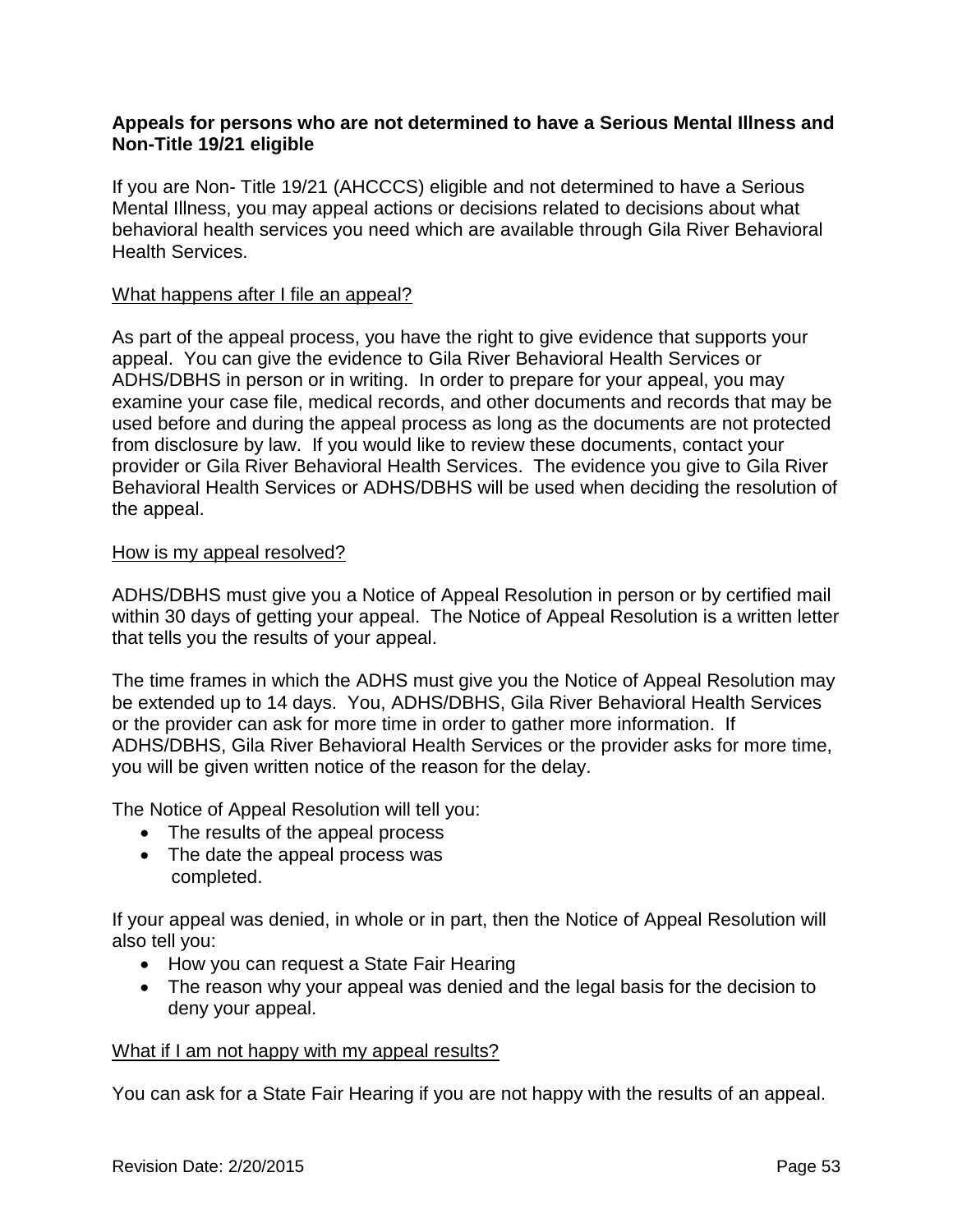### How do I ask for a State Fair Hearing?

You must ask for a State Fair Hearing in writing within 30 days of getting the Notice of Appeal Resolution. This includes both standard and expedited requests for a State Fair Hearing. Requests for State Fair Hearings should be mailed to: ADHS/DBHS Office of Grievance and Appeals, 150 North 18<sup>th</sup> Avenue, Suite 230, Phoenix, Arizona 85007. Hearing impaired individuals may call Arizona Relay Service at 711 or 1-800-367-8939.

### What is the process for my State Fair Hearing?

You will receive a Notice of State Fair Hearing at least 30 days before your hearing is scheduled. The Notice of State Fair Hearing is a written letter that will tell you:

- The time, place and nature of the hearing
- The reason for the hearing
- The legal and jurisdictional authority that requires the hearing
- The specific laws that are related to the hearing.

#### How is my State Fair Hearing resolved?

For standard State Fair Hearings, you will receive a written ADHS Director's Decision no later than 90 days after your appeal was originally filed. This 90 day period does not include:

- Any timeframe extensions that you have requested; and
- The number of days between the date you received the Notice of Appeal Resolution and the date your request for a State Fair Hearing was submitted.

The ADHS Director's Decision will tell you the outcome of the State Fair Hearing and the final decision about your services.

#### <span id="page-53-0"></span>**What is a Grievance/Request for Investigation for persons determined to have a Serious Mental Illness and how can I file one?**

The SMI Grievance/Request for Investigation process applies only to adult persons who have been determined to have a Serious Mental Illness and to any behavioral health services received by the member.

You can file a Grievance/Request for Investigation if you feel:

- Your rights have been violated
- You have been abused or mistreated by staff of a provider
- You have been subjected to a dangerous, illegal or inhumane treatment environment.

You have 12 months from the time that the rights violation happened to file an SMI Grievance/Request for Investigation having to do with any behavioral health services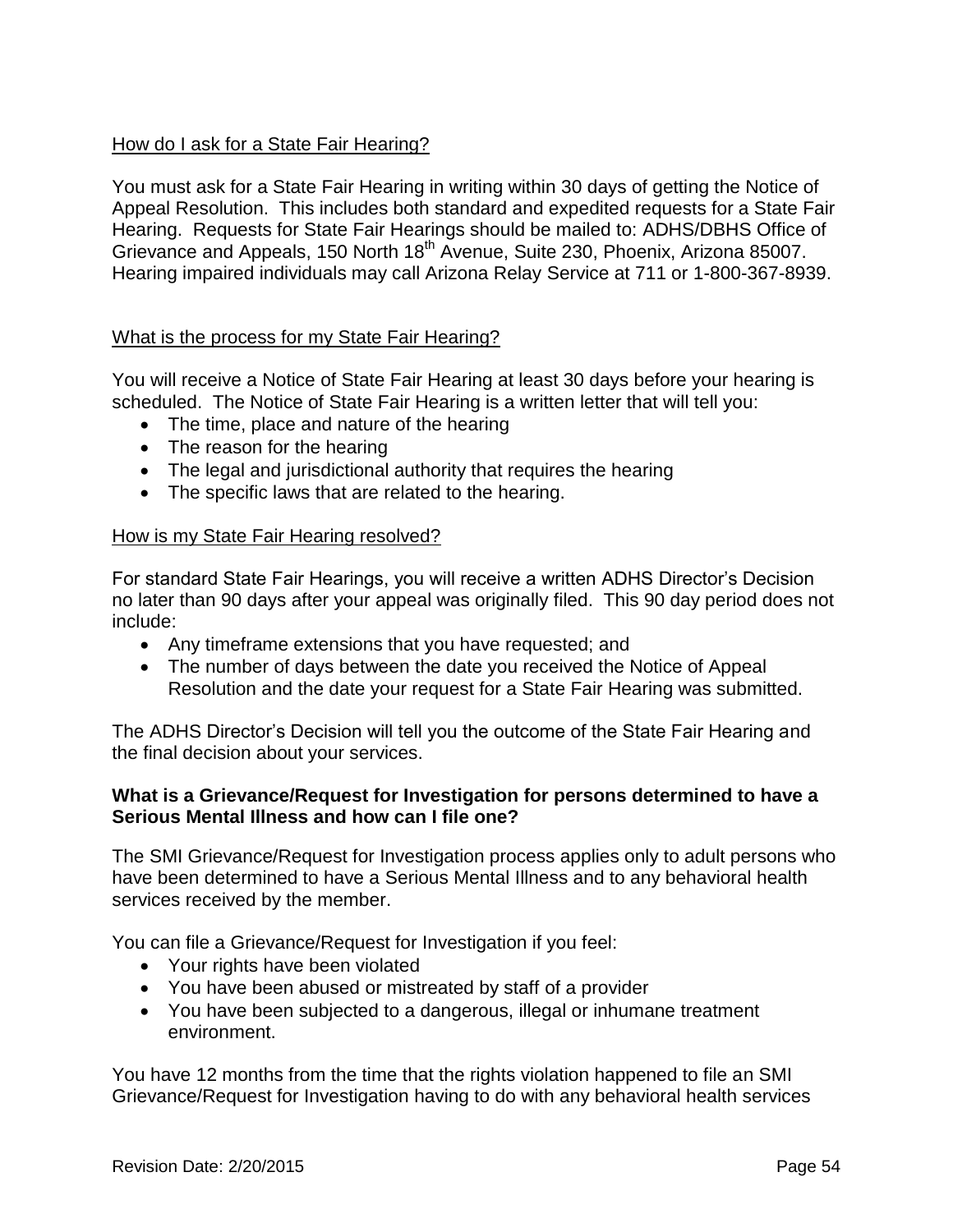that you received. You may file a Grievance/Request for Investigation orally or in writing. Grievance/Request for Investigation forms are available at Gila River Behavioral Health Services and providers of behavioral health services. You may ask staff for help in filing your grievance. Contact the following to make your oral or written Grievance/Request for Investigation: ADHS/DBHS Office of Grievance and Appeals, 150 North 18th Avenue, Suite 230, Phoenix, Arizona 85007, 1-800-421-2124 or (602) 364-4575. Hearing impaired individuals may call Arizona Relay Service at 711 or 1- 800-367-8939 for help contacting the Division of Behavioral Health Services.

Any grievance concerning physical abuse, sexual abuse or a person's death must be submitted to ADHS/DBHS. To file an oral or written grievance concerning physical abuse, sexual abuse or a person's death, contact ADHS/DBHS Office of Grievance and Appeals, 150 North 18<sup>th</sup> Avenue, Suite 230, Phoenix, Arizona 85007, 1-800-421-2124 or (602)-364-4575. Hearing impaired individuals may call Arizona Relay Service at 711 or 1-800-367-8939 for help contacting the Division of Behavioral Health Services.

ADHS/DBHS will send you a letter within 5 days of getting your Grievance/Request for Investigation form. This letter will tell you how your Grievance/Request for Investigation will be handled.

If there will be an investigation, the letter will tell you the name of the investigator. The investigator will contact you to hear more about your Grievance/Request for Investigation. The investigator will then contact the person that you feel was responsible for violating your rights. The investigator will also gather any other information they need to determine if your rights were violated.

Within 35 days of an investigator being assigned to investigate, unless an extension has been asked for, you will get a written decision of the findings, conclusions and recommendations of the investigation. You will also be told of your right to appeal if you do not agree with the conclusions of the investigation.

If you file a Grievance/Request for Investigation, the quality of your care will not suffer.

### <span id="page-54-0"></span>**What is fraud, waste and program abuse?**

Fraud is defined by Federal law [\(42 CFR 455.2\)](http://edocket.access.gpo.gov/cfr_2003/octqtr/42cfr455.2.htm) as "an intentional deception or misrepresentation made by a person with the knowledge that the deception could result in some unauthorized benefit to himself or some other person. It includes any act that constitutes fraud under applicable Federal or State law."

Members need to use behavioral health services properly. It is considered fraud if a member or provider is dishonest in order to:

- Get a service not approved for the member
- Get AHCCCS benefits that they are not eligible for.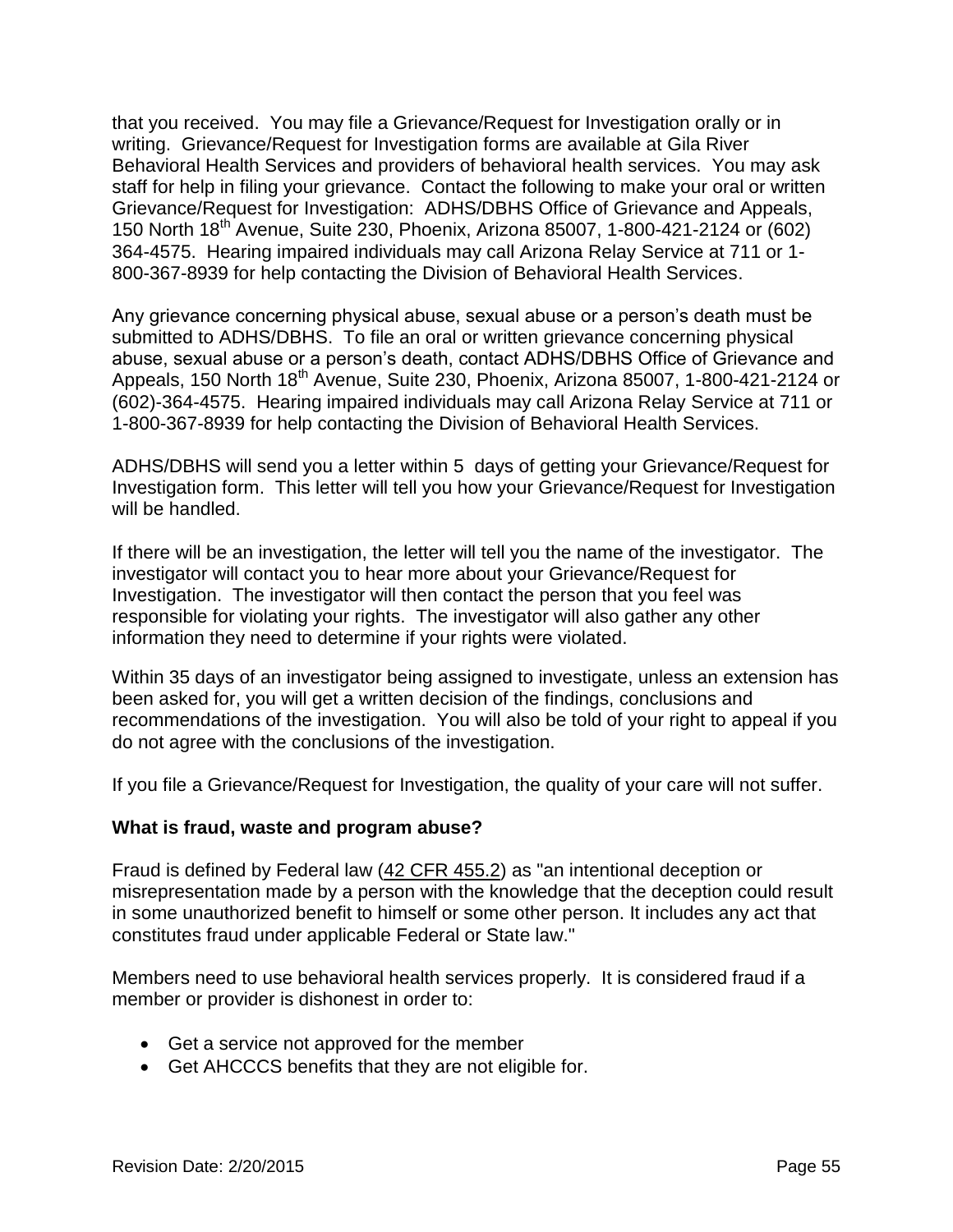Waste is defined (per the Centers for Medicare & Medicaid Services) as the "…overutilization of services, or other practices that, directly or indirectly, result in unnecessary costs to the Medicare Program. Waste is generally not considered to be caused by criminally negligent actions but rather the misuse of resources."

Program abuse is defined by Federal law [\(42 CFR 455.2\)](http://edocket.access.gpo.gov/cfr_2003/octqtr/42cfr455.2.htm) as "provider practices that are inconsistent with sound fiscal, business, or medical practices, and result in an unnecessary cost to the Medicaid program, or in reimbursement for services that are not medically necessary or fail to meet professionally recognized standards for health care. It also includes recipient practices that result in unnecessary cost to the Medicaid program."

Program abuse happens if a member causes unnecessary costs to the system on purpose, for example:

- Loaning an AHCCCS card or the information on it to someone else
- Selling an AHCCCS card or the information on it to someone else.

*Provider* fraud and program abuse happens if a provider:

- Falsifies claims/encounters, such as double billing or submitting false data, or
- Performs administrative/financial actions, such as kickbacks or falsifying credentials, or
- Falsifying services, such as billing for services not provided, or substituting services.

Misuse of your AHCCCS identification card, including loaning, selling or giving it to others, could result in your loss of AHCCCS eligibility. Fraud and program abuse are felony crimes and are punishable by legal action against the member or provider.

For all AHCCCS members who have an Arizona driver's license or a State issued Identification (ID) card, AHCCCS will get their picture from the Arizona Department of Transportation Motor Vehicle Division (MVD). When providers use the online member verification tool and enter a member's social security number, the member's picture, if available from MVD, will be shown on the verification screen along with other AHCCCS coverage information. The picture will help providers to quickly confirm the member's identity.

If you think that somebody is committing fraud or program abuse, contact:

- The Gila River Behavioral Health Services Director at (602)-528-7100, (520)-562- 3321 # 7010 or 1-888-484-8526, and for hearing impaired, also use TTY services at 711 or 1-800-367-8939;
- ADHS/DBHS Fraud and Abuse Hotline at (602)-364-3758 or 1-866-569-4927. Hearing impaired individuals may call Arizona Relay Service at 711 or 1-800- 367-8939 for help contacting the Division of Behavioral Health Services
- AHCCCS Member Fraud Line at (602)-417-4193 or 1-888-487-6686 or
- AHCCCS Provider Fraud Line at 602-417-4045 or 1-888-487-6686.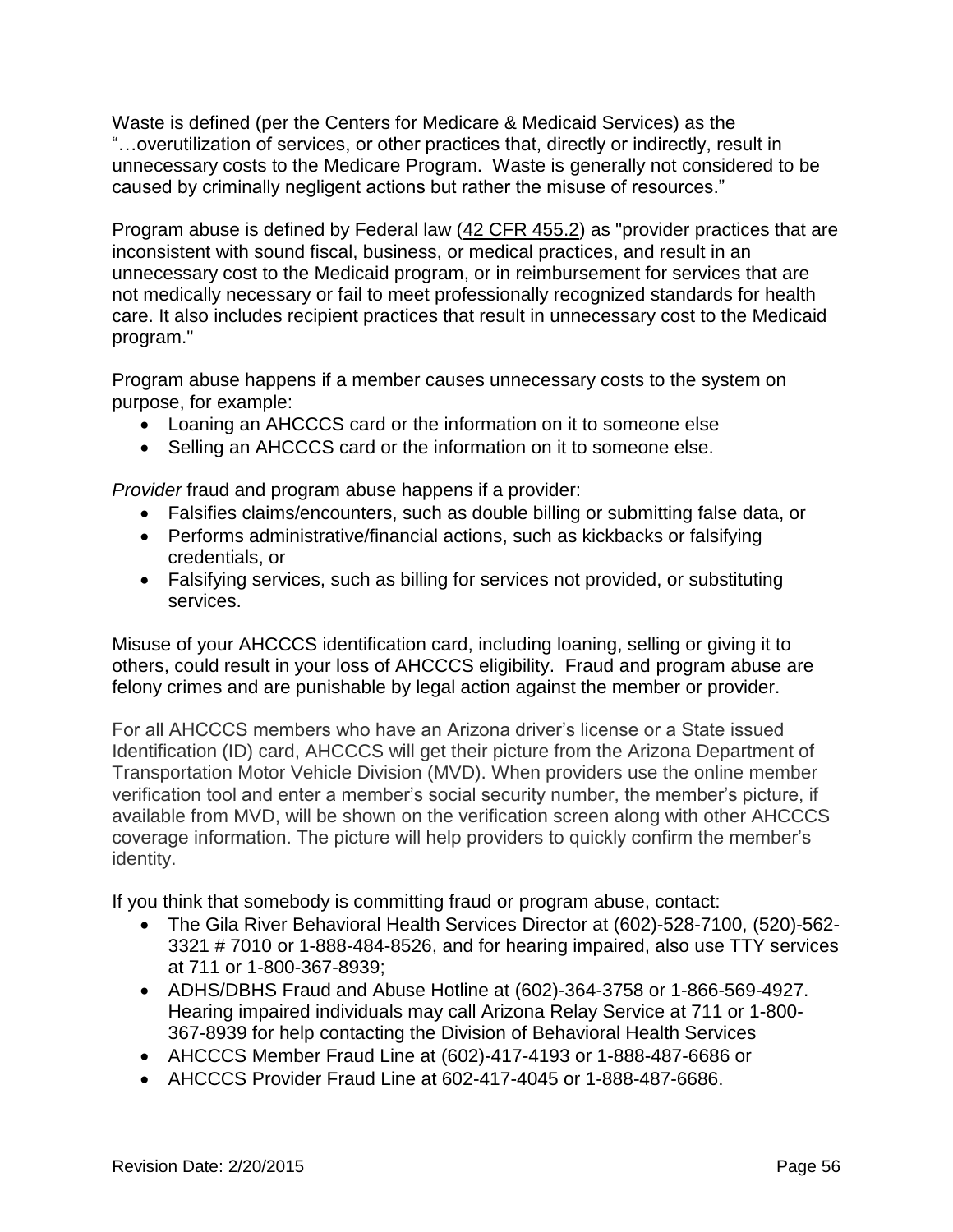### <span id="page-56-0"></span>**What is an Advance Directive?**

You have the right to make an advance directive. An advance directive tells a person's wishes about what kind of care he or she does or does not want to get when the person cannot make decisions because of his or her illness.

- A medical advance directive tells the provider a person's wishes if the person cannot state his/her wishes because of a medical problem.
- A mental health advance directive tells the behavioral health provider a person's wishes if the person cannot state his/her wishes because of a mental illness.

One type of a mental health advance directive is a Mental Health Care Power of Attorney that gives an adult person the right to name another adult person to make behavioral health care treatment decisions on his or her behalf.

- The person named, the designee, may make decisions on behalf of the adult person if she or he can not make these types of decisions.
- The designee, however, must not be a provider directly involved with the behavioral health treatment of the adult person at the time the Mental Health Care Power of Attorney is named.
- The designee may act in this capacity until his or her authority is revoked by the adult person or by court order.
- The designee has the same right as the adult person to get information and to review the adult person's medical records about possible behavioral health treatment and to give consent to share the medical records.
- The designee must follow the wishes of the adult person as stated in the Mental Health Care Power of Attorney. If, however, the adult person's wishes are not stated in a Mental Health Care Power of Attorney and are not known by the designee, the designee must act in good faith and consent to treatment that she or he believes to be in the adult person's best interest. The designee may consent to admitting the adult person to a behavioral health inpatient facility licensed by the Department of Health Services if this authority is stated in the Mental Health Care Power of Attorney.

In limited situations, some providers may not uphold an advance directive as a matter of conscience. If your behavioral health provider does not uphold advance directives as a matter of conscience, the provider must give you written policies that:

- State institution-wide conscience objections and those of individual physicians
- Identify the law that permits such objections
- Describe the range of medical conditions or procedures affected by the conscience objection.

Contact your Gila River Behavioral Health Services at (602) 528-7100, (520) 562-3321 # 7010 or 1-888-484-8526, and for hearing impaired, also use TTY services at 711 or 1- 800-367-8939 to find out whether any providers in the Gila River Behavioral Health Services network do not uphold aspects of advance directives as a matter of conscience.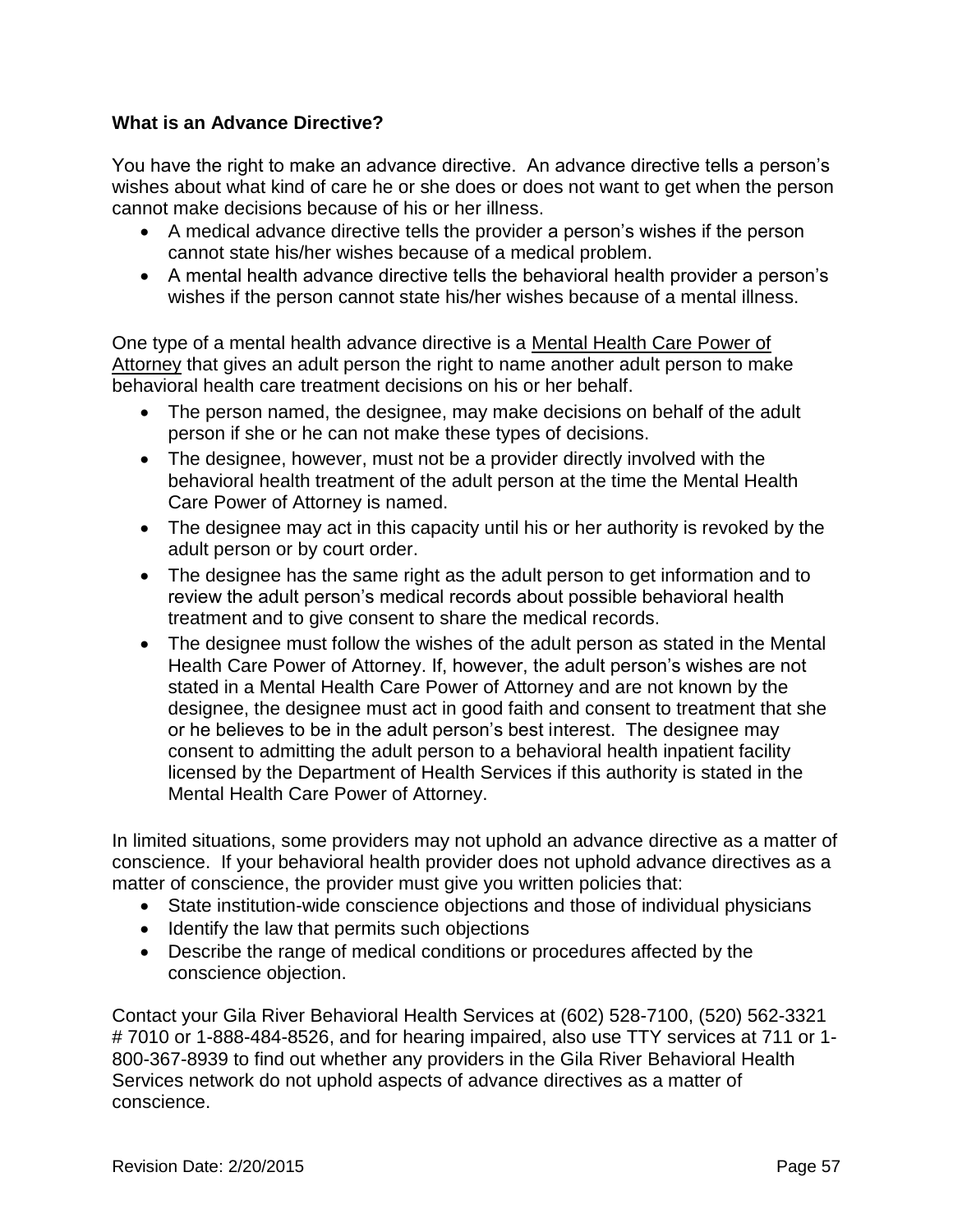Your provider cannot discriminate against you because of your decision to make or not make an advance directive.

Tell your family and providers if you have made an advance directive. Give copies of the advance directive to:

- All providers caring for you, including your Primary Care Provider (PCP)
- People you have named as a Medical or Mental Health Care Power of Attorney
- Family members or trusted friends who could help your behavioral health providers make choices for you if you cannot do it.

Contact Gila River Behavioral Health Services to ask more about advance directives or for help with making one.

# <span id="page-57-0"></span>**What is Arizona's Vision for the delivery of behavioral health services?**

All behavioral health services are delivered according to ADHS/DBHS system principles. ADHS/DBHS supports a behavioral health delivery system that includes:

- Easy access to care;
- Behavioral health recipient and family member involvement;
- Collaboration with the Greater Community;
- **Effective Innovation:**
- Expectation for Improvement; and
- Cultural Competency.

The twelve principles for the delivery of services to children are:

### *1. Collaboration with the child and family***:**

- Respect for and active collaboration with the child and parents is the cornerstone to achieving positive behavioral health outcomes.
- Parents and children are treated as partners in the assessment process, and the planning, delivery, and evaluation of behavioral health services, and their preferences are taken seriously.

# *2. Functional outcomes:*

- Behavioral health services are designed and implemented to aid children to achieve success in school, live with their families, avoid delinquency, and become stable and productive adults.
- Implementation of the behavioral health services plan stabilizes the child's condition and minimizes safety risks.

# *3. Collaboration with others*:

 When children have multi-agency, multi-system involvement, a joint assessment is developed and a jointly established behavioral health services plan is collaboratively implemented.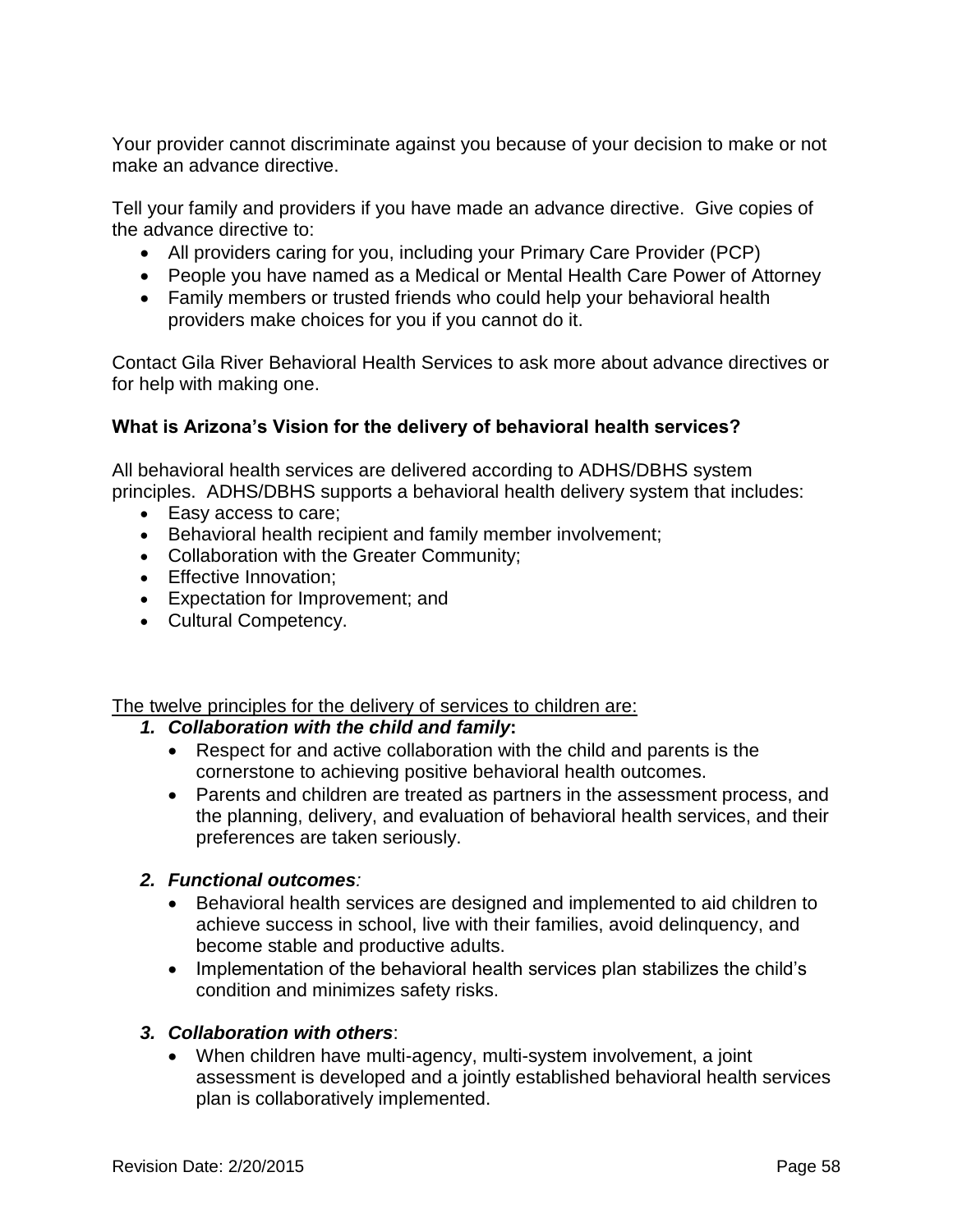- Client-centered teams plan and deliver services.
- Each child's team includes the child and parents and any foster parents, any individual important in the child's life who is invited to participate by the child or parents**.** The team also includes all other persons needed to develop an effective plan, including, as appropriate, the child's teacher, the child's DCS and/or DDD case worker, and the child's probation officer.
- The team:
	- $\circ$  (a) develops a common assessment of the child's and family's strengths and needs,
	- o (b) develops an individualized service plan,
	- $\circ$  (c) monitors implementation of the plan and
	- $\circ$  (d) makes adjustments in the plan if it is not succeeding.

#### *4. Accessible services*:

- Children have access to a comprehensive array of behavioral health services, sufficient to ensure that they receive the treatment they need.
- Case management is provided as needed.
- Behavioral health service plans identify transportation the parents and child need to access behavioral health services, and how transportation assistance will be provided.
- Behavioral health services are adapted or created when they are needed but not available.

#### *5. Best practices*:

- Behavioral health services are provided by competent individuals who are trained and supervised.
- Behavioral health services are delivered in accordance with guidelines adopted by ADHS that incorporate evidence-based "best practice."
- Behavioral health service plans identify and appropriately address behavioral symptoms that are reactions to death of a family member, abuse or neglect, learning disorders, and other similar traumatic or frightening circumstances, substance abuse problems, the specialized behavioral health needs of children who are developmentally disabled, maladaptive sexual behavior, including abusive conduct and risky behavior, and the need for stability and the need to promote permanency in class members' lives, especially class members in foster care.
- Behavioral health services are continuously evaluated and modified if ineffective in achieving desired outcomes.

### *6. Most appropriate setting*:

- Children are provided behavioral health services in their home and community to the extent possible.
- Behavioral health services are provided in the most integrated setting appropriate to the child's needs. When provided in a residential setting, the setting is the most integrated and most home-like setting that is appropriate to the child's needs.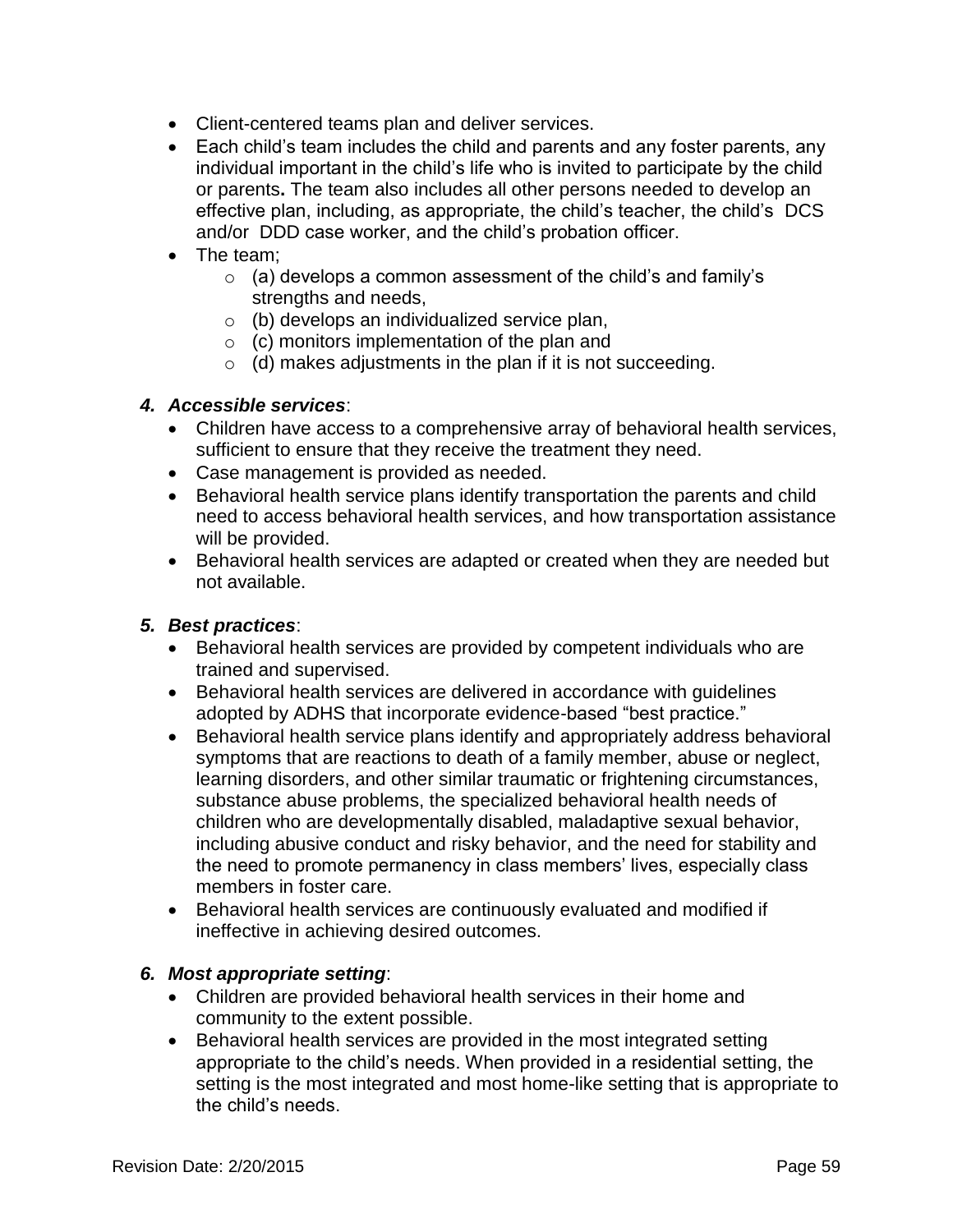# *7. Timeliness:*

 Children identified as needing behavioral health services are assessed and served promptly.

### *8. Services tailored to the child and family:*

- The unique strengths and needs of children and their families dictate the type, mix, and intensity of behavioral health services provided.
- Parents and children are encouraged and assisted to articulate their own strengths and needs, the goals they are seeking, and what services they think are required to meet these goals.

### *9. Stability***:**

- Behavioral health service plans strive to minimize multiple placements.
- Service plans identify whether a class member is at risk of experiencing a placement disruption and, if so, identify the steps to be taken to minimize or eliminate the risk.
- Behavioral health service plans anticipate crises that might develop and include specific strategies and services that will be employed if a crisis develops.
- In responding to crises, the behavioral health system uses all appropriate behavioral health services to help the child remain at home, minimize placement disruptions, and avoid the inappropriate use of the police and the criminal justice system.
- Behavioral health service plans anticipate and appropriately plan for transitions in children's lives, including transitions to new schools and new placements, and transitions to adult services.

# *10.Respect for the child and family's unique cultural heritage:*

- Behavioral health services are provided in a manner that respects the cultural tradition and heritage of the child and family.
- Services are provided in Spanish to children and parents whose primary language is Spanish.

### *11.Independence:*

- Behavioral health services include support and training for parents in meeting their child's behavioral health needs, and support and training for children in self-management.
- Behavioral health service plans identify parents' and children's need for training and support to participate as partners in the assessment process, and in the planning, delivery, and evaluation of services, and provide that such training and support, including transportation assistance, advance discussions, and help with understanding written materials, will be made available.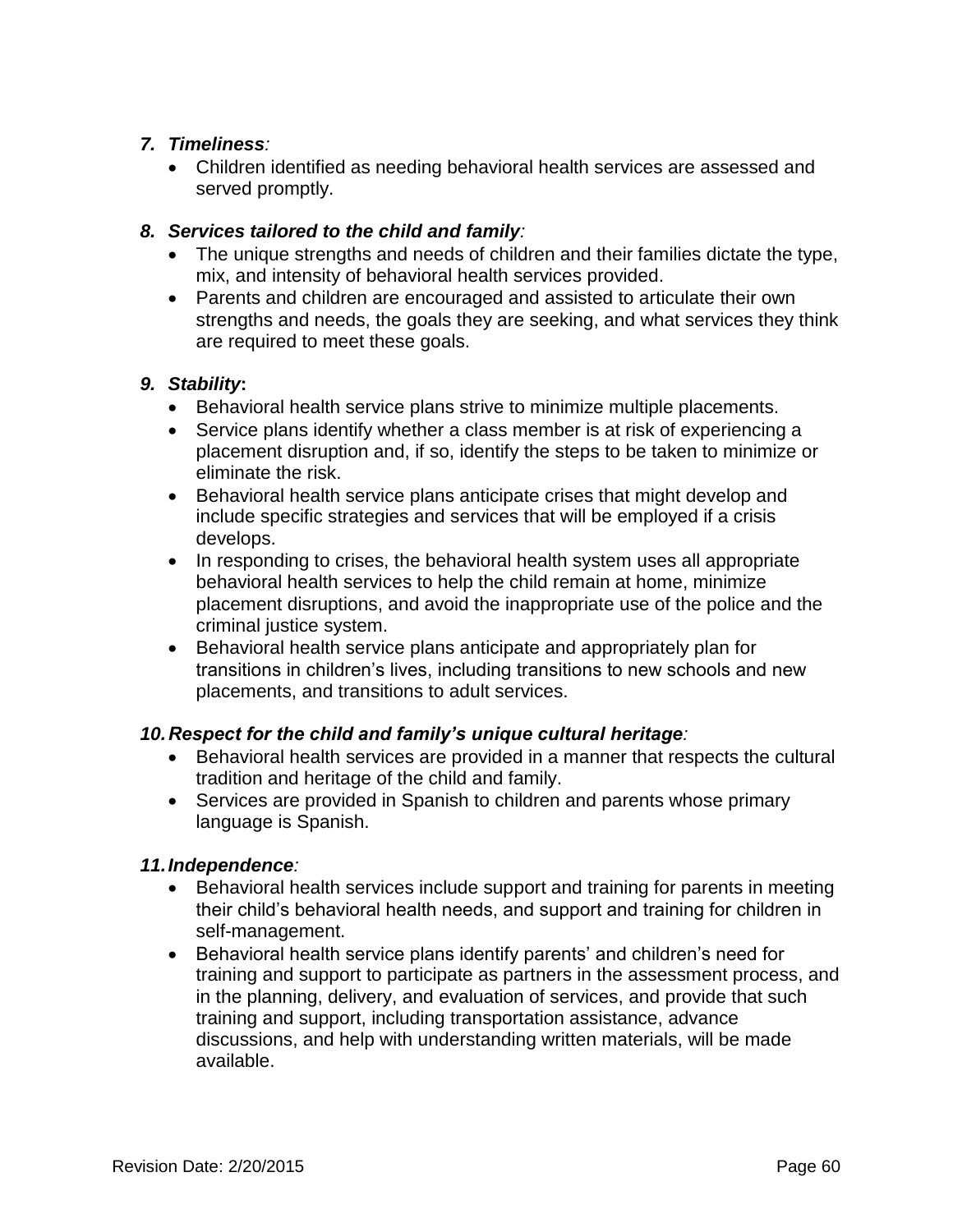### *12.Connection to natural supports:*

 The behavioral health system identifies and appropriately utilizes natural supports available from the child and parents' own network of associates, including friends and neighbors, and from community organizations, including service and religious organizations.

The Guiding Principles for Recovery-Oriented Adult Behavioral Health Services and Systems are:

### 1. Respect

Respect is the cornerstone. Meet the person where they are without judgment, with great patience and compassion.

2. Persons in recovery choose services and are included in program decisions and program development efforts.

A person in recovery has choice and a voice. Their self-determination in driving services, program decisions and program development is made possible, in part, by the ongoing dynamics of education, discussion, and evaluation, thus creating the "informed consumer" and the broadest possible palette from which choice is made. Persons in recovery should be involved at every level of the system, from administration to service delivery.

3. Focus on individual as a whole person, while including and/or developing natural supports.

A person in recovery is held as nothing less than a whole being: capable, competent, and respected for their opinions and choices. As such, focus is given to empowering the greatest possible autonomy and the most natural and well-rounded lifestyle. This includes access to and involvement in the natural supports and social systems customary to an individual's social community.

4. Empower individuals taking steps towards independence and allowing risk taking without fear of failure.

A person in recovery finds independence through exploration, experimentation, evaluation, contemplation and action. An atmosphere is maintained whereby steps toward independence are encouraged and reinforced in a setting where both security and risk are valued as ingredients promoting growth.

- 5. Integration, collaboration, and participation with the community of one's choice. A person in recovery is a valued, contributing member of society and, as such, is deserving of and beneficial to the community. Such integration and participation underscores one's role as a vital part of the community, the community dynamic being inextricable from the human experience. Community service and volunteerism is valued.
- 6. Partnership between individuals, staff, and family members/natural supports for shared decision making with a foundation of trust.

A person in recovery, as with any member of a society, finds strength and support through partnerships. Compassion-based alliances with a focus on recovery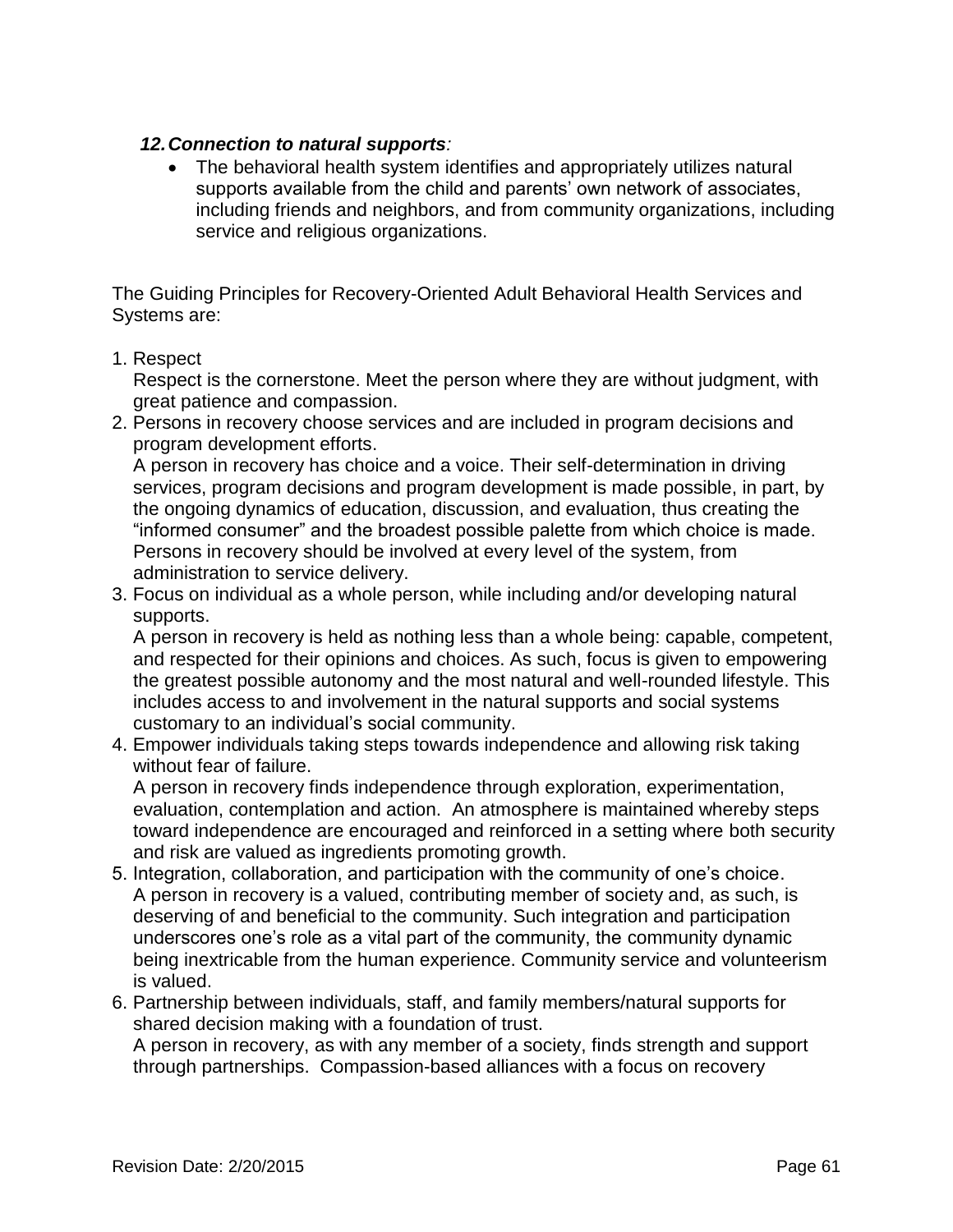optimization bolster self-confidence, expand understanding in all participants, and lead to the creation of optimum protocols and outcomes.

7. Persons in recovery define their own success.

A person in recovery -- by their own declaration -- discovers success, in part, by quality of life outcomes, which may include an improved sense of well-being, advanced integration into the community, and greater self-determination. Persons in recovery are the experts on themselves, defining their own goals and desired outcomes.

8. Strengths-based, flexible, responsive services reflective of an individual's cultural preferences.

A person in recovery can expect and deserves flexible, timely, and responsive services that are accessible, available, reliable, accountable, and sensitive to cultural values and mores. A person in recovery is the source of his/her own strength and resiliency. Those who serve as supports and facilitators identify, explore, and serve to optimize demonstrated strengths in the individual as tools for generating greater autonomy and effectiveness in life.

9. Hope is the foundation for the journey towards recovery.

A person in recovery has the capacity for hope and thrives best in associations that foster hope. Through hope, a future of possibility enriches the life experience and creates the environment for uncommon and unexpected positive outcomes to be made real. A person in recovery is held as boundless in potential and possibility.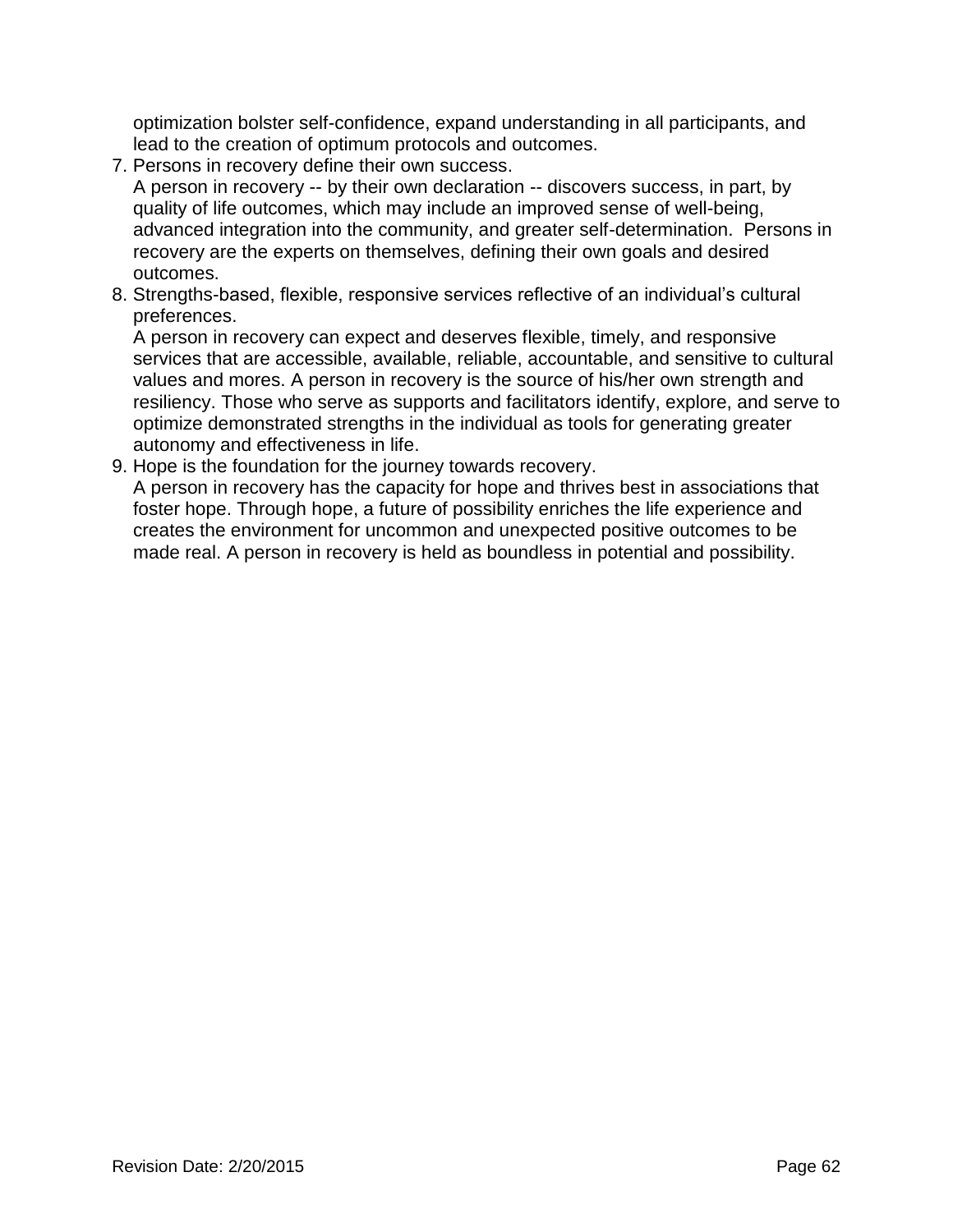### <span id="page-62-0"></span>**Terms**

**638 Tribal Facility** means a facility operated by an Indian tribe authorized to provide services pursuant to Public Law 93-638, as amended.

**Action** is the denial or limited approval of a requested service, including the type or level of service, a reduction, suspension or termination of a service someone has been receiving, the denial, in whole or part of payment for a service, the failure to provide services in a timely manner, the failure to act within established timeframes for resolving an appeal or complaint and providing notice to affected parties, and the denial of the Title 19/21 eligible person's request to get services outside the network when services are not available within the provider network.

**Advance Directive** is a written instruction telling your wishes about what types of care you do or do not want.

**Appeal** is a formal request to review an action or decision related to your behavioral health services which you can file if you are not happy with an action, or adverse decision for persons determined to have a Serious Mental Illness, taken by a provider, ADHS or Gila River Behavioral Health Services.

**Approval of services** is the process used when certain non-emergency services have to be approved before you can get them.

**Arizona Department of Health Services/Division of Behavioral Health Services (ADHS/DBHS)** is the state agency that oversees the use of federal and state funds to provide behavioral health services.

**Arizona Health Care Cost Containment System (AHCCCS)** is the state agency that oversees the Title 19 (Medicaid), Title 21and Arizona Long Term Care Services (ALTCS) programs.

**Auricular Acupuncture** is provided by a certified acupuncturist practitioner, who uses auricular acupuncture needles to treat alcoholism, substance abuse or chemical dependency.

**Behavioral health provider** is whom you choose to get behavioral health services from. It can include providers, counselors, other behavioral health professionals/technicians and behavioral health treatment centers.

**Clinical Team** is a Child and Family Team or Adult Recovery Team.

**Complaint** is the expression of dissatisfaction with any aspect of your care that is not an action that can be appealed.

**Consent to treatment** is giving your permission to get services.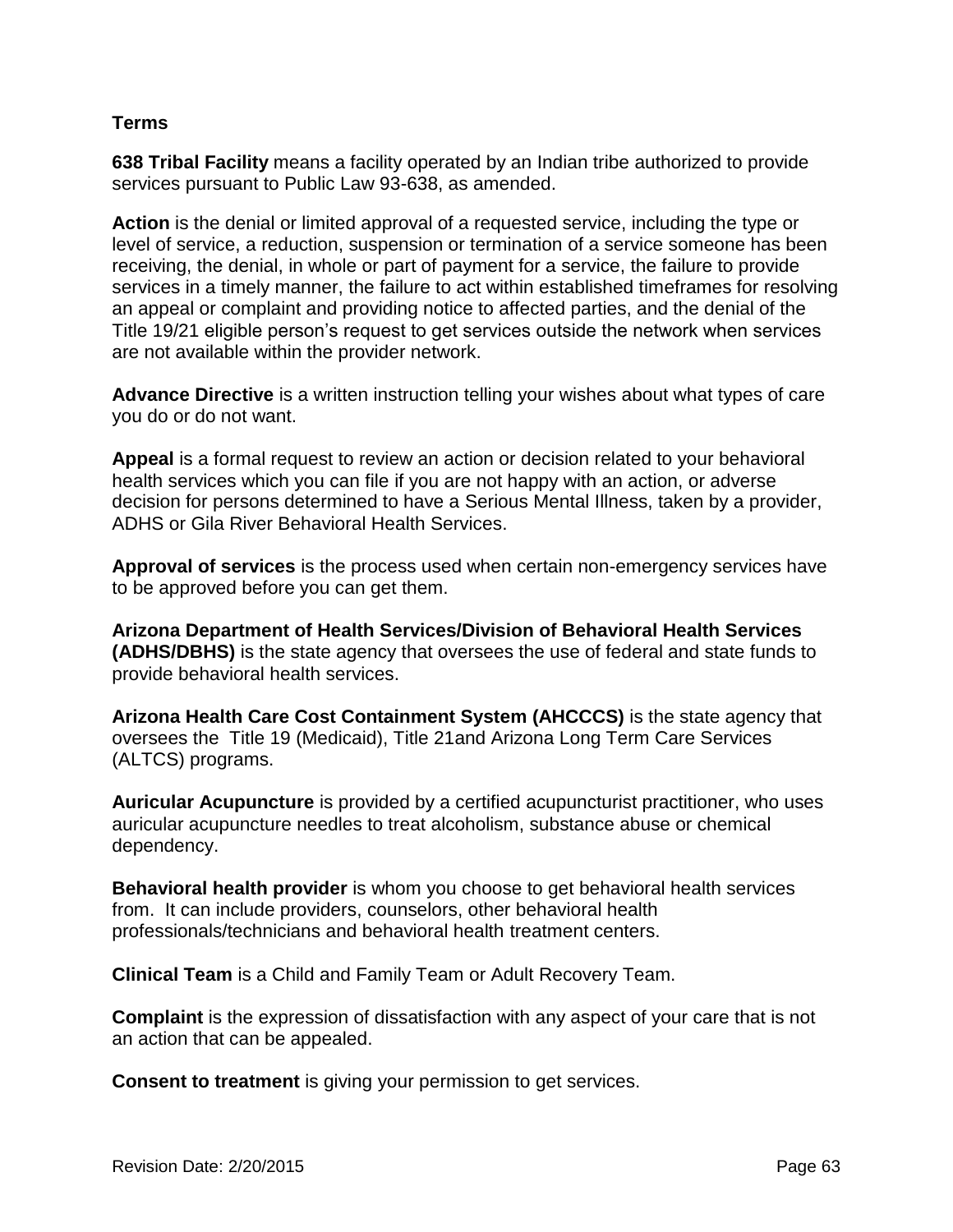**Cost sharing** refers to a RBHA's responsibility for payment of applicable premiums, deductibles and co-payments.

**Emergency Medical Condition** is a medical condition manifesting itself by acute symptoms of sufficient severity (including severe pain) such that a prudent layperson, who possesses an average knowledge of health and medicine, could reasonably expect the absence of immediate medical attention to result in: a) placing the patient's health (or, with respect to a pregnant woman, the health of the woman or her unborn child) in serious jeopardy; b) serious impairment to bodily functions; or c) serious dysfunction of any bodily organ or part.

**Enrolled** is the process of becoming eligible to receive public behavioral health services.

**Expedited appeal** is an appeal that is processed sooner than a standard appeal in order to not seriously jeopardize the person's life, health or ability to attain, maintain or regain maximum functioning.

**Grievance/Request for Investigation** is for persons determined to have a Serious Mental Illness when they feel their rights have been violated.

**Indian Health Service (IHS)** means the bureau of the United States Department of Health and Human Services that is responsible for delivering public health and medical services to American Indians and Alaskan Natives throughout the country. The federal government has direct and permanent legal obligation to provide health services to most American Indians according to treaties with Tribal Governments.

**Member** is a person enrolled with a T/RBHA to get behavioral health services.

**Notice of Action** is the notice you get of an intended action or adverse decision made by the T/RBHA or a provider regarding services.

**Power of Attorney** is a written statement naming a person you choose to make health care or mental health decisions for you if you cannot do it.

**Provider Network** is a group of providers that contract with the T/RBHAs to provide behavioral health services. Some counties may have a limited number of providers in their provider network to choose from.

**Provider Preventable Conditions** are complications or mistakes caused by hospital conditions, hospital staff, or a medical professional that negatively affect the health of a member. These conditions are listed in the AHCCCS Medical Policy and Manual, Chapter 1000.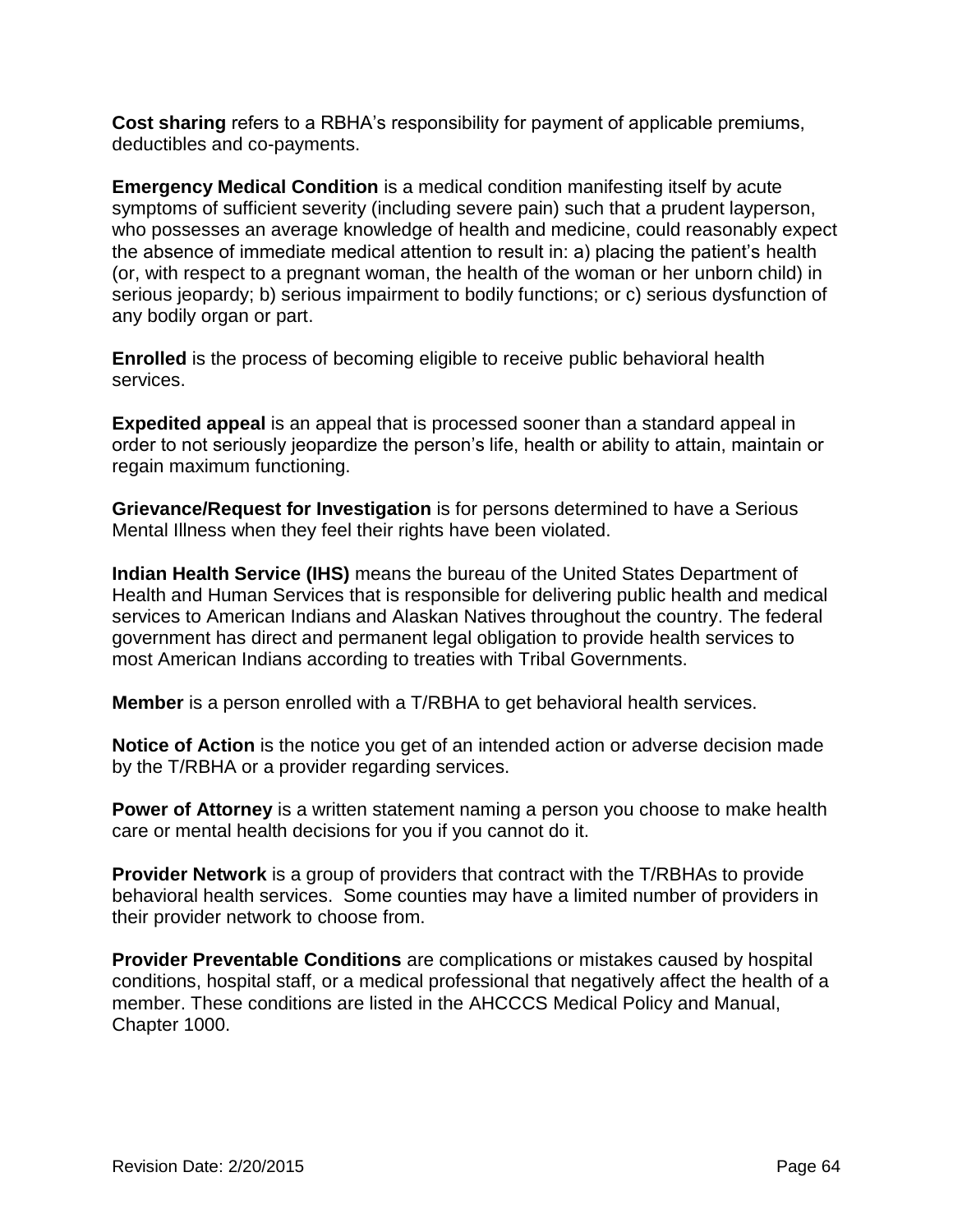**Referral** is the process (oral, written, faxed or electronic) by which your provider will "refer" you to a provider for specialized care.

**Regional Behavioral Health Authority (RBHA)** is the agency under contract with ADHS to deliver or arrange for behavioral health services for eligible persons within a specific geographic area.

**Restraint** means personal restraint, mechanical restraint or drug used as a restraint. Personal restraint is the application of physical force without the use of any device, for the purpose of restricting the free movement of a behavioral health recipient's body. Mechanical restraint is any device, article, or garment attached or adjacent to a behavioral health recipient's body that the person cannot easily remove and that restricts the person's freedom of movement or normal access to the person's body. Drug used as a restraint is a pharmacological restraint that is not standard treatment for a behavioral health recipient's medical condition or behavioral health issue and is administered to manage the behavioral health recipient's behavior in a way that reduces the safety risk to the person or others or temporarily restrict the behavioral health recipient's freedom of movement.

**Seclusion** is the involuntary confinement of a behavioral health recipient in a room or an area from which the person cannot leave or which a person reasonably believes prevents him/her from leaving.

**Serious Mental Illness (SMI)** is a condition of persons who are eighteen years of age or older and who, as a result of a mental disorder as defined in A.R.S. § 36-501, exhibit emotional or behavioral functioning which is so impaired as to interfere substantially with their capacity to remain in the community without supportive treatment or services of a long -term or indefinite duration. In these persons mental disability is severe and persistent, resulting in a long-term limitation of their functional capacities for primary activities of daily living such as interpersonal relationships, homemaking, self-care, employment and recreation.

**Service Prioritization** is the process by which the T/RBHAs must determine how available state funds are used.

**Title 19 (Medicaid; may also be called AHCCCS)** is medical, dental and behavioral health care insurance for low-income persons, children and families.

**Title 21 (May also be called AHCCCS)** is medical, dental and behavioral health care insurance for children under 19 years of age with low income, no other insurance and who are not eligible for Title 19 (Medicaid).

**Traditional Healing Services** for mental health or substance abuse problems are provided by qualified traditional healers. These services include the use of routine or advanced techniques aimed to relieve the emotional distress that may be evident by disruption of the person's functional ability.